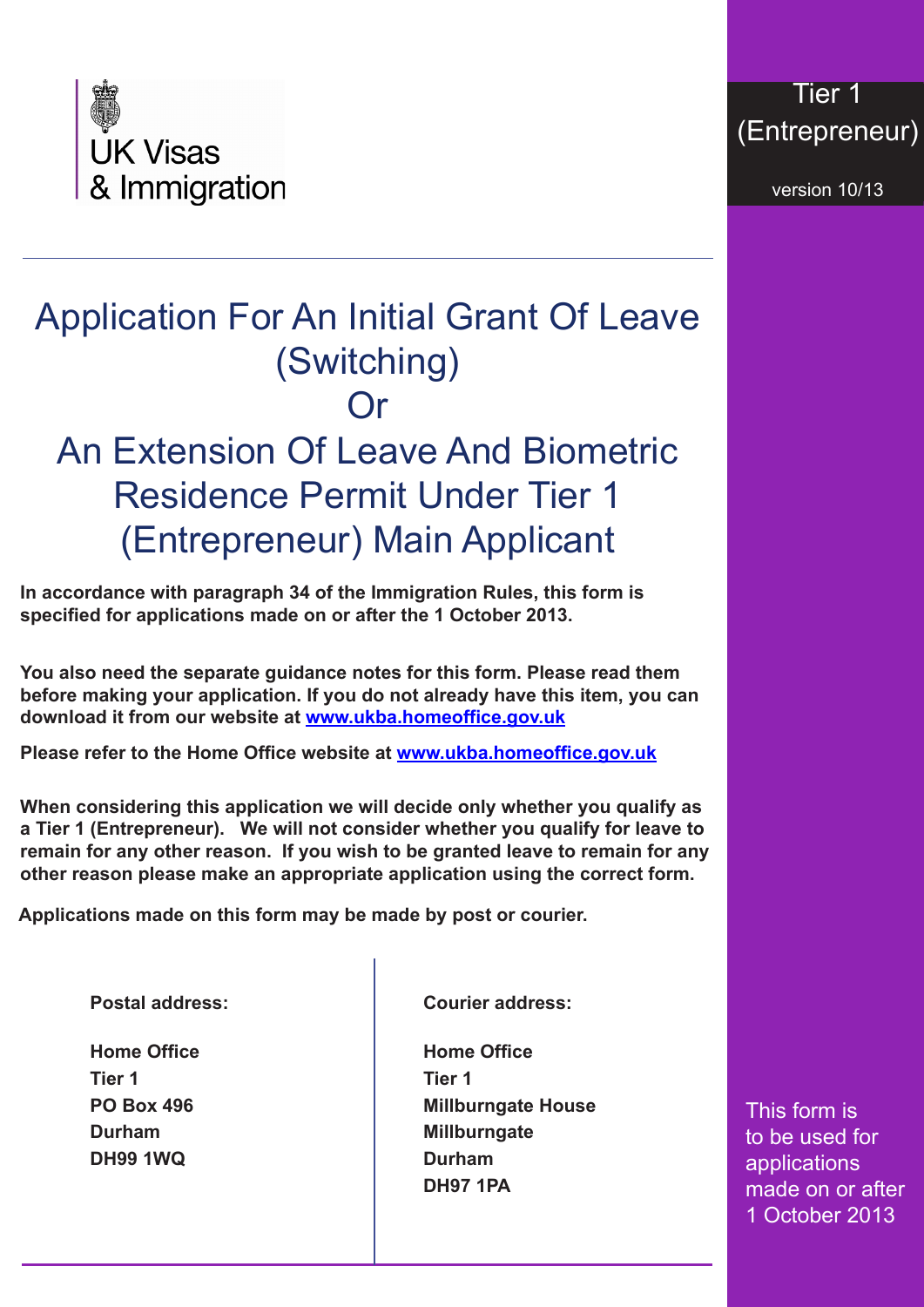## **TIER 1 (Entrepreneur) Application - Payment Guidance Notes**

## **The applicable fee**

For applications made on this form as a Tier 1 (Entrepreneur) migrant there is a fee of **£1051** for standard postal applications.

Applications made on this form may **not** be made in person.

#### **Reduced fee for main applicants of certain nationalities**

Nationals of countries that have ratified the 1961 Council of Europe Social Charter (CESC) pay a reduced fee of **£946** for standard postal applications. This reduction is currently applicable to main applicant nationals of the Former Yugoslav Republic of Macedonia and Turkey only.

There are no other fee reductions or exemptions to the fees set out above.

## **Dependants**

Each dependant must complete a separate Tier 1, 2 or 5 PBS (Dependant) form. Any dependant applications that are submitted at the same time as the main applicant's form will incur a fee of **£788 (standard postal)** per dependant unless it is for a child aged 18 years or over.

Dependants' applications that are submitted at a later date and/or applications for dependant children who are aged 18 years or over will incur a charge and will not be considered without payment of the specified fee, currently **£1051** for applications made by post and **£1426** for applications made in person at our Public Enquiry Offices (PEO's).

For applications made in person at a PEO, the total fee includes a £100 appointment fee, which may be retained should the applicant fail to attend their appointment without good reason.

## **How you can pay**

You can pay by any of the following methods:

- •Cheque/Bankers Draft
- •Postal Order
- Credit card<sup>1</sup> Mastercard, Visa (including Electron) or American Express (Amex)

•Debit card - Delta, Maestro\* (including Solo)

\* We can only accept Maestro cards issued in the UK.

**Please note that your application is invalid if you do not pay the specified fee in full or if you pay by any method other than those specified above. You will be required to make a fresh application, and any delay in doing so may affect your appeal rights if your application is subsequently refused.**

## **Cheques and postal orders**

You must make the cheque or postal order payable to 'Home Office' and cross the cheque or postal order A/C Payee only. Please write the full name and date of birth of the applicant on the back of the cheque and/or each postal order and keep the postal order receipt(s).

Please make sure that the date and the amount (words and figures) are correct and that the cheque is signed properly. Attach your cheque or postal order(s) to the front of the application form.

## **Completing the payment details page**

To ensure that your payment is processed without any delay, please follow this guidance when completing Section 1 of this form (Payment Details).

**A1** Tick the fee appropriate to your application. If you do not select a fee we cannot take a payment and your application will be rejected as invalid. - see above guidance.

**A2-A3** If the address for correspondence is different from your home address in the UK, please give that address at **A2**. If a solicitor or other authorised immigration adviser is submitting the application, it should be their address at **A2** and their name at **A3**. These details will also be used to acknowledge receipt of the application.

**A4** Applicant's full name, as given in his or her passport or travel document.

**A5** Applicant's date of birth

being taken. This is because either the maximum limit on a single transaction, or the number of transactions allowed in a given period of time, has been exceeded. To prevent this you must ensure that you inform your bank of your intention to make large or multiple payments in advance so that your bank allows the full payment to be taken when you submit your application.

<sup>1</sup> Please note that when making large or multiple payments using your credit card, the anti fraud measures that banks operate sometimes stop the full payment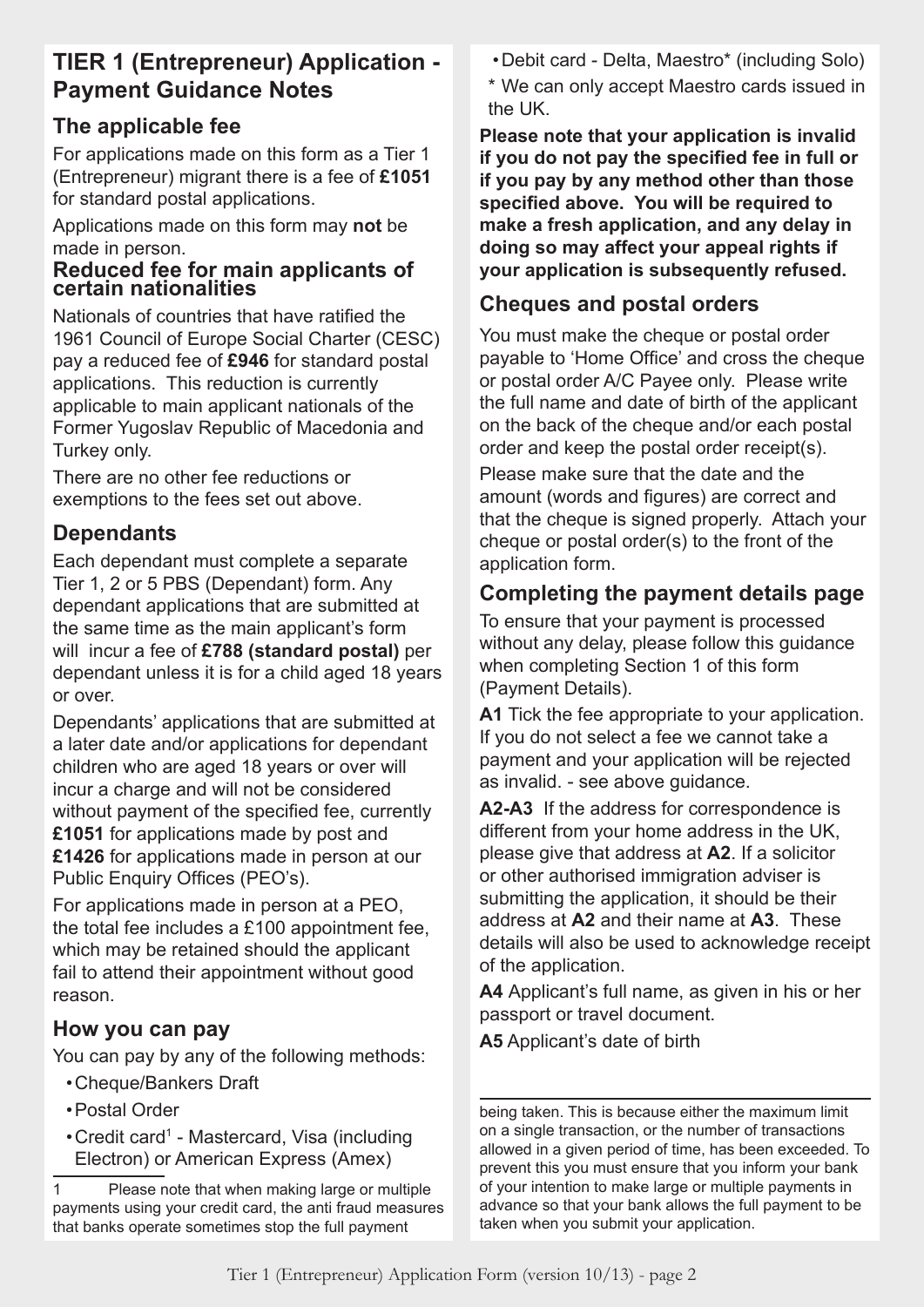## **Method of payment**

**A6** Tick one of the boxes to show which method of payment you are using

**A7 - A9** If paying by cheque or bankers draft enter the bank account number, sort code and cheque number

## **Paying by credit / debit card**

**A10** The name as displayed on the credit/debit card

**A11** Card number - this is the long number across the centre of the card

**A12-A14** Enter the details where available on the card

**A15** The Card Verification Value (CVV) is a 3-digit security code found on the back of the card on the signature strip - it consists of the last 3 digits. For Amex the security code consists of 4-digits and is found on the front of the card.

If you do not provide the CVV number, we cannot take your payment and your application will be rejected as invalid.

# **AMERICAN EXPRESS**  $\sim \sqrt{1234}$  **1234 123456 12345**  $CVV \rightarrow$  (1234) 1234 4567 123 AUTHORISED SIGNATURE <u>CVV</u> 123

**A16** For card payments circle the amount you are required to pay

**A17-A18** Cardholder's signature - the person named on the credit/debit card must sign and date these sections.

**A19** List all the dependants' applications you are enclosing with your application.

## **Consideration process**

- If the payment submitted does not cover the full cost of your application, it will be an invalid application and the form, together with any documentation submitted, will be returned to you.
- The fee charged is for the processing and consideration of the application. This fee will be payable once the application form is received by the Home Office or its payment processing agent, regardless of the outcome of the application.
- We cannot begin the consideration process until the payment has cleared. We allow 5 working days for payments made by cheque to clear, credit/debit cards and postal orders will clear immediately.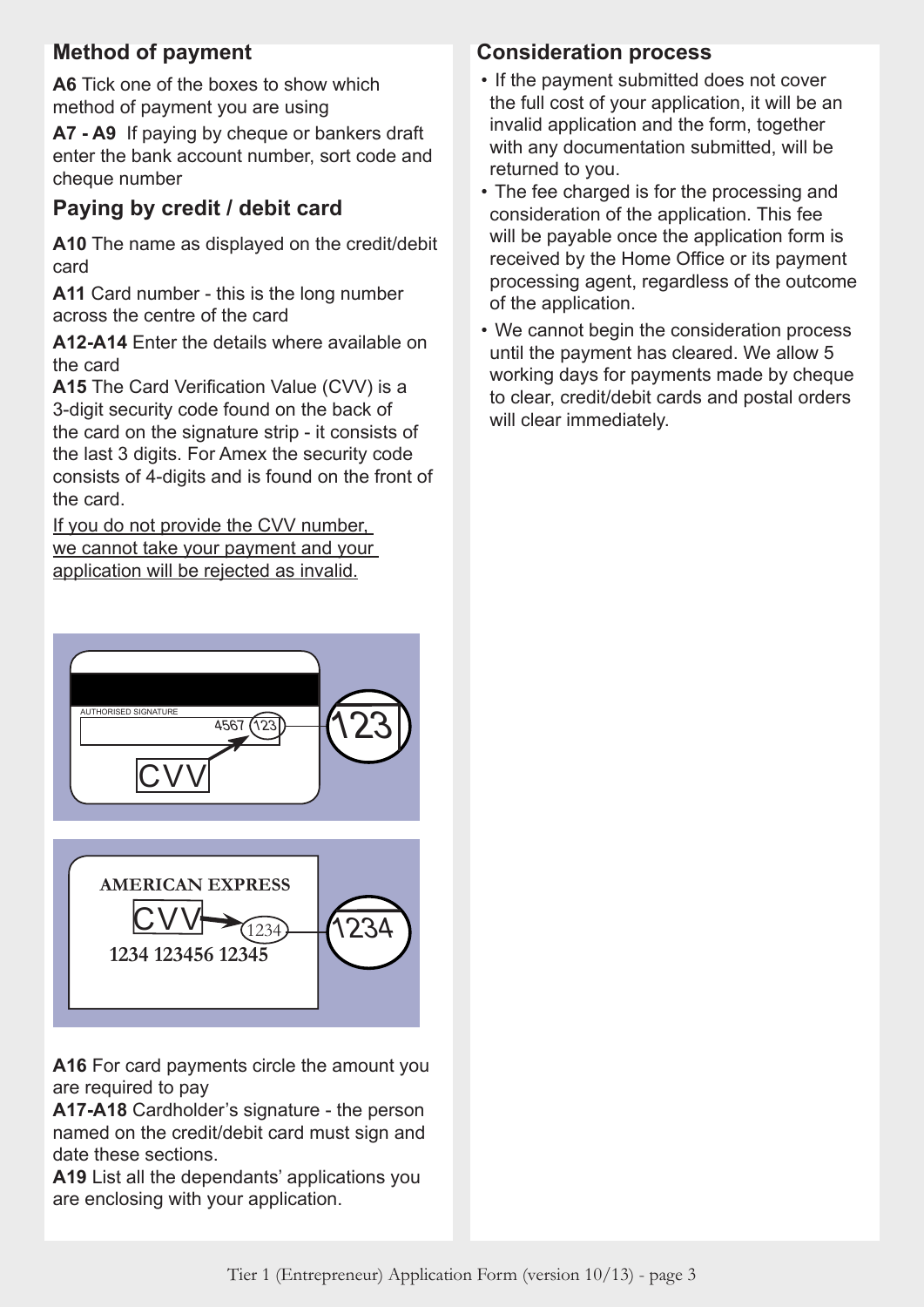## **Section 1 - Payment Details Tier 1 (Entrepreneur) Migrant**

## **A. Application Details**

**Applicants should refer to the Payment Guidance Notes which accompany this application form.**

| A1. Tick the applicable boxes and fee. If no fee is ticked we cannot take a payment and your |  |
|----------------------------------------------------------------------------------------------|--|
| application will be rejected as invalid:                                                     |  |

|   |                  |   |                                  |   |                                                                                |     |               | the applicant is making a Tier 1(Entrepreneur) application         |                                                                        |                      |       | £1051 Standard |                    |  |                                        |  |
|---|------------------|---|----------------------------------|---|--------------------------------------------------------------------------------|-----|---------------|--------------------------------------------------------------------|------------------------------------------------------------------------|----------------------|-------|----------------|--------------------|--|----------------------------------------|--|
|   |                  |   |                                  |   | applicant is a national of :                                                   |     | Turkey        |                                                                    |                                                                        | <b>FYR Macedonia</b> |       |                |                    |  |                                        |  |
|   |                  |   |                                  |   |                                                                                |     |               | and is making a standard Tier 1 (Entrepreneur) application         |                                                                        | £946                 |       |                |                    |  |                                        |  |
|   |                  |   |                                  |   | A2. Contact Address in the UK for correspondence                               |     |               |                                                                    |                                                                        |                      |       |                |                    |  |                                        |  |
|   |                  |   |                                  |   |                                                                                |     |               |                                                                    |                                                                        |                      |       |                |                    |  |                                        |  |
|   |                  |   |                                  |   |                                                                                |     |               |                                                                    |                                                                        |                      |       |                |                    |  |                                        |  |
|   | <b>Postcode</b>  |   |                                  |   |                                                                                |     |               |                                                                    |                                                                        |                      |       |                |                    |  |                                        |  |
|   |                  |   |                                  |   |                                                                                |     |               | A3. Contact Name in the UK if different from that of the applicant |                                                                        |                      |       |                |                    |  |                                        |  |
|   |                  |   |                                  |   |                                                                                |     |               |                                                                    |                                                                        |                      |       |                |                    |  |                                        |  |
|   |                  |   | <b>A4. Applicant's Full Name</b> |   |                                                                                |     |               |                                                                    |                                                                        |                      |       |                |                    |  |                                        |  |
|   |                  |   |                                  |   |                                                                                |     |               |                                                                    |                                                                        |                      |       |                |                    |  |                                        |  |
|   |                  |   |                                  |   |                                                                                |     |               |                                                                    |                                                                        |                      |       |                |                    |  |                                        |  |
|   |                  |   |                                  |   |                                                                                |     |               | DD                                                                 | M <sub>M</sub>                                                         |                      |       | Y Y Y Y        |                    |  |                                        |  |
|   |                  |   | A5. Applicant's date of birth    |   |                                                                                |     |               |                                                                    |                                                                        |                      |       |                |                    |  |                                        |  |
|   |                  |   |                                  |   |                                                                                |     |               | A6. Please select the method of payment from the list below:       |                                                                        |                      |       |                |                    |  |                                        |  |
|   |                  |   |                                  |   | United Kingdom postal order (payable to<br>'Home Office') - go to question A19 |     |               |                                                                    | Cheque/bankers draft (payable to<br>'Home Office') - go to question A7 |                      |       |                |                    |  |                                        |  |
|   |                  |   |                                  |   | Visa/Mastercard/Amex - go to question A10                                      |     |               |                                                                    | Delta / Maestro - go to question A10                                   |                      |       |                |                    |  |                                        |  |
|   |                  |   | <b>A7. Account number</b>        |   |                                                                                |     | A8. Sort code |                                                                    |                                                                        |                      |       |                |                    |  | A9. Cheque number - go to question A19 |  |
|   |                  |   |                                  |   |                                                                                |     |               |                                                                    |                                                                        |                      |       |                |                    |  |                                        |  |
|   |                  |   |                                  |   |                                                                                |     |               |                                                                    |                                                                        |                      |       |                |                    |  |                                        |  |
|   |                  |   |                                  |   |                                                                                |     |               |                                                                    |                                                                        |                      |       |                |                    |  |                                        |  |
|   |                  |   |                                  |   |                                                                                |     |               | A10. Please debit the following account: Name on card              |                                                                        |                      |       |                |                    |  |                                        |  |
|   |                  |   |                                  |   |                                                                                |     |               |                                                                    |                                                                        |                      |       |                |                    |  |                                        |  |
|   |                  |   |                                  |   |                                                                                |     |               | A11. Card number (the long number across the centre of the card)   |                                                                        |                      |       |                |                    |  |                                        |  |
|   |                  |   |                                  |   |                                                                                |     |               |                                                                    |                                                                        |                      |       |                |                    |  |                                        |  |
|   | A12. Valid from  |   |                                  |   | A13. Expiry date                                                               |     |               | A14. Issue number                                                  |                                                                        |                      |       |                |                    |  | A15. CVV security number               |  |
| M | M                | Y | Y                                | М | M                                                                              | Y Y |               |                                                                    |                                                                        |                      |       |                |                    |  |                                        |  |
|   |                  |   |                                  |   |                                                                                |     |               | (where                                                             |                                                                        |                      |       |                | (3 digit number or |  |                                        |  |
|   |                  |   |                                  |   |                                                                                |     |               | available)                                                         |                                                                        |                      |       |                | 4 digit number for |  |                                        |  |
|   |                  |   |                                  |   | A16. Circle amount to be paid -                                                |     |               |                                                                    |                                                                        |                      | Amex) |                |                    |  |                                        |  |
|   | £1051 - standard |   |                                  |   |                                                                                |     |               | £946 - Nationality Reduced Fee                                     |                                                                        |                      |       |                |                    |  |                                        |  |
|   |                  |   |                                  |   |                                                                                |     |               |                                                                    |                                                                        |                      |       |                |                    |  |                                        |  |
|   |                  |   | A17. Cardholder's signature      |   |                                                                                |     |               | A18. Date DD/MM/YYYY                                               |                                                                        |                      |       |                |                    |  |                                        |  |
|   |                  |   |                                  |   |                                                                                |     |               |                                                                    |                                                                        |                      |       |                |                    |  |                                        |  |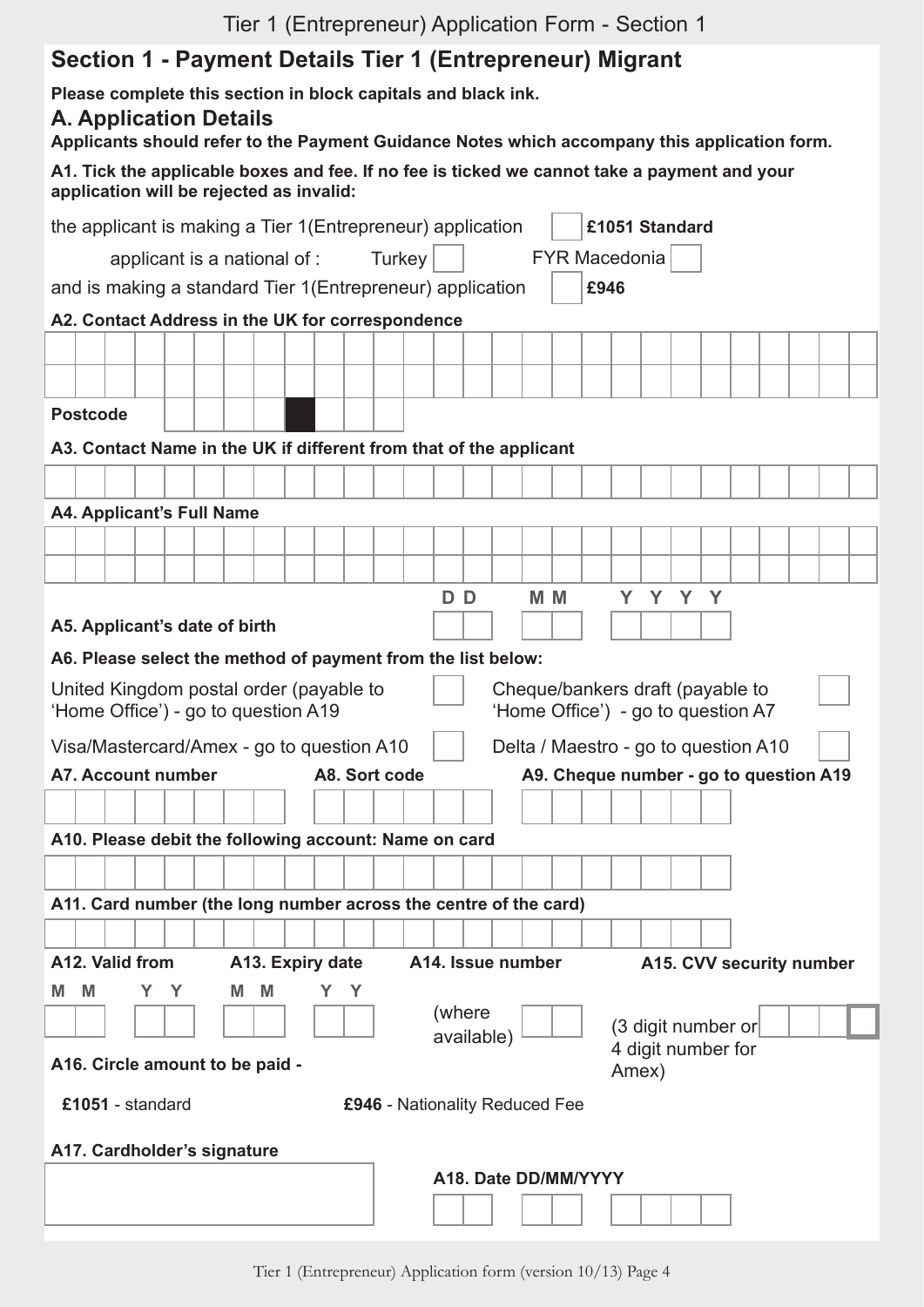#### **A19. Please give full details of any dependants' applications submitted with this form**

| Dependant 1 - First name                                                   |
|----------------------------------------------------------------------------|
|                                                                            |
| Last name                                                                  |
|                                                                            |
| Date of birth: dd/mm/yyyy                                                  |
|                                                                            |
|                                                                            |
| Dependant 2 - First name                                                   |
|                                                                            |
| Last name                                                                  |
|                                                                            |
| Date of birth: dd/mm/yyyy                                                  |
|                                                                            |
| Dependant 3 - First name                                                   |
|                                                                            |
| Last name                                                                  |
|                                                                            |
| Date of birth: dd/mm/yyyy                                                  |
|                                                                            |
|                                                                            |
| Dependant 4 - First name                                                   |
|                                                                            |
| Last name                                                                  |
|                                                                            |
| Date of birth: dd/mm/yyyy                                                  |
|                                                                            |
| Dependant 5 - First name                                                   |
|                                                                            |
| Last name                                                                  |
|                                                                            |
| Date of birth: dd/mm/yyyy                                                  |
|                                                                            |
|                                                                            |
| Dependant 6 - First name                                                   |
|                                                                            |
| Last name                                                                  |
|                                                                            |
| Date of birth: dd/mm/yyyy                                                  |
|                                                                            |
| Please photocopy this page if space for additional dependants is required. |

Tier 1 (Entrepreneur) Application form (version 10/13) Page 5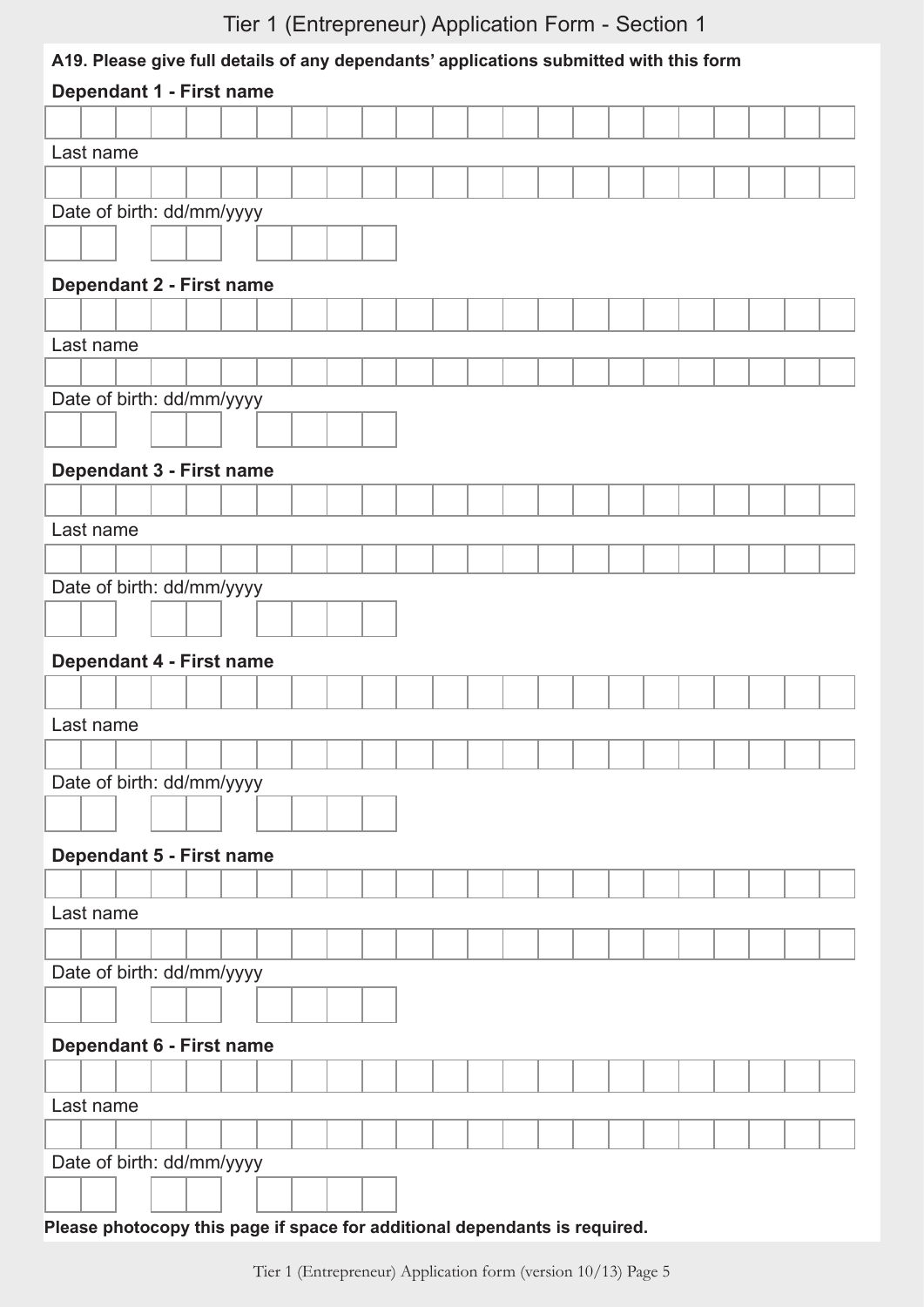If you are producing a double-sided copy of this application form, please include this page and make sure it falls on the reverse of the payment details page in the two-sided copy.

For administrative reasons, it is important that the rest of the form begins with Section 2 - Applicant's Details facing upwards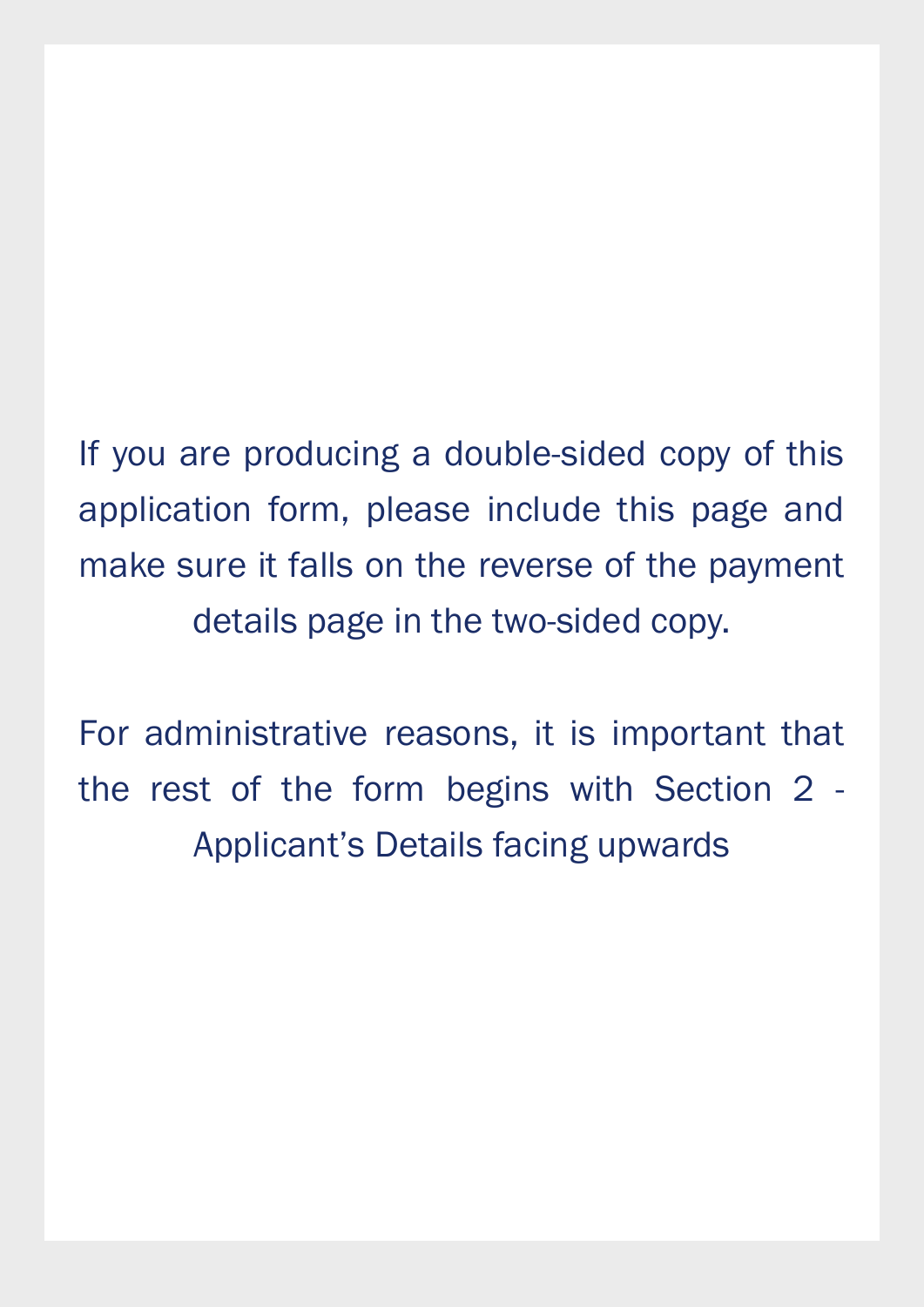| Tier 1 (Entrepreneur) Application Form - Overview<br><b>Application Overview</b>                                                      |
|---------------------------------------------------------------------------------------------------------------------------------------|
| Are you making an initial application?                                                                                                |
| <b>Yes</b><br>- go to Section 2<br><b>No</b><br>- please answer questions<br>below                                                    |
| Where are your funds held?                                                                                                            |
| In UK<br><b>Overseas</b>                                                                                                              |
| Where are your funds from?                                                                                                            |
| Own funds<br><b>Third party</b>                                                                                                       |
| How much are you investing?                                                                                                           |
| £50,000 from a Venture Capital firm, Seed Funding Competition or UK<br><b>Government Department or Devolved Government Department</b> |
| £50,000 and switching from the Post-Study Work route                                                                                  |
| £50,000 and switching from the Graduate Entrepreneur route                                                                            |
| £200,000                                                                                                                              |
| Are you part of an entrepreneurial team?                                                                                              |
| <b>Yes</b><br><b>No</b>                                                                                                               |
| <b>Go to Section 2</b>                                                                                                                |
|                                                                                                                                       |
|                                                                                                                                       |
|                                                                                                                                       |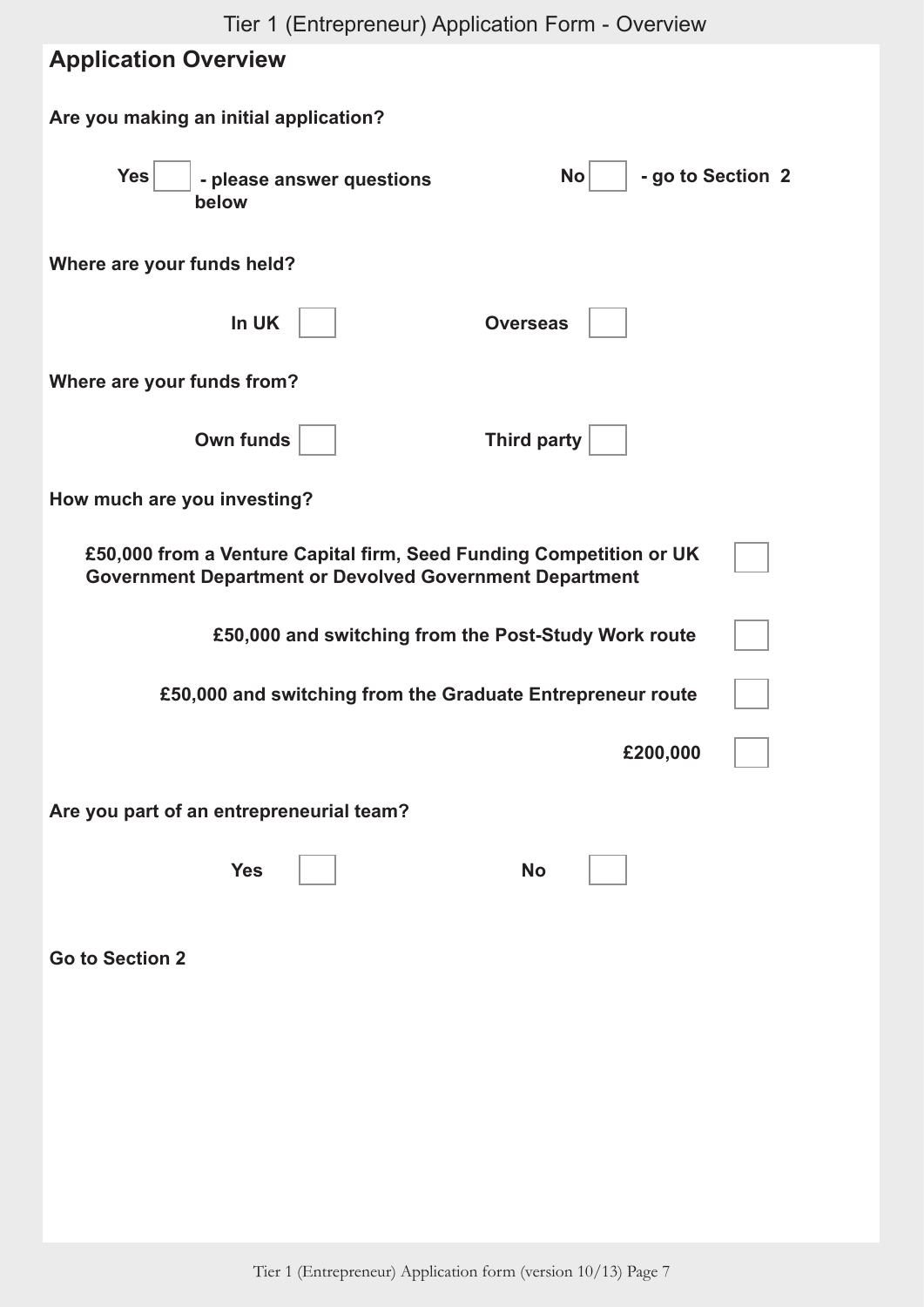## **Section 2 - Applicant's Details**

Help on the questions is given at the end of this application form. Failure to complete this section may lead to a delay in the consideration of your application.

#### **B. Personal Details**

#### **Photographs**

You must provide two recent identical photographs of yourself with your full name on the back of each one. Please place the photographs in a small sealed envelope, together with those of any dependants included in section F, and attach it across this space with a staple or paper clip at the right-hand side of the page/envelope.

Please make sure that the staple or paper clip does not damage or mark the photographs. All photographs must be as specified in the photo guidance. A copy of the photograph guidance can be found at:

[www.ukba.homeoffice.gov.uk/sitecontent/applicationforms/visa-photo-guidance.pdf](http://www.ukba.homeoffice.gov.uk/sitecontent/applicationforms/visa-photo-guidance.pdf)

#### **B1. Title - please select from the following list:**

| Mr |                                                                  |  | <b>Mrs</b> |  |  | <b>Miss</b> |  |  | Ms |  |  |  |  | Other (please state) |  |  |  |  |
|----|------------------------------------------------------------------|--|------------|--|--|-------------|--|--|----|--|--|--|--|----------------------|--|--|--|--|
|    | B2. First name(s) as stated in your passport or travel document: |  |            |  |  |             |  |  |    |  |  |  |  |                      |  |  |  |  |
|    |                                                                  |  |            |  |  |             |  |  |    |  |  |  |  |                      |  |  |  |  |

#### **B3. Last name(s) or family name(s) as stated in your passport or travel document:**

**B4. If you are known, or have ever been known, by any other name(s) than those given above, please give details below and send the evidence showing the name change:**

| Name known by | <b>Nationality at the</b><br>time of using this<br>name | Dates from and to | Evidence sent |
|---------------|---------------------------------------------------------|-------------------|---------------|
|               |                                                         |                   |               |
|               |                                                         |                   |               |

#### **Please photocopy this page if more space is needed.**

| <b>B5. Date of birth</b> |  |  |  |
|--------------------------|--|--|--|
|                          |  |  |  |

**B6. Gender:** Male Female

#### **B7. Village, town or city of birth:**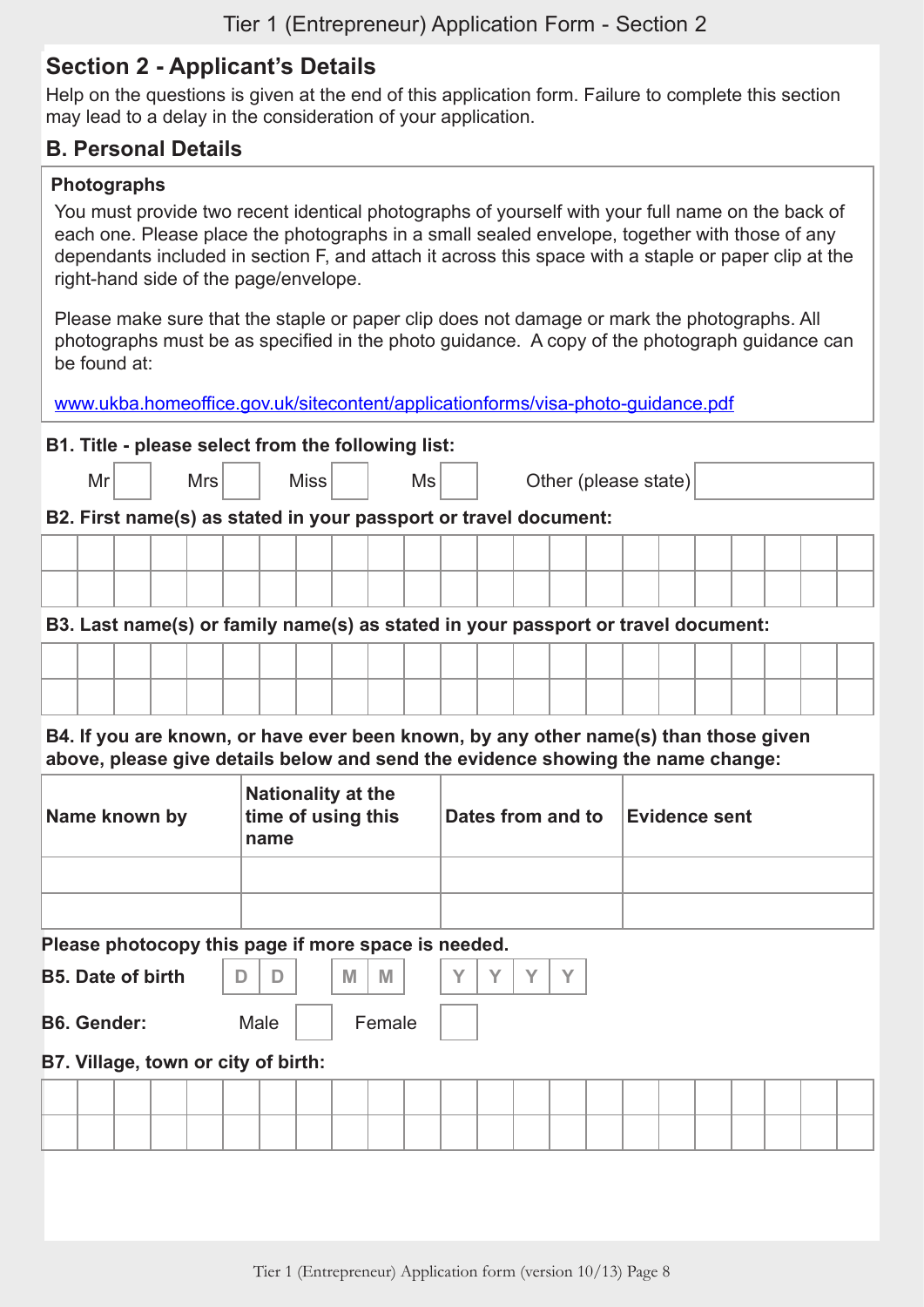|                              |        |                              |  |   |                                                    |  |  |  |   |  | $\text{Her}$ T (Entrepreneur) Application Form - Section Z                                   |           |             |   |   |                                    |   |   |   |   |  |
|------------------------------|--------|------------------------------|--|---|----------------------------------------------------|--|--|--|---|--|----------------------------------------------------------------------------------------------|-----------|-------------|---|---|------------------------------------|---|---|---|---|--|
|                              |        | <b>B8. Country of birth:</b> |  |   |                                                    |  |  |  |   |  |                                                                                              |           |             |   |   |                                    |   |   |   |   |  |
|                              |        |                              |  |   |                                                    |  |  |  |   |  |                                                                                              |           |             |   |   |                                    |   |   |   |   |  |
|                              |        |                              |  |   |                                                    |  |  |  |   |  |                                                                                              |           |             |   |   |                                    |   |   |   |   |  |
|                              |        |                              |  |   |                                                    |  |  |  |   |  |                                                                                              |           |             |   |   |                                    |   |   |   |   |  |
|                              |        |                              |  |   |                                                    |  |  |  |   |  | B9. Relationship status - please select from the following list:                             |           |             |   |   |                                    |   |   |   |   |  |
|                              |        | Married or civil partner     |  |   |                                                    |  |  |  |   |  | Unmarried partner                                                                            |           |             |   |   | Widowed or surviving civil partner |   |   |   |   |  |
|                              | Single |                              |  |   |                                                    |  |  |  |   |  | Divorced or dissolved civil partnership                                                      |           |             |   |   | Separated or separation order      |   |   |   |   |  |
|                              |        |                              |  |   |                                                    |  |  |  |   |  | B10. Your Home Office reference number(s) (if known):                                        |           |             |   |   |                                    |   |   |   |   |  |
|                              |        | Reference number 1:          |  |   |                                                    |  |  |  |   |  |                                                                                              |           |             |   |   |                                    |   |   |   |   |  |
|                              |        | Reference number 2:          |  |   |                                                    |  |  |  |   |  |                                                                                              |           |             |   |   |                                    |   |   |   |   |  |
|                              |        | Reference number 3:          |  |   |                                                    |  |  |  |   |  |                                                                                              |           |             |   |   |                                    |   |   |   |   |  |
|                              |        |                              |  |   | B11. Your UK National Insurance number (if known): |  |  |  |   |  |                                                                                              |           |             |   |   |                                    |   |   |   |   |  |
|                              |        |                              |  |   |                                                    |  |  |  |   |  |                                                                                              |           |             |   |   |                                    |   |   |   |   |  |
|                              |        |                              |  |   |                                                    |  |  |  |   |  | B12. If you have had a previous UK National Insurance number (please state):                 |           |             |   |   |                                    |   |   |   |   |  |
|                              |        |                              |  |   |                                                    |  |  |  |   |  |                                                                                              |           |             |   |   |                                    |   |   |   |   |  |
|                              |        |                              |  |   |                                                    |  |  |  |   |  |                                                                                              |           |             |   |   |                                    |   |   |   |   |  |
| B13. Home address in the UK: |        |                              |  |   |                                                    |  |  |  |   |  |                                                                                              |           |             |   |   |                                    |   |   |   |   |  |
|                              |        |                              |  |   |                                                    |  |  |  |   |  |                                                                                              |           |             |   |   |                                    |   |   |   |   |  |
|                              |        |                              |  |   |                                                    |  |  |  |   |  |                                                                                              |           |             |   |   |                                    |   |   |   |   |  |
|                              |        |                              |  |   |                                                    |  |  |  |   |  |                                                                                              |           |             |   |   |                                    |   |   |   |   |  |
|                              |        |                              |  |   |                                                    |  |  |  |   |  |                                                                                              | Postcode: |             |   |   |                                    |   |   |   |   |  |
|                              |        |                              |  |   | B14. Date you started living at this address:      |  |  |  |   |  | $\mathsf{D}$                                                                                 | D         |             | M | M |                                    | Υ | Y | Y | Y |  |
|                              |        |                              |  |   |                                                    |  |  |  |   |  | If you have lived at the address above for less than five years please provide your previous |           |             |   |   |                                    |   |   |   |   |  |
|                              |        |                              |  |   | address details and the dates you lived there.     |  |  |  |   |  |                                                                                              |           |             |   |   |                                    |   |   |   |   |  |
|                              |        | <b>Previous address 1:</b>   |  |   |                                                    |  |  |  |   |  |                                                                                              |           |             |   |   |                                    |   |   |   |   |  |
|                              |        |                              |  |   |                                                    |  |  |  |   |  |                                                                                              |           |             |   |   |                                    |   |   |   |   |  |
|                              |        |                              |  |   |                                                    |  |  |  |   |  |                                                                                              |           |             |   |   |                                    |   |   |   |   |  |
|                              |        |                              |  |   |                                                    |  |  |  |   |  |                                                                                              |           |             |   |   |                                    |   |   |   |   |  |
|                              |        |                              |  |   |                                                    |  |  |  |   |  |                                                                                              | Postcode: |             |   |   |                                    |   |   |   |   |  |
| From                         |        | D                            |  | M | M                                                  |  |  |  | Y |  | To                                                                                           | D         | $\mathsf D$ |   | M | M                                  |   |   |   |   |  |
|                              |        |                              |  |   |                                                    |  |  |  |   |  |                                                                                              |           |             |   |   |                                    |   |   |   |   |  |
|                              |        |                              |  |   |                                                    |  |  |  |   |  |                                                                                              |           |             |   |   |                                    |   |   |   |   |  |
|                              |        |                              |  |   |                                                    |  |  |  |   |  |                                                                                              |           |             |   |   |                                    |   |   |   |   |  |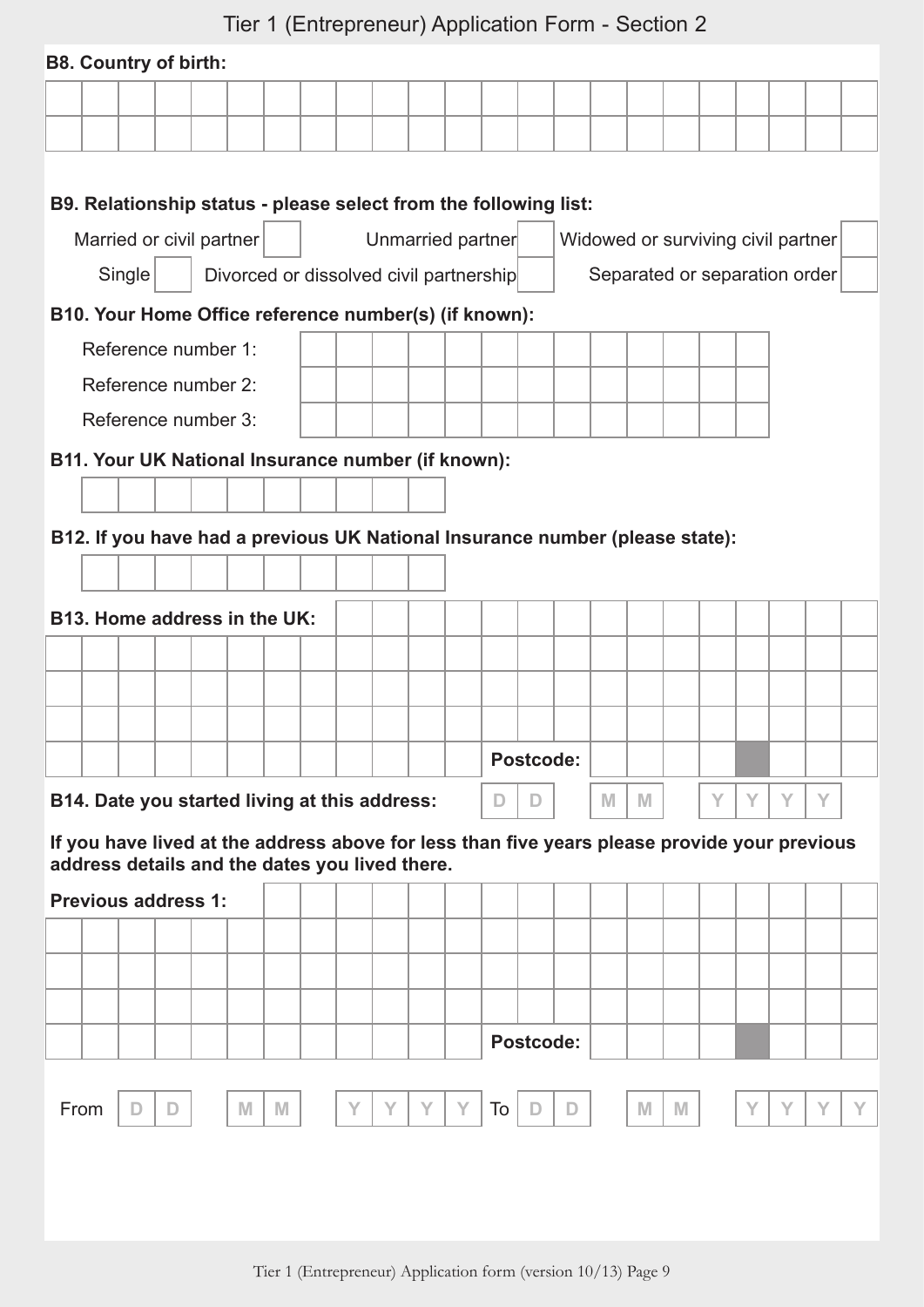| <b>B15. Telephone numbers:</b>                                                      |   |               |   |   |   |   |   |   |            |           |           |              |              | <b>Preferred contact (tick)</b> |   |   |              |   |
|-------------------------------------------------------------------------------------|---|---------------|---|---|---|---|---|---|------------|-----------|-----------|--------------|--------------|---------------------------------|---|---|--------------|---|
| Home:                                                                               |   |               |   |   |   |   |   |   |            |           |           |              |              |                                 |   |   |              |   |
| Work:                                                                               |   |               |   |   |   |   |   |   |            |           |           |              |              |                                 |   |   |              |   |
| <b>Mobile:</b>                                                                      |   |               |   |   |   |   |   |   |            |           |           |              |              |                                 |   |   |              |   |
| <b>B16. Email address:</b>                                                          |   |               |   |   |   |   |   |   |            |           |           |              |              |                                 |   |   |              |   |
|                                                                                     |   |               |   |   |   |   |   |   |            |           |           |              |              |                                 |   |   |              |   |
| B17. Correspondence address (if different from above):                              |   |               |   |   |   |   |   |   |            |           |           |              |              |                                 |   |   |              |   |
|                                                                                     |   |               |   |   |   |   |   |   |            |           |           |              |              |                                 |   |   |              |   |
|                                                                                     |   |               |   |   |   |   |   |   |            |           |           |              |              |                                 |   |   |              |   |
|                                                                                     |   |               |   |   |   |   |   |   |            |           |           |              |              |                                 |   |   |              |   |
|                                                                                     |   |               |   |   |   |   |   |   |            | Postcode: |           |              |              |                                 |   |   |              |   |
| B18. Have you ever lived in Northern Ireland in                                     |   |               |   |   |   |   |   |   | Yes        |           |           | go to B19 No |              |                                 |   |   | go to part C |   |
| the last 5 years?                                                                   |   |               |   |   |   |   |   |   |            |           |           |              |              |                                 |   |   |              |   |
| B19. Previous home address(es) in Northern Ireland and the date(s) you lived there: |   |               |   |   |   |   |   |   |            |           |           |              |              |                                 |   |   |              |   |
| Previous address 1                                                                  |   |               |   |   |   |   |   |   |            |           |           |              |              |                                 |   |   |              |   |
|                                                                                     |   |               |   |   |   |   |   |   |            |           |           |              |              |                                 |   |   |              |   |
|                                                                                     |   |               |   |   |   |   |   |   |            |           |           |              |              |                                 |   |   |              |   |
|                                                                                     |   |               |   |   |   |   |   |   |            |           |           |              |              |                                 |   |   |              |   |
|                                                                                     |   |               |   |   |   |   |   |   |            | Postcode: |           |              |              |                                 |   |   |              |   |
| From                                                                                | D | D             | M | M |   |   | Υ | Y | To $\vert$ | $\Box$    | $\vert$ D |              | M            | M                               |   |   |              |   |
|                                                                                     |   |               |   |   |   |   |   |   |            |           |           |              |              |                                 |   |   |              |   |
| Previous address 2                                                                  |   |               |   |   |   |   |   |   |            |           |           |              |              |                                 |   |   |              |   |
|                                                                                     |   |               |   |   |   |   |   |   |            |           |           |              |              |                                 |   |   |              |   |
|                                                                                     |   |               |   |   |   |   |   |   |            |           |           |              |              |                                 |   |   |              |   |
|                                                                                     |   |               |   |   |   |   |   |   |            |           |           |              |              |                                 |   |   |              |   |
|                                                                                     |   |               |   |   |   |   |   |   |            | Postcode: |           |              |              |                                 |   |   |              |   |
|                                                                                     |   |               |   |   |   |   |   |   |            |           |           |              |              |                                 |   |   |              |   |
| From                                                                                | D | $\mathbb{D}%$ | M | M | Y | Y | Y | Y | To         | D         | D         |              | $\mathbb{M}$ | M                               | Y | Y | Y            | Y |
|                                                                                     |   |               |   |   |   |   |   |   |            |           |           |              |              |                                 |   |   |              |   |
|                                                                                     |   |               |   |   |   |   |   |   |            |           |           |              |              |                                 |   |   |              |   |
|                                                                                     |   |               |   |   |   |   |   |   |            |           |           |              |              |                                 |   |   |              |   |
|                                                                                     |   |               |   |   |   |   |   |   |            |           |           |              |              |                                 |   |   |              |   |
|                                                                                     |   |               |   |   |   |   |   |   |            |           |           |              |              |                                 |   |   |              |   |
|                                                                                     |   |               |   |   |   |   |   |   |            |           |           |              |              |                                 |   |   |              |   |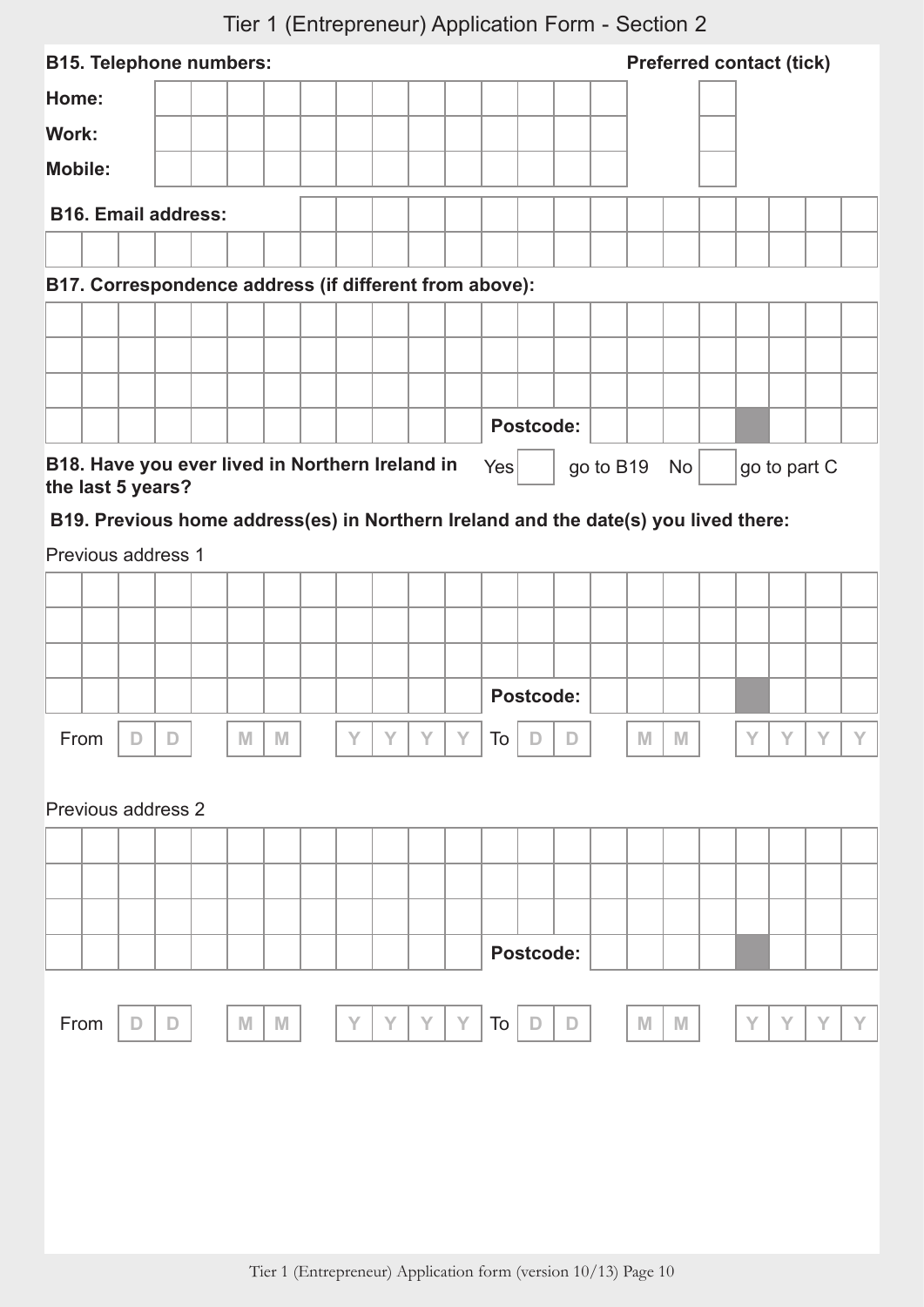## **C. Passport or travel documents and Biometric Residence Permits.**

**Help on the questions is given at the end of this application form.**

**In accordance with regulations 3 and 4 of the Immigration (Biometric Registration) (Amendment ) Regulations 2009, anyone applying for an extension of stay in the UK in the categories for which this application form is specified must also apply for a biometric immigration document, otherwise known as a B. This also applies to applications made at the same time by any dependants of the main applicant. For information about Biometric Residence Permits, please see the help text, which you should read before completing this form.**

**For the application to be valid and complete, you must provide your original current passport or travel document unless it is not available for one of the reasons specified on the application form. If you have a current grant of leave on a BRP you must also provide your BRP for the application to be valid and complete. You should also provide all previous passports and/or travel documents that you have used to travel to and remain in the United Kingdom.**

**C1. Under what nationality did you enter the United Kingdom?**

| and the contract of the contract of the contract of the contract of the contract of the contract of the contract of the contract of the contract of the contract of the contract of the contract of the contract of the contra | the contract of the contract of the | . |  |  |
|--------------------------------------------------------------------------------------------------------------------------------------------------------------------------------------------------------------------------------|-------------------------------------|---|--|--|

#### **C2. If you are a dual national, what is your other nationality?**

#### **C3. If you have held a previous nationality, what was it?**

|      |                                       |                     |             |   |           |           | . .    |           |    |        |             |   |   |  |  |  |
|------|---------------------------------------|---------------------|-------------|---|-----------|-----------|--------|-----------|----|--------|-------------|---|---|--|--|--|
|      |                                       |                     |             |   |           |           |        |           |    |        |             |   |   |  |  |  |
|      |                                       |                     |             |   |           |           |        |           |    |        |             |   |   |  |  |  |
| From | $\mathcal{L}$<br>$\displaystyle\quad$ | $\blacksquare$<br>ш | $\mathbb N$ | M | $\sqrt{}$ | $\sqrt{}$ | $\vee$ | $\sqrt{}$ | To | $\sim$ | $\Box$<br>∼ | M | M |  |  |  |

| C4. Is your current Passport/Travel document enclosed? Yes     No   go to C5 |  |  |  |  |  |
|------------------------------------------------------------------------------|--|--|--|--|--|
|------------------------------------------------------------------------------|--|--|--|--|--|

| <b>Passport/Travel</b><br>Document number | <b>Nationality</b> | <b>Issue Date Expiry Date</b> | <b>Place of issue</b> |
|-------------------------------------------|--------------------|-------------------------------|-----------------------|
|                                           |                    |                               |                       |

go to C6

**C5. If not enclosed then location of Passport/Travel Document**

| Lost | <b>Stolen</b>                | Expired-returned to national authorities |
|------|------------------------------|------------------------------------------|
|      | Elsewhere in the Home Office |                                          |
|      |                              |                                          |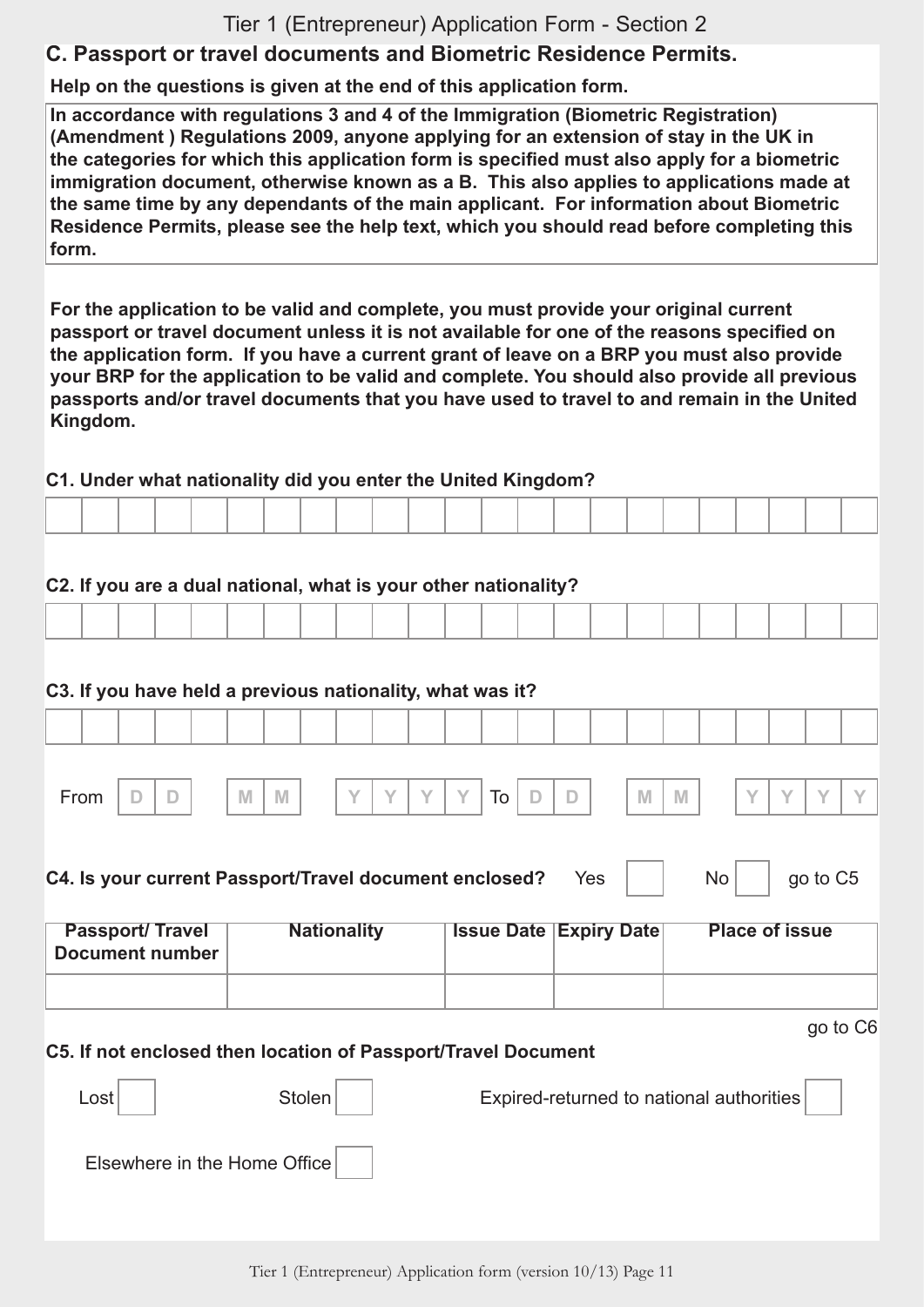| C6. Do you have any passport or travel document which contains a previous grant of leave or<br>which you used when you last travelled to the UK? |                  |                                                                                                                                                                                                                               |             |                                            |      |                 |        |                                    |                                 |                |  |                          |  |
|--------------------------------------------------------------------------------------------------------------------------------------------------|------------------|-------------------------------------------------------------------------------------------------------------------------------------------------------------------------------------------------------------------------------|-------------|--------------------------------------------|------|-----------------|--------|------------------------------------|---------------------------------|----------------|--|--------------------------|--|
| Yes                                                                                                                                              |                  | document enclosed, passport/travel document number is                                                                                                                                                                         |             |                                            |      |                 |        |                                    |                                 |                |  |                          |  |
| Yes                                                                                                                                              |                  | document not enclosed, it is:                                                                                                                                                                                                 |             | Lost                                       |      |                 | Stolen |                                    |                                 | <b>Expired</b> |  |                          |  |
| <b>No</b>                                                                                                                                        |                  |                                                                                                                                                                                                                               |             |                                            |      |                 |        |                                    |                                 |                |  |                          |  |
|                                                                                                                                                  |                  | These questions will ask you for information about the Biometric Residence Permit (BRP)<br>that have previously been issued to you. If you have lost or had a BRP stolen then you<br>should have reported this to the police. |             |                                            |      |                 |        |                                    |                                 |                |  |                          |  |
| C7. Have you been issued with a BRP?                                                                                                             |                  |                                                                                                                                                                                                                               |             | Yes                                        |      | go to C8        |        | <b>No</b>                          |                                 | go to Part D   |  |                          |  |
| <b>C8. BRP number</b>                                                                                                                            |                  |                                                                                                                                                                                                                               |             |                                            |      |                 |        |                                    |                                 |                |  |                          |  |
| C9. Where is your BRP now? (please tick)<br>I am submitting it with<br>this application                                                          |                  |                                                                                                                                                                                                                               |             | Expired and returned to<br>the Home Office |      |                 |        |                                    | Elsewhere in the<br>Home Office |                |  | go to<br>C <sub>11</sub> |  |
|                                                                                                                                                  | Stolen           |                                                                                                                                                                                                                               |             |                                            | Lost |                 |        | $\overline{\phantom{0}}$ go to C10 |                                 |                |  |                          |  |
| C10. Have you reported this to the Home Office card management services?                                                                         |                  |                                                                                                                                                                                                                               |             |                                            |      |                 |        |                                    |                                 |                |  |                          |  |
|                                                                                                                                                  |                  |                                                                                                                                                                                                                               |             | Yes                                        |      |                 |        | No                                 |                                 |                |  |                          |  |
| C11. Which age group do you belong to (at the date of submitting your application)?                                                              |                  |                                                                                                                                                                                                                               |             |                                            |      |                 |        |                                    |                                 |                |  |                          |  |
|                                                                                                                                                  | 15 years & under |                                                                                                                                                                                                                               | go to C12   |                                            |      | 16 years & over |        |                                    |                                 | go to part D   |  |                          |  |
| C12. What is the title of the person accompanying you to have your biometric details taken?                                                      |                  |                                                                                                                                                                                                                               |             |                                            |      |                 |        |                                    |                                 |                |  |                          |  |
| Mr                                                                                                                                               | <b>Mrs</b>       |                                                                                                                                                                                                                               | <b>Miss</b> | Ms                                         |      |                 |        | Other (please state)               |                                 |                |  |                          |  |
| C13. First name(s) or given name(s)                                                                                                              |                  |                                                                                                                                                                                                                               |             |                                            |      |                 |        |                                    |                                 |                |  |                          |  |
|                                                                                                                                                  |                  |                                                                                                                                                                                                                               |             |                                            |      |                 |        |                                    |                                 |                |  |                          |  |
|                                                                                                                                                  |                  |                                                                                                                                                                                                                               |             |                                            |      |                 |        |                                    |                                 |                |  |                          |  |
|                                                                                                                                                  |                  |                                                                                                                                                                                                                               |             |                                            |      |                 |        |                                    |                                 |                |  |                          |  |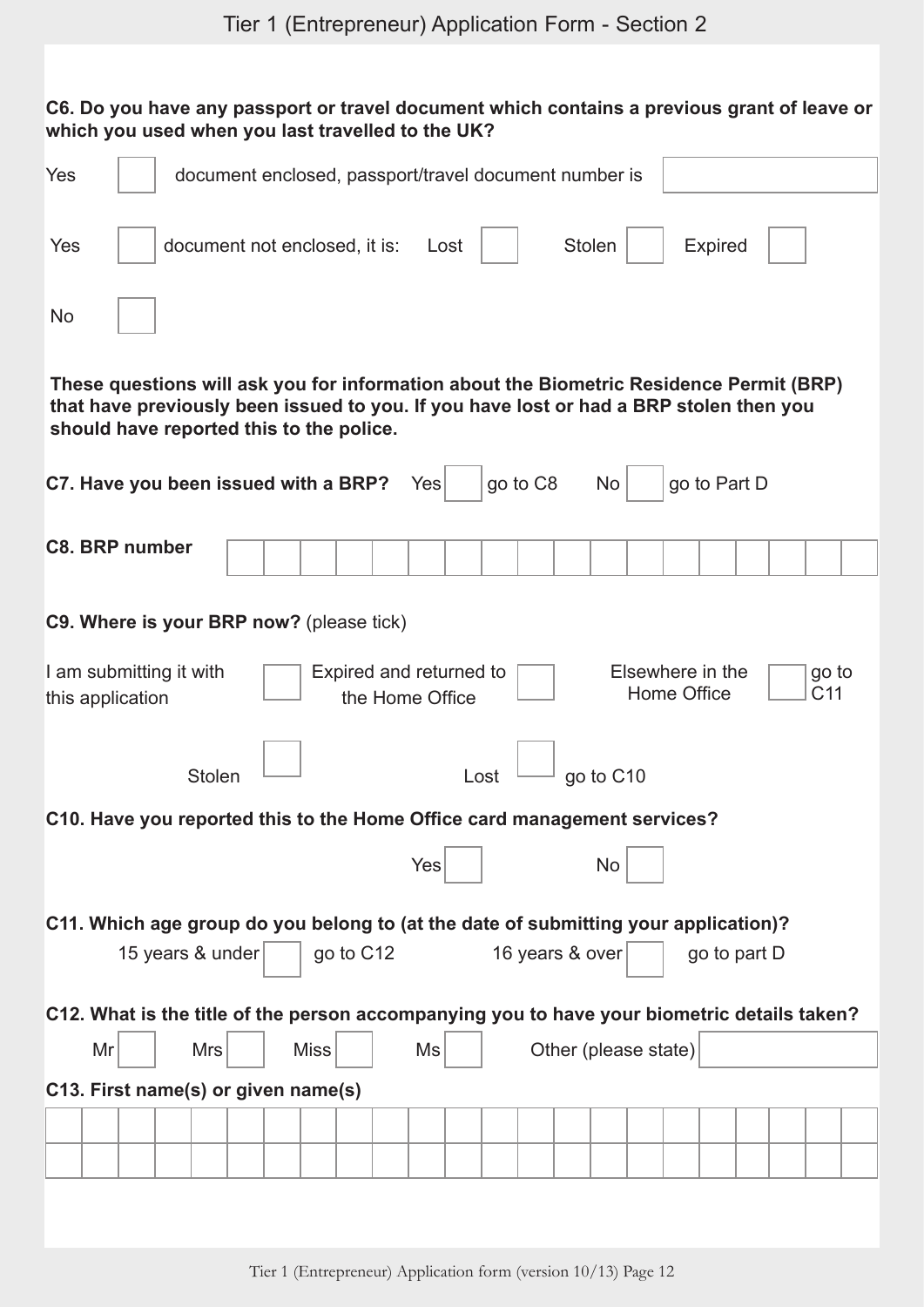| Tier T (Entrepreneur) Application Form - Section Z |                                                                             |           |        |             |   |  |  |
|----------------------------------------------------|-----------------------------------------------------------------------------|-----------|--------|-------------|---|--|--|
|                                                    | C14. Last name(s) or family name(s)                                         |           |        |             |   |  |  |
|                                                    |                                                                             |           |        |             |   |  |  |
|                                                    |                                                                             |           |        |             |   |  |  |
|                                                    |                                                                             |           |        |             |   |  |  |
| C15. Their date of birth                           |                                                                             | D<br>D    | M<br>M | Y<br>Y<br>Y | Y |  |  |
|                                                    |                                                                             |           |        |             |   |  |  |
| C16. Their place of birth                          |                                                                             |           |        |             |   |  |  |
|                                                    |                                                                             |           |        |             |   |  |  |
|                                                    |                                                                             |           |        |             |   |  |  |
| C17. Relationship to you                           |                                                                             |           |        |             |   |  |  |
|                                                    |                                                                             |           |        |             |   |  |  |
|                                                    |                                                                             |           |        |             |   |  |  |
|                                                    |                                                                             |           |        |             |   |  |  |
|                                                    | C18. Is this person your parent or legal guardian                           |           |        |             |   |  |  |
| Yes                                                | go to part D No                                                             | go to C19 |        |             |   |  |  |
|                                                    | C19. Explain why your parent or legal guardian will not be accompanying you |           |        |             |   |  |  |
|                                                    |                                                                             |           |        |             |   |  |  |
|                                                    |                                                                             |           |        |             |   |  |  |
|                                                    |                                                                             |           |        |             |   |  |  |
|                                                    |                                                                             |           |        |             |   |  |  |
|                                                    |                                                                             |           |        |             |   |  |  |
|                                                    |                                                                             |           |        |             |   |  |  |
|                                                    |                                                                             |           |        |             |   |  |  |
|                                                    |                                                                             |           |        |             |   |  |  |
|                                                    |                                                                             |           |        |             |   |  |  |
|                                                    |                                                                             |           |        |             |   |  |  |
|                                                    |                                                                             |           |        |             |   |  |  |
|                                                    |                                                                             |           |        |             |   |  |  |
|                                                    |                                                                             |           |        |             |   |  |  |
|                                                    |                                                                             |           |        |             |   |  |  |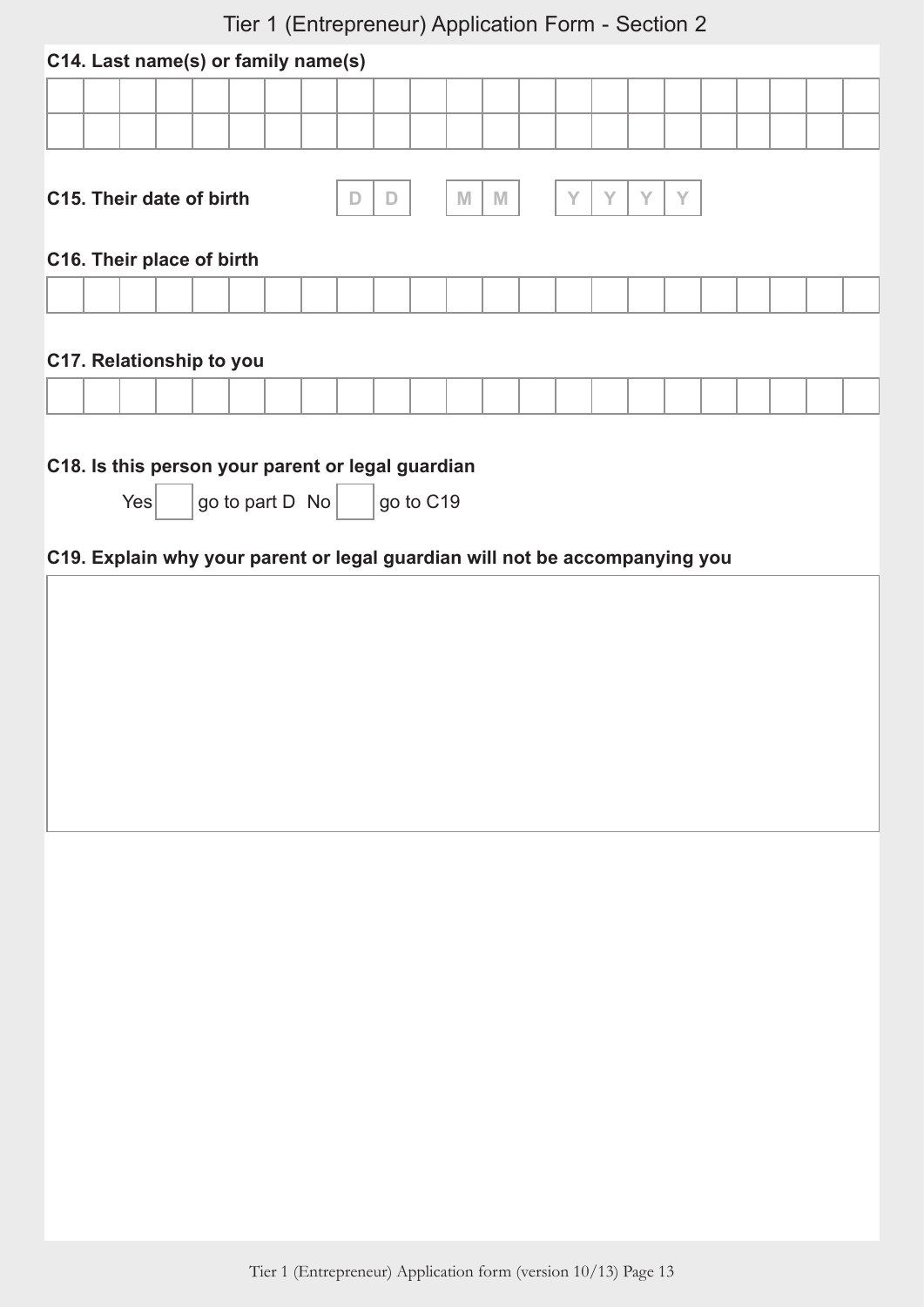## **D. Immigration History**

**It is mandatory to complete Section D. If it is not complete the application will be invalid and will be returned to you. Help on the questions is given at the end of this application form.**

**D1. What is your current immigration status in the United Kingdom? D2. Is your current immigration status any of the following categories: student, student nurse, student re-sitting an examination, student writing up a thesis, post-graduate doctor, postgraduate dentist?**  $Yes \mid \text{qo to D3}$  No  $\mid$   $|$  ao to D4 **D3. Are you getting sponsorship, or have you got sponsorship, that has ended within the last 12 months for your studies in the United Kingdom, from the British Government, any other government, or an international scholarship agency? Yes** | | | Original written confirmation from your sponsor giving consent to this application has been supplied **No D4.** When does your current leave expire?  $\Box$   $\Box$   $\Box$   $\Box$   $\parallel$  M  $\parallel$  M  $\parallel$  Y  $\parallel$  Y  $\parallel$  Y  $\parallel$  Y  $\parallel$  Y **D5. If your leave to enter/remain has expired, did this leave expire more than 28 days before this application was made?**  $Yes \mid \text{qo to D6}$  No or not expired  $\mid \text{qo to D7}$ **D6.Tick to confirm you are submitting evidence of exceptional circumstances which prevented you from submitting your application within 28 days of overstaying. D7. Were you required to register with the police as a condition of your current or last grant of leave in the UK? Yes No D8. Have you ever stayed in the United Kingdom beyond the end of your period of leave?** Yes | provide details below: No **reason(s) why and the dates of the overstay**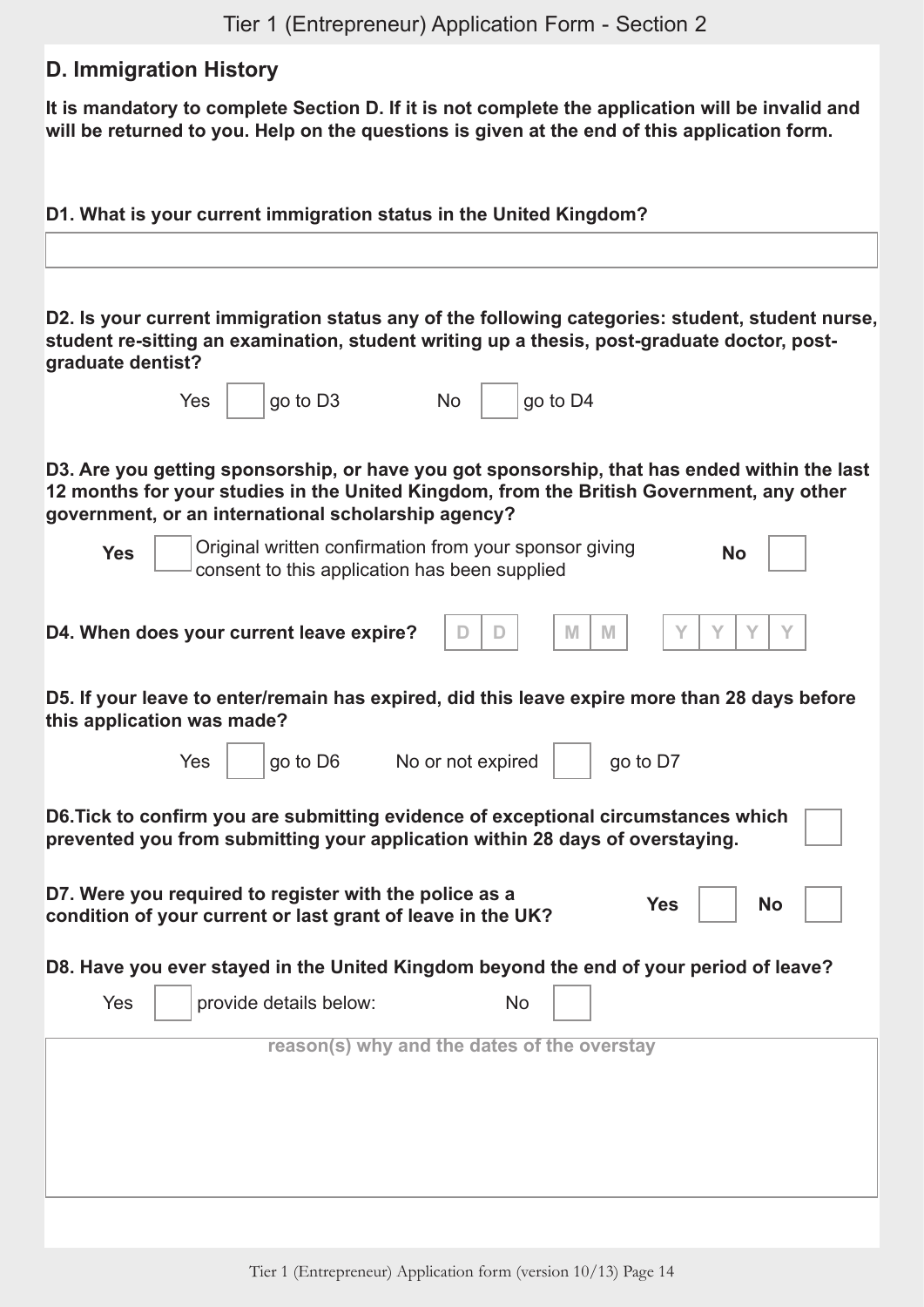|           |     | (that is, contrary to your conditions of stay)?          |                                      |           | D9. Have you ever worked in the United Kingdom without immigration permission to do so                                                                                           |
|-----------|-----|----------------------------------------------------------|--------------------------------------|-----------|----------------------------------------------------------------------------------------------------------------------------------------------------------------------------------|
|           | Yes | provide details below:                                   |                                      | <b>No</b> |                                                                                                                                                                                  |
|           |     | reason(s) why and the dates this work was undertaken     |                                      |           |                                                                                                                                                                                  |
|           |     | D10. Have you ever illegally entered the United Kingdom? |                                      |           |                                                                                                                                                                                  |
|           | Yes | provide details below:                                   |                                      | <b>No</b> |                                                                                                                                                                                  |
|           |     |                                                          | details and dates when this happened |           |                                                                                                                                                                                  |
|           | Yes | provide details below:                                   |                                      | <b>No</b> | D11. Have you ever used deception when seeking leave to enter or leave to remain?                                                                                                |
|           |     |                                                          | details and dates when this happened |           |                                                                                                                                                                                  |
| decision? | Yes | provide details below:                                   | reference number                     | <b>No</b> | D12. Do you currently have any other applications with us on which you are awaiting a<br>details, including the date the application was submitted, the category and the payment |
|           |     |                                                          |                                      |           |                                                                                                                                                                                  |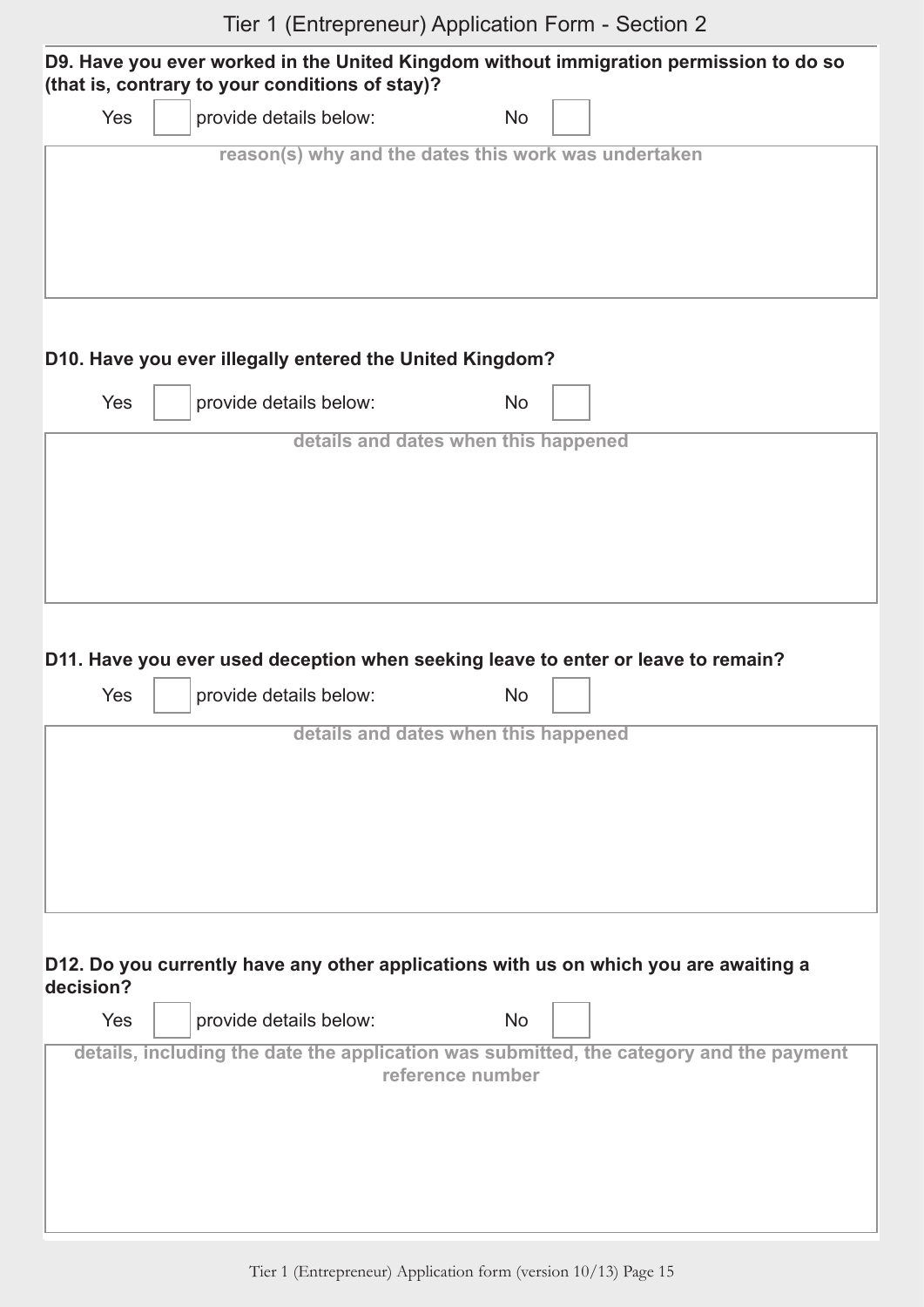#### **D13. Do you currently have an appeal with the Asylum and Immigration Chamber which is yet to be heard?**

| Yes | provide details below:                  | No                                                                                           |
|-----|-----------------------------------------|----------------------------------------------------------------------------------------------|
|     | original application (where applicable) | details, including the date the appeal, the category and the payment reference number of the |
|     |                                         |                                                                                              |
|     |                                         |                                                                                              |
|     |                                         |                                                                                              |
|     |                                         |                                                                                              |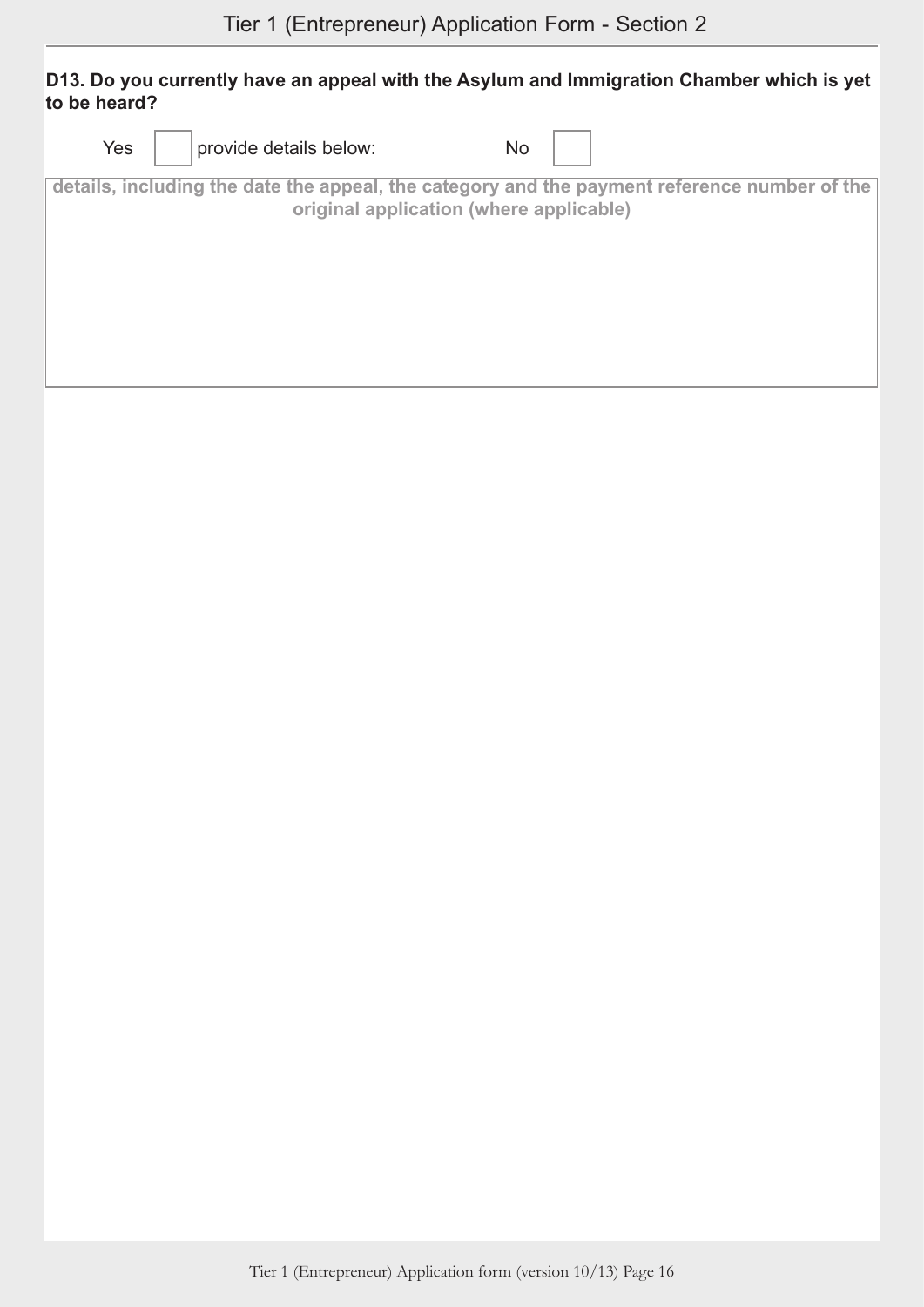## **E. Personal History (criminal convictions, war crimes, etc.)**

**It is mandatory to complete section E. If it is not complete the application will be invalid and will be returned to you. This section asks you about any criminal convictions you have, any civil judgements or civil penalties made against you and details of any involvement you may have had in war crimes, genocide, crimes against humanity or terrorism. If you fail to answer all of these questions as fully and accurately as possible, your application may be refused. It is an offence under Section 26(1)(c) of the Immigration Act 1971 to make a statement or representation which is known to be false or is not believed to be true. Information given will be checked with other agencies.**

**E1. Have you been convicted of any criminal offence in the UK or any other country?**

|  | Yes | $\vert$ - go to question E2 | Nc | $\vert$ - go to question E3 |
|--|-----|-----------------------------|----|-----------------------------|
|--|-----|-----------------------------|----|-----------------------------|

**E2. Please give details below for each criminal conviction, starting with the most recent one. If you have received more than two convictions, please photocopy this page and enclose it with this form.**

#### **Criminal conviction 1**

Country where convicted

| ______ |  |  |  |  |  | . |  |  |  |  |  |
|--------|--|--|--|--|--|---|--|--|--|--|--|
|        |  |  |  |  |  |   |  |  |  |  |  |

Nature of the offence

Sentence given

Date sentenced **D D M M Y Y Y Y**

If you were sentenced to a period of imprisonment, what was the length of the prison sentence imposed (in months)? **months**

**Criminal conviction 2**

# Country where convicted Nature of the offence

Sentence given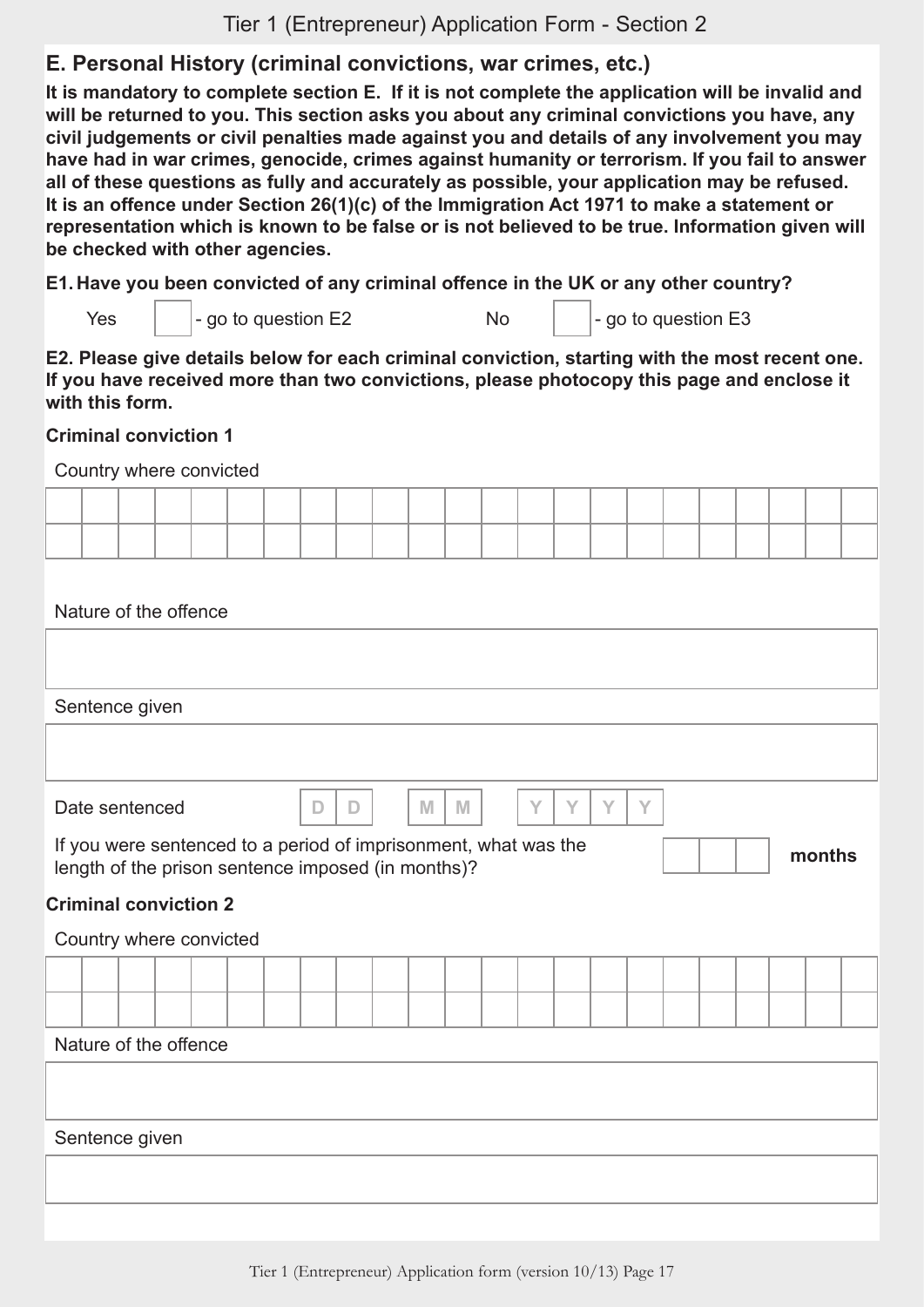| Tier 1 (Entrepreneur) Application Form - Section 2                                                                                                                                                                                                                                                          |                         |
|-------------------------------------------------------------------------------------------------------------------------------------------------------------------------------------------------------------------------------------------------------------------------------------------------------------|-------------------------|
| Date sentenced<br>M<br>M<br>Y<br>D<br>If you were sentenced to a period of imprisonment, what was the<br>length of the prison sentence imposed (in months)?<br>E3. Do you have any civil judgments against you or any civil penalty under the UK<br><b>Immigration Acts?</b>                                | months                  |
| Yes<br>go to E4<br><b>No</b>                                                                                                                                                                                                                                                                                | go to E5                |
| E4. Give details for each civil judgment or any civil penalty under the UK Immigration Acts,<br>starting with the most recent one. If you have received more than two civil judgments and/or<br>civil penalties under the UK Immigration Acts, please photocopy this page and enclose it with<br>this form. |                         |
| Details of judgment or civil penalty 1:                                                                                                                                                                                                                                                                     |                         |
|                                                                                                                                                                                                                                                                                                             |                         |
| M<br>M<br>Y<br>Date of judgment or civil penalty:<br>D<br>D<br><b>Country where judgment made:</b>                                                                                                                                                                                                          | Y<br>Y                  |
|                                                                                                                                                                                                                                                                                                             |                         |
| Details of judgment or civil penalty 2:                                                                                                                                                                                                                                                                     |                         |
| Date of judgment or civil penalty:<br>M<br>M                                                                                                                                                                                                                                                                |                         |
| <b>Country where judgment made:</b>                                                                                                                                                                                                                                                                         |                         |
|                                                                                                                                                                                                                                                                                                             |                         |
| Questions E5 to E9 below must be answered, even if question E1 has been answered "No".<br>For help in answering these questions, please see the definitions at the end of this section.                                                                                                                     |                         |
| E5. Have you ever been charged or indicted in any country with a<br>criminal offence for which you have not yet been tried in court?                                                                                                                                                                        | <b>Yes</b><br><b>No</b> |
| E6. In times of either peace or war have you ever been involved,<br>or suspected of involvement, in war crimes, crimes against<br>humanity or genocide?                                                                                                                                                     | <b>Yes</b><br><b>No</b> |
| E7. Have you ever been involved in, supported or encouraged<br>terrorist activities in any country?                                                                                                                                                                                                         | <b>Yes</b><br><b>No</b> |
| E8. Have you ever been a member of, or given support to, an<br>organisation which has been concerned in terrorism?                                                                                                                                                                                          | <b>Yes</b><br><b>No</b> |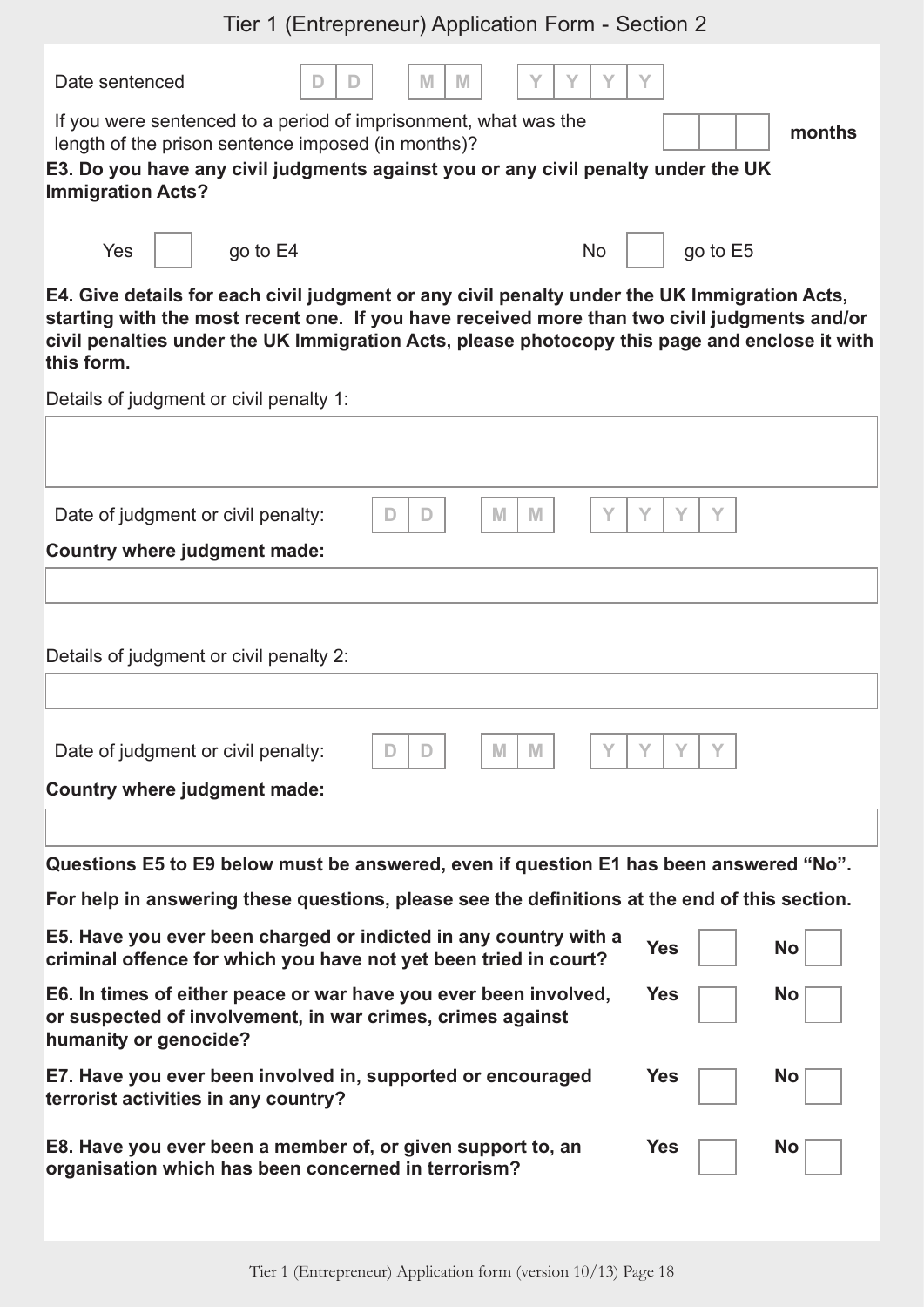| E9. Have you ever, by any means or medium, expressed views       | Yes | No i |  |
|------------------------------------------------------------------|-----|------|--|
| that justify or glorify terrorist violence or that may encourage |     |      |  |
| others to terrorist acts or other serious criminal acts?         |     |      |  |

**E10.If question E5, E6, E7, E8, E9 above has been answered "yes" please give further details in the space provided below. If more space is needed continue on a separate sheet and enclose it with this form.**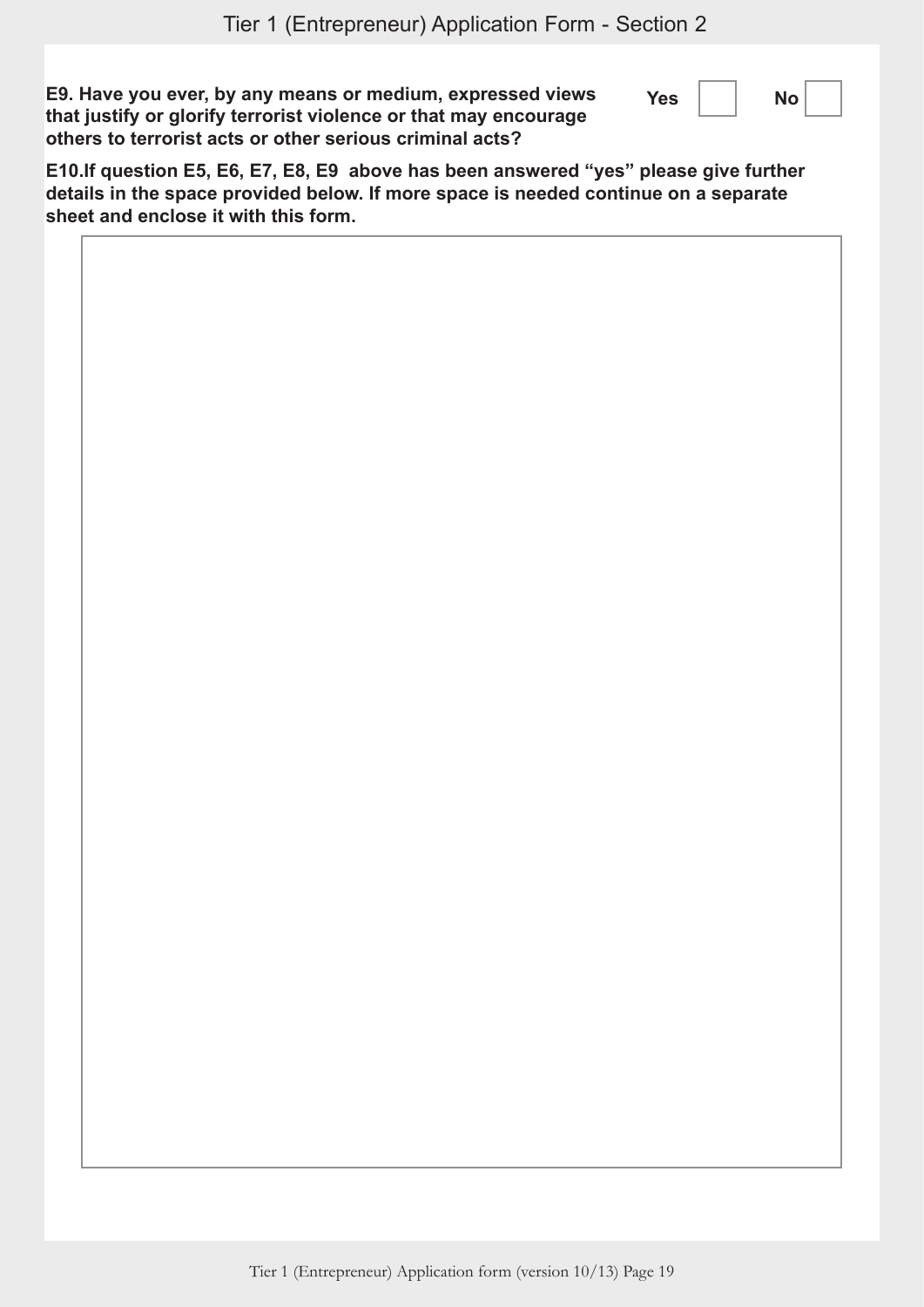## **Definitions**

For the purpose of answering questions **E5** to **E9**, the following information provides guidance on actions which may constitute war crimes, crimes against humanity, genocide, or terrorist activities.

This guidance is not exhaustive. The full definitions of war crimes, crimes against humanity and genocide can be found in Schedule 8 of the International Criminal Court Act 2001 at **[www.legislation.gov.uk/ukpga](http://www.legislation.gov.uk/ukpga)** or purchased from The Stationery Office (telephone 0870 600 5522). It is the applicant's responsibility to satisfy him/herself that he/she is familiar with the definitions and can answer the questions accurately.

#### **War crimes**

Grave breaches of the Geneva Conventions committed during an armed conflict. This includes an internal armed conflict and an international armed conflict. The types of acts that may constitute a war crime include wilful killing, torture, extensive destruction of property not justified by military necessity, unlawful deportation, the intentional targeting of civilians and the taking of hostages.

#### **Crimes against humanity**

Acts committed at any time (not just during armed conflict) as part of a widespread or systematic attack, directed against any civilian population with knowledge of the attack. This would include offences such as murder, torture, rape, severe deprivation of liberty in violation of fundamental rules of international law and enforced disappearance of persons.

#### **Genocide**

Acts committed with intent to destroy, in whole or in part, a national, ethnical, racial or religious group.

#### **Terrorist activities**

Any act committed, or the threat of action, designed to influence a government or intimidate the public and made for the purposes of advancing a political, religious or ideological cause and that involves serious violence against a person; that may endanger another person's life; creates a serious risk to the health or safety of the public; involves serious damage to property; is designed to seriously disrupt or interfere with an electronic system.

#### **Organisations concerned with terrorism**

An organisation is concerned with terrorism if it commits or participates in acts of terrorism; prepares for terrorism; promotes or encourages terrorism (including the unlawful glorification of terrorism); or is otherwise concerned in terrorism.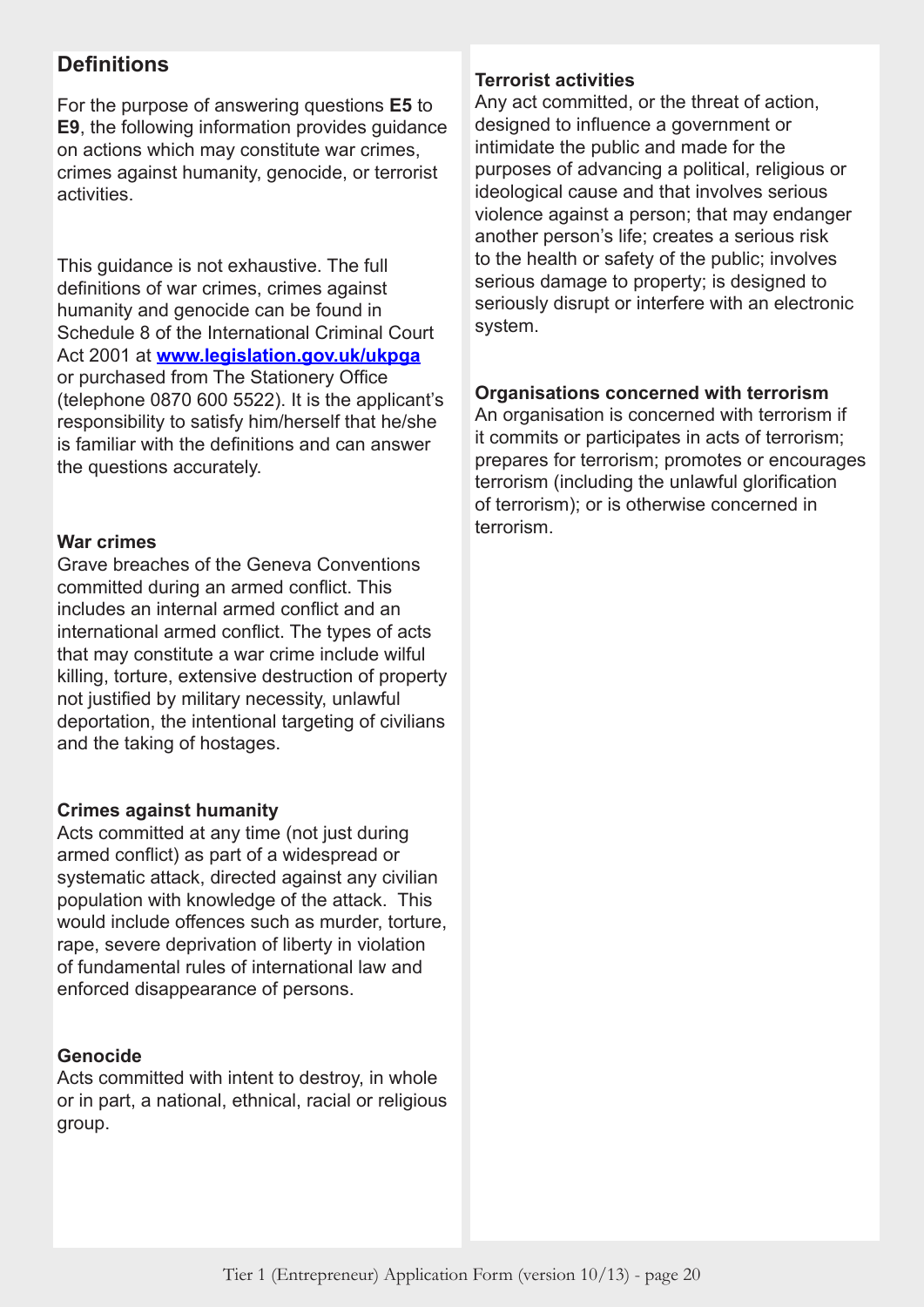## **F. Dependant Details**

**Fill in the following details for any dependant(s) who are applying at the same time as you.**

| <b>First name(s)</b> | Last name(s) | Date of birth | Nationality,<br>passport number<br>and Biometric<br><b>Residence</b><br>Permit (BRP) (if<br>applicable) | <b>Relationship to</b><br>you |
|----------------------|--------------|---------------|---------------------------------------------------------------------------------------------------------|-------------------------------|
|                      |              |               |                                                                                                         |                               |
|                      |              |               |                                                                                                         |                               |
|                      |              |               |                                                                                                         |                               |
|                      |              |               |                                                                                                         |                               |
|                      |              |               |                                                                                                         |                               |
|                      |              |               |                                                                                                         |                               |
|                      |              |               |                                                                                                         |                               |
|                      |              |               |                                                                                                         |                               |

**Please ensure a separate application form is completed for each dependant. Please see the Home Office website for further details <www.ukba.homeoffice.gov.uk>**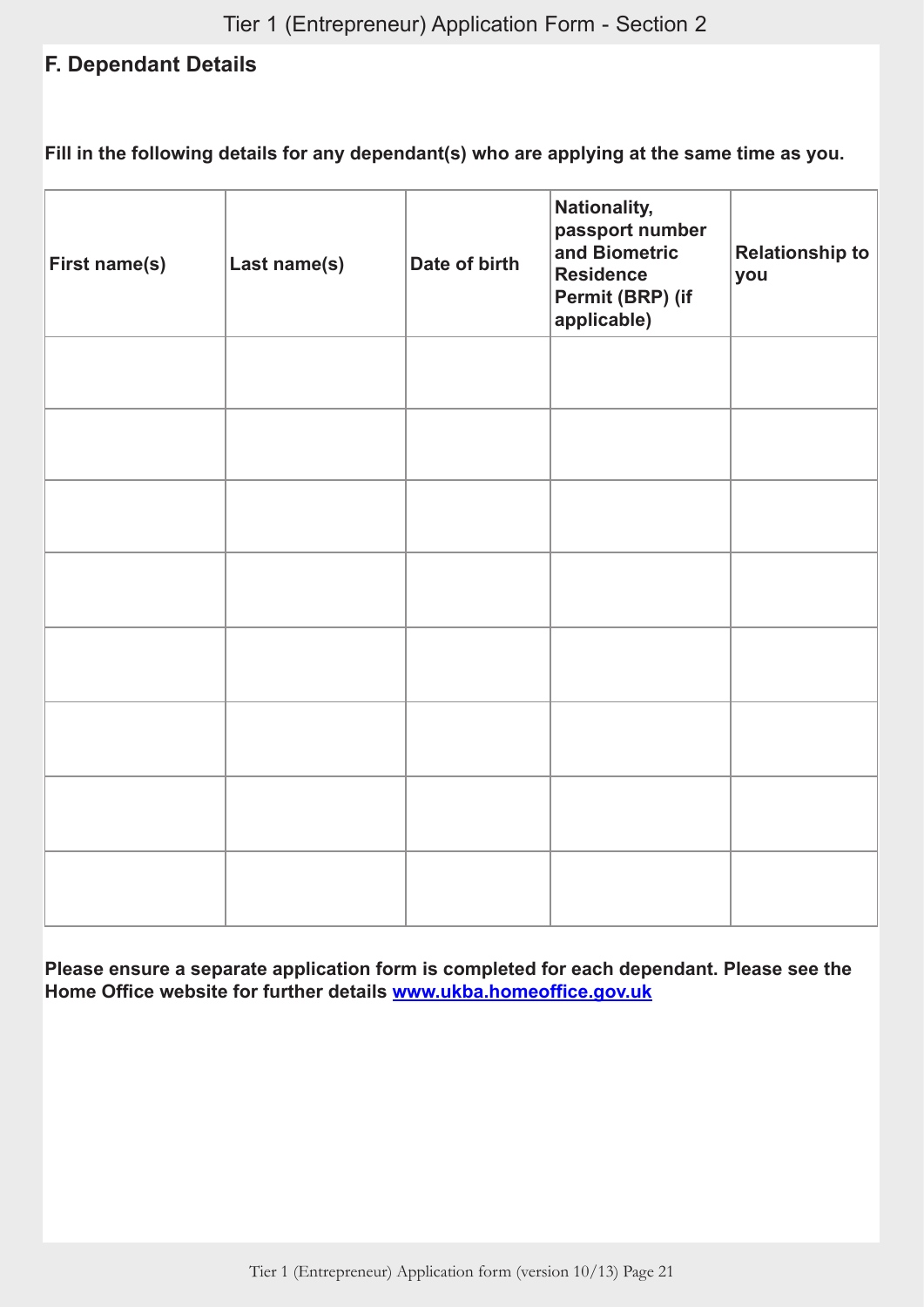## **Section 3 - Tier 1 (Entrepreneur)**

## **Are you making an application for:**

Initial grant of leave to remain (switching) Go to Section 3A

An extension of leave for applicants whose last grant of leave was under Tier 1 (Entrepreneur) or who had leave as a Tier 1 (Entrepreneur) in the last 12 months

An extension of leave for applicants whose last grant of leave was under Business Person or Innovator

Go to Section 3C

Go to Section 3B

## **Section 3A- Initial Applications**

## **G. Attributes**

**Before filling in this section of the form, you should refer to the Immigration Rules and the Tier 1 (Entrepreneur) of the Points Based System Policy Guidance.**

**You should tick one box only to indicate whch group you are in:**

access to not less than £200,000 **group a**

access to not less than £50,000 from: one or more registered Venture Capital firms regulated by the Financial Conduct Authority (FCA);one or more registered UK entrepreneurial seed funding competitions endorsed by the UK Trade and Investment (UKTI); or one or more UK Government Departments or Devolved Government Departments in Scotland, Wales or Northern Ireland **group b**.

access to not less than £50,000 and previously held leave as a Tier 1 (Graduate Entrepreneur) **group c.**

access to not less than £50,000 and previously held leave as a Tier 1 (Post-Study Work) migrant and was registered as self employed or as a director and is engaged in business activity in an occupation at degree level **group d.**

#### **G1. Will you be part of an entrepreneurial team?**

| Yes | go to G2 |
|-----|----------|
| No  | go to G3 |

**Please note**: you should provide all the documents needed for evidence with your own application. Your team member should also provide all the documents needed with their application. In some cases this means that your team will need to send two sets of documents. It will help in processing your application if you do not rely on information presented with anyone else's application.

#### **G2. Please provide details of the other member of the entrepreneurial team:**

#### **Name:**

#### **Nationality:**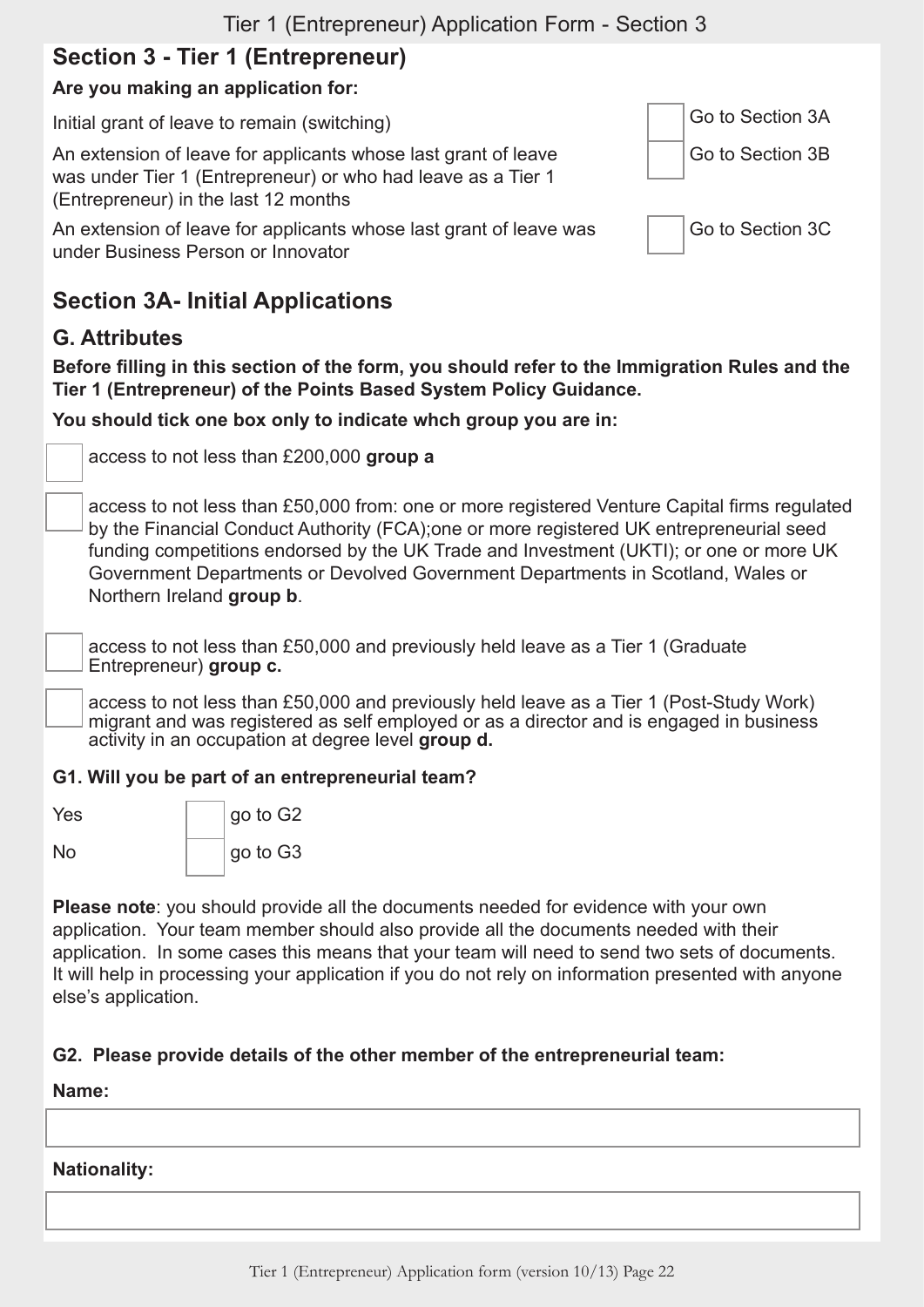| Date of birth:<br>V<br>M<br>$\checkmark$<br>V<br>M<br>D<br>D<br><b>Passport number:</b>                                                                                                               |  |  |  |  |  |  |  |
|-------------------------------------------------------------------------------------------------------------------------------------------------------------------------------------------------------|--|--|--|--|--|--|--|
|                                                                                                                                                                                                       |  |  |  |  |  |  |  |
|                                                                                                                                                                                                       |  |  |  |  |  |  |  |
|                                                                                                                                                                                                       |  |  |  |  |  |  |  |
| Does the member of your entrepreneurial team currently have leave to remain in the UK?<br>No - go to G3<br>Yes - Please give the Points Based System reference number of your                         |  |  |  |  |  |  |  |
| entrepreneurial team member:<br>G3. Have you already invested all or part of the funds in a UK Business that you have<br>joined or started, within the 12 months before the date of this application? |  |  |  |  |  |  |  |

| No, none of the funds  | go to G4  |
|------------------------|-----------|
| Yes, some of the funds | go to G4  |
| Yes, all of the funds  | go to G11 |

**G4. You must provide evidence of the amount of money available to invest. This will be one of the following documents (please confirm how many of each document has been supplied, or put a cross in the box for any document that has not been supplied).** 

Number of documents

**For funds held overseas:** A letter from each financial institution holding your funds confirming the amount of money held in that that institution; confirming that it is regulated by the home regulator and that the money is disposable in the UK.

**For funds held in the UK only:** A letter from each financial institution holding funds confirming the amount of money held in that that institution;

or

**For funds held in the UK only:** Original bank statement.

**For funds available from a Venture Capital firm, Seed Funding Competition or UK Government Department or Devolved Government Departments only:** Letter from an authorised accountant or if a UK Government Department/Devolved Government Department is providing the funds, the letter can be issued by an authorised official instead.

#### **Is the money available to your business rather than to you by name?**

 Yes - You must provide a Companies House document showing the address of the registered office in the UK, or head office if there is no registered office in the UK and your name, as it appears on the application form, as a director. You must be a director for the business at the time the money is, or was, made available.

No

#### **Group b applicants please go to G7**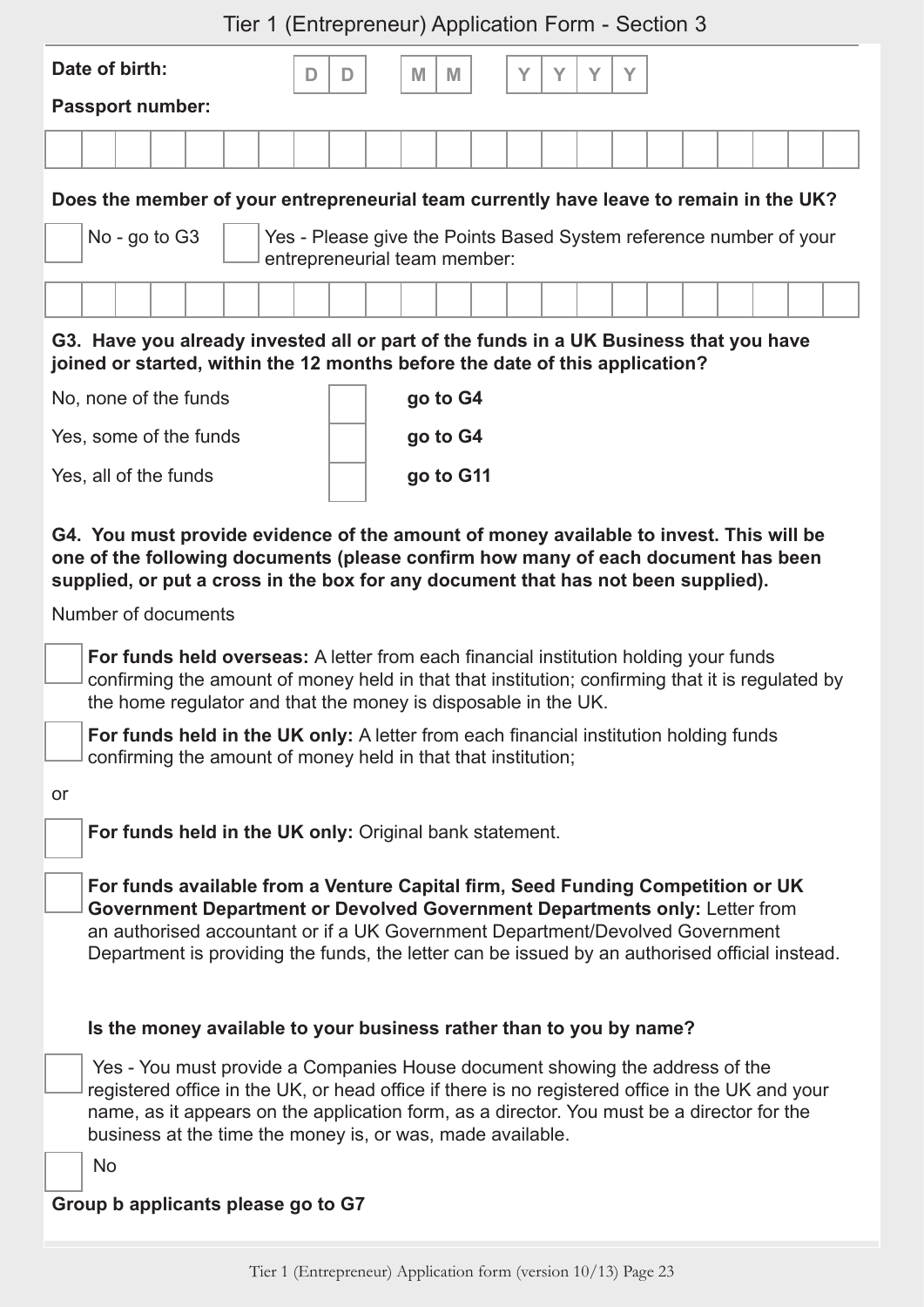| Tier 1 (Entrepreneur) Application Form - Section 3 |  |  |  |  |
|----------------------------------------------------|--|--|--|--|
|----------------------------------------------------|--|--|--|--|

**G5. Group a, c and d applicants only: Are you relying on third party funding?** 

Yes **go to G6** No **go to G7** 

**G6. You must provide a letter of permission from each third party providing funds together with a letter from a legal adviser confirming the validity of the permissions (please confirm how many of each document has been supplied).**

Number of documents

Letter of permission from third party funds provider

Letter of confirmation from a legal adviser

#### **G7. All applicants: Are you relying on money from a Venture Capital firm, seed funding competition or UK Government Department or Devolved Government Departments? Please tick to confirm:**

| FCA registered Venture Capital firm.                                     | go to G8  |
|--------------------------------------------------------------------------|-----------|
| Registered UK entrepreneurial seed funding competition endorsed by UKTI. | go to G8  |
| UK Government Department or Devolved Government Departments              | go to G8  |
| No none of these sources                                                 | go to G10 |
|                                                                          |           |

**G8. Give the name of each Venture Capital firm together with the registration number of this activity with the FCA; and/or the name of each seed funding competition (as listed on the UKTI website); and/or the name of each UK Government Department or Devolved Government Department in Scotland, Wales, or Northern Ireland providing the funds.**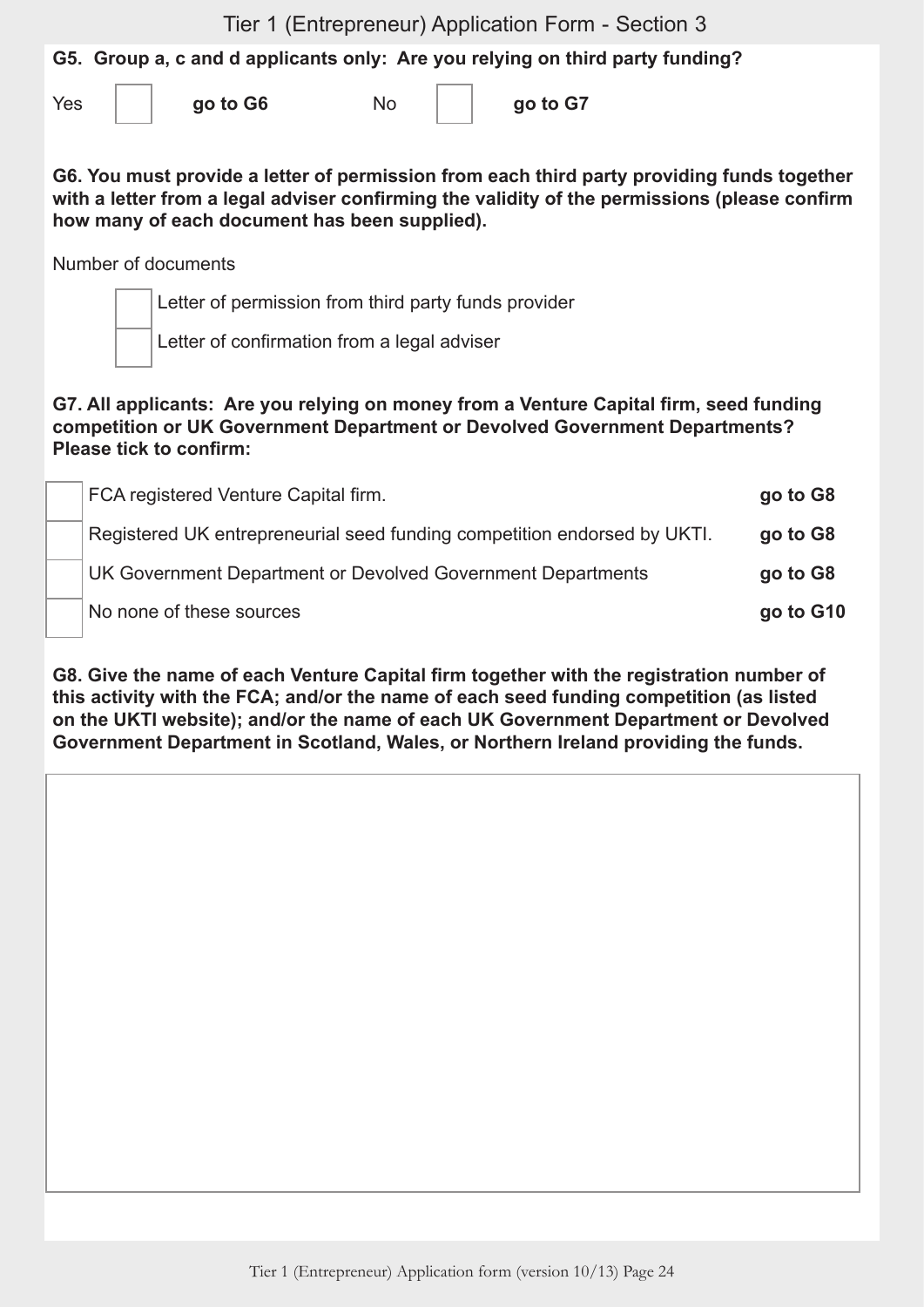**G9. You must provide a letter of permission from every Venture Capital firm, seed funding competition or UK Government Department or Devolved Government Departments providing funds together with a letter or letters from a legal adviser(s) confirming the validity of the permissions (please confirm how many of each document has been supplied).**

Number of documents

Letter of permission from funds provider  $\|$  Letter of confirmation from a legal adviser

**G10. You must complete the following table to confirm the documents provided to demonstrate the funds available for investment. One line (line 0) is completed as an example only.**

| Source no | Letter or account details from financial<br>institution, accountant letter or letter<br>from another authorised official of a<br><b>UK Government Department/Devolved</b><br><b>Government Department providing the</b><br>funds. Name of institution, authorised<br>official or accountant | Amount of money available in<br>pounds sterling |
|-----------|---------------------------------------------------------------------------------------------------------------------------------------------------------------------------------------------------------------------------------------------------------------------------------------------|-------------------------------------------------|
| 0         | <b>Bank of Somewhere</b>                                                                                                                                                                                                                                                                    | £X0,000                                         |
|           |                                                                                                                                                                                                                                                                                             |                                                 |
|           |                                                                                                                                                                                                                                                                                             |                                                 |
|           |                                                                                                                                                                                                                                                                                             |                                                 |
|           |                                                                                                                                                                                                                                                                                             |                                                 |
|           |                                                                                                                                                                                                                                                                                             |                                                 |
|           | Total numbers of pieces of evidence                                                                                                                                                                                                                                                         | Total amount of money claimed                   |
|           |                                                                                                                                                                                                                                                                                             |                                                 |

Please continue on a separate sheet if necessary.

If all the evidence of investment funds has now been provided, **group a, b and c applicants now go to part H, group d applicants go to G18.** 

If some of the funds have already been invested in a UK business, **continue at G11**.

#### **Money already invested in a UK business**

We will only consider funds invested in the 12 months before the date of this application.

#### **G11. How much money has already been invested in the UK business? Please give this amount in Pounds Sterling.**

**£**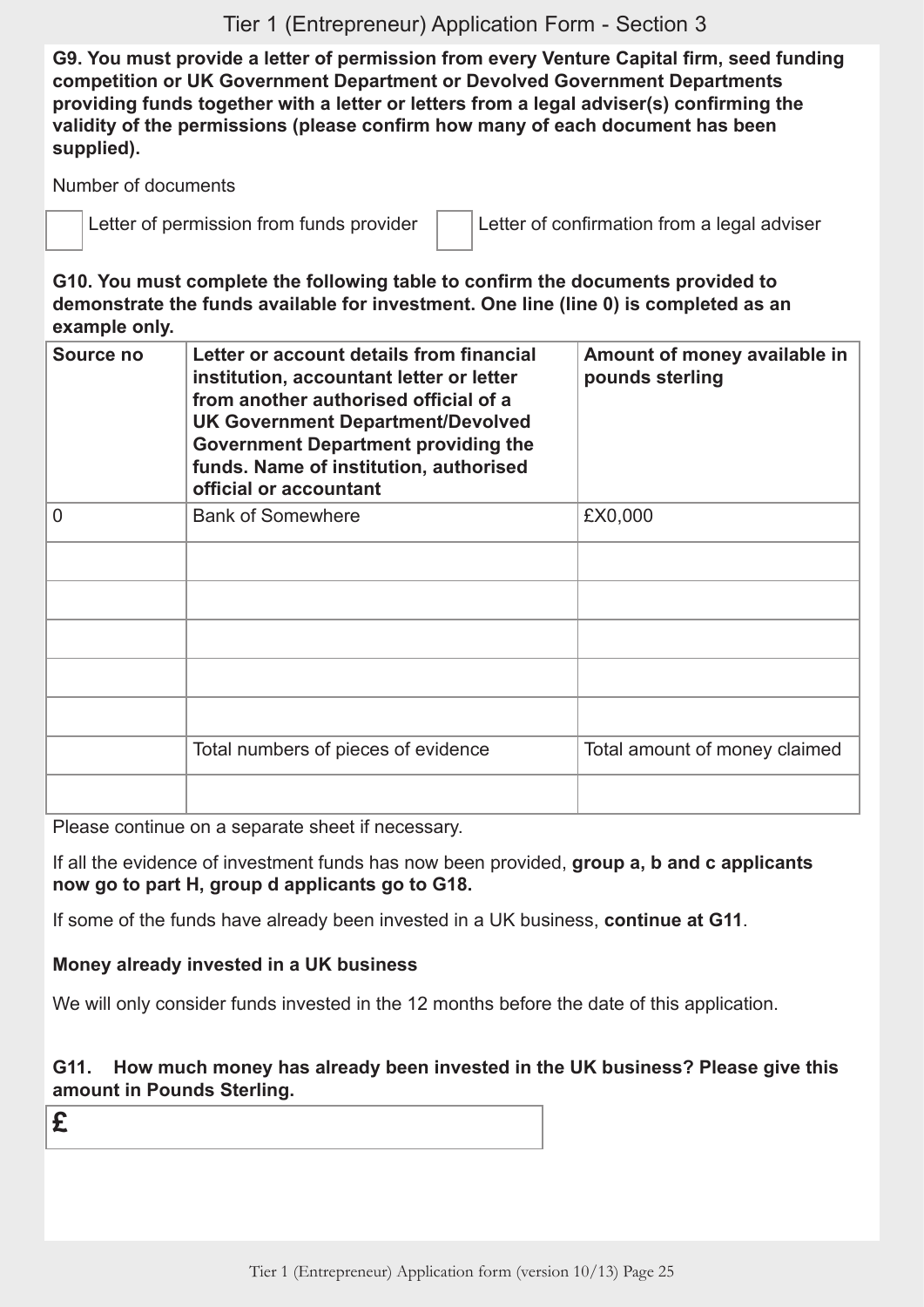**G12. Were any of these funds made available from a Venture Capital Firm, seed funding competition or UK Government Department or Devolved Government Departments? Please tick to confirm:**

|  | go to G1 |
|--|----------|
|  |          |

Yes <u>qo</u> to G13 No  $\sqrt{}$  qo to G15

**G13. Give the name of each Venture Capital firm together with the registration number of this activity with the FCA; and/or the name of each seed funding competition (as listed on the UKTI website); and/or the name of each UK Government Department or Devolved Government Departments in Scotland, Wales or Northern Ireland providing the funds.**

**G14. You must provide a letter of permission from every Venture Capital firm, seed funding competition or UK Government Department or Devolved Government Departments providing funds together with a letter or letters from a legal adviser(s) confirming the validity of the permissions (please confirm how many of each document has been supplied).**

Number of documents

Letter of permission from funds provider  $\|$  Letter of confirmation from a legal adviser

**G15. Does the value of any living accommodation form part of any investment in premises that are also used for business? Please tick to confirm:**

Yes, go to question G16 Magnetic Reserves and the State 3a1

**G16. If an investment in premises is being used as living accommodation, an estimate of the value of the accommodation signed by a member of the Royal Institute of Chartered Surveyors (RICS) must be provided.**

Please tick to confirm that this has been provided

**G17. What is the value of any living accommodation that forms part of any premises that is also used for business?**

£ **Please give value in Pounds Sterling**

Now please fill in table 3a1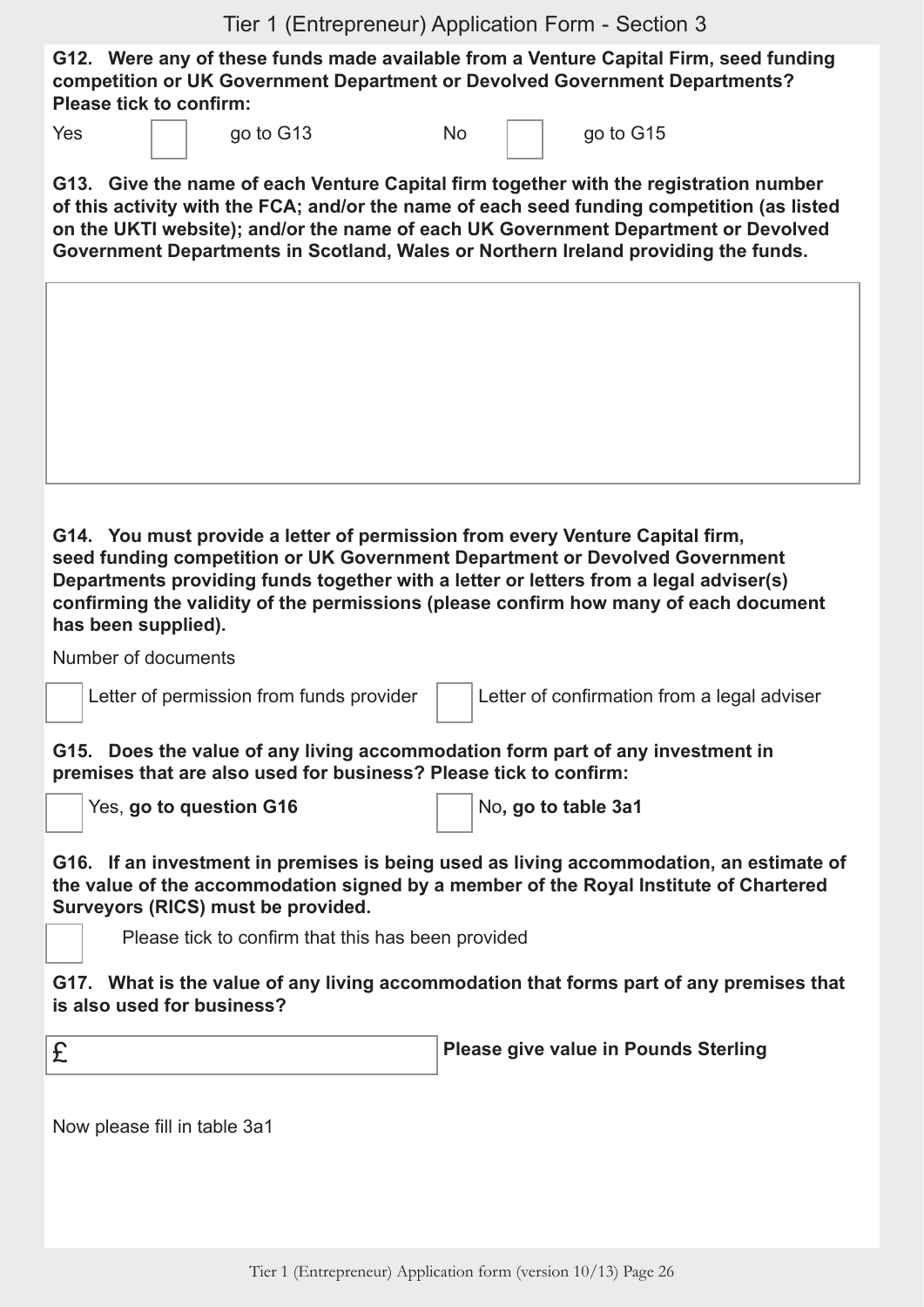Table 3a1 - Table of evidence for the direct investment of funds into UK business Table 3a1 - Table of evidence for the direct investment of funds into UK business

You must complete the following table listing each specified document provided to demonstrate each investment. The first line has been You must complete the following table listing each specified document provided to demonstrate each investment. The first line has been completed as an example only. completed as an example only.

If you have invested by way of share capital and the value of your shares is not shown in the accounts, then share certificates should also be<br>submitted. If you have invested by way of share capital and the value of your shares is not shown in the accounts, then share certificates should also be submitted.

| is subject<br><b>Business</b><br>taxation<br>to UK                                  | Yes           |  |  |                 |
|-------------------------------------------------------------------------------------|---------------|--|--|-----------------|
| <b>Business</b><br>account<br>bank                                                  | Yes           |  |  |                 |
| <b>Business</b>                                                                     | Yes           |  |  |                 |
| agreement premises<br>(for<br>director's<br><b>loans</b><br>only)<br>$\frac{1}{10}$ | $\frac{1}{2}$ |  |  |                 |
| Accountant's   Legal<br>provided with<br>un-audited<br>certificate<br>accounts      | $\frac{1}{2}$ |  |  |                 |
| applicable<br>shares if<br>accounts<br>provided<br>audited<br><b>snld</b><br>ś      | $\frac{1}{2}$ |  |  |                 |
| ble<br>accounts<br>provided<br>$\pm$<br>Audited<br>shares<br>applica<br>plus        | Yes           |  |  |                 |
| accomodation<br>value of any<br>Amount of<br>less the                               | £X0,000       |  |  |                 |
| registration   investment   investment<br>mm/yyyy<br>Date of<br>in the              | 17/08/2010    |  |  |                 |
| appropriate format dd/<br>number if<br>Company                                      | 12345678      |  |  |                 |
| business<br>Name of                                                                 | Mycompany     |  |  | column<br>Total |

Tier 1 (Entrepreneur) Application Form - Section 3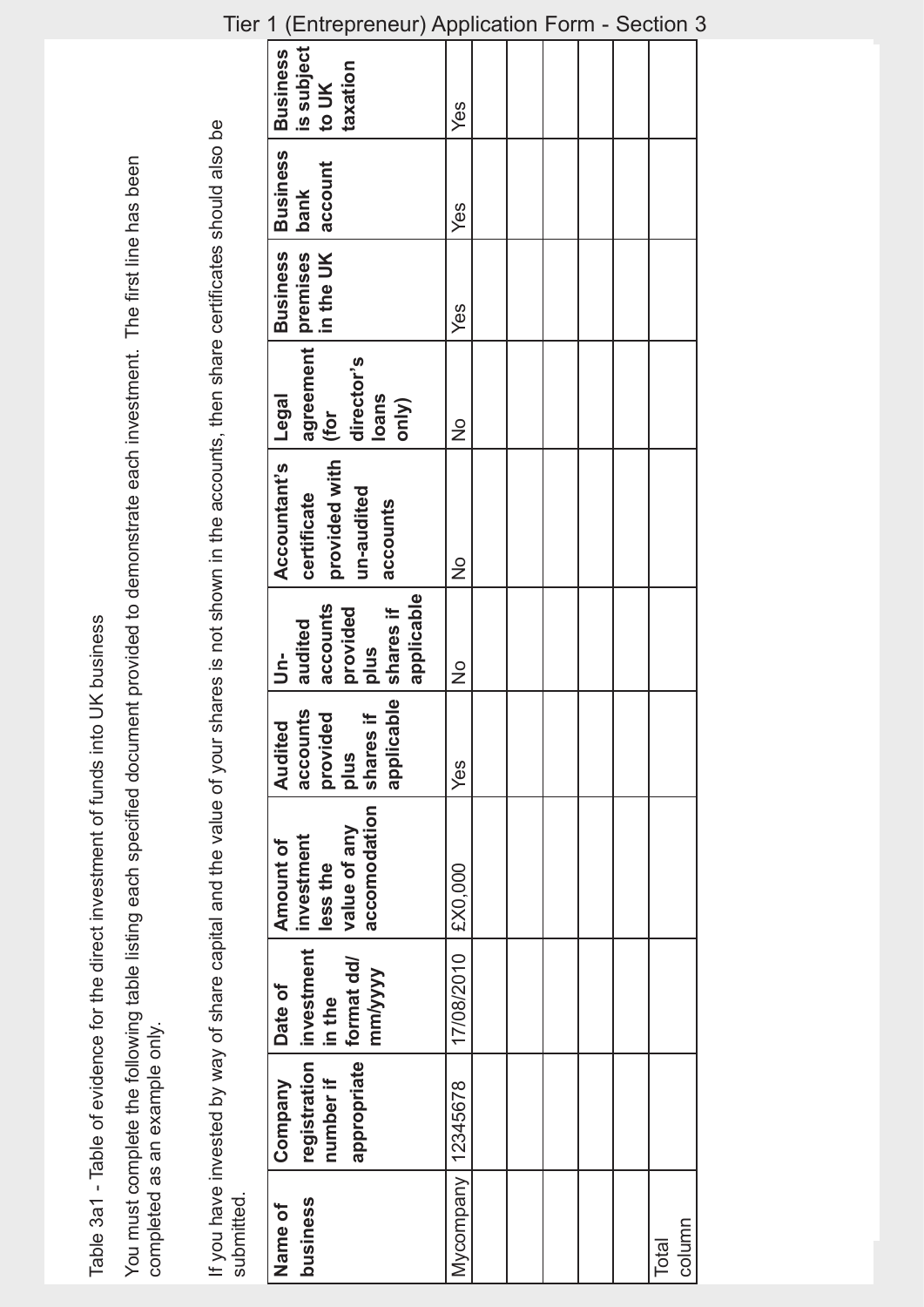**G18. Following the introduction of the genuine entrepreneur test in January 2013, it may help when considering your application if you provide the information listed below with your application:**

- Your curriculum vitae listing any relevant qualifications you may have;
- Your business plan;
- Your market research (which may include information on competition in the area your business will operate in);
- Evidence of business advisory services you have used.

Also, the following information, if you are not already providing it within other sections of the form:

- Membership of appropriate regulatory bodies;
- Evidence of certification to operate or insurance:
- Lease of business premises, plus utility bills if available;
- Contracts or correspondence with potential clients:
- Business bank statements.

Please note that it is not a requirement for you to provide this information with your application, but it may help when considering your application if you do.

Group a, b and c applicants **now go to H**

Group d applicants **go to G19**

#### **Group d applicants only:**

**G19. You must demonstrate you are registered either as self employed or as a director at the time that you apply.**

**You must tick one of the following boxes. Are you currently:**

Registered as self employed. **Go to G20**

Registered as a director of a new or existing business. **Go to G21**

#### **G20. You must provide your latest tax bill from HM Revenue & Customs (HMRC). This will be one of the following documents (please tick to indicate which has been supplied):**

The 'welcome letter' from HMRC

A National Insurance (NI) bill from the HMRC to you, dated, and from the billing period immediately preceding the application

Your most recent bank statement showing the direct debit payment of NI

An HMRC Exception certificate from the latest return date

**Now go to G22**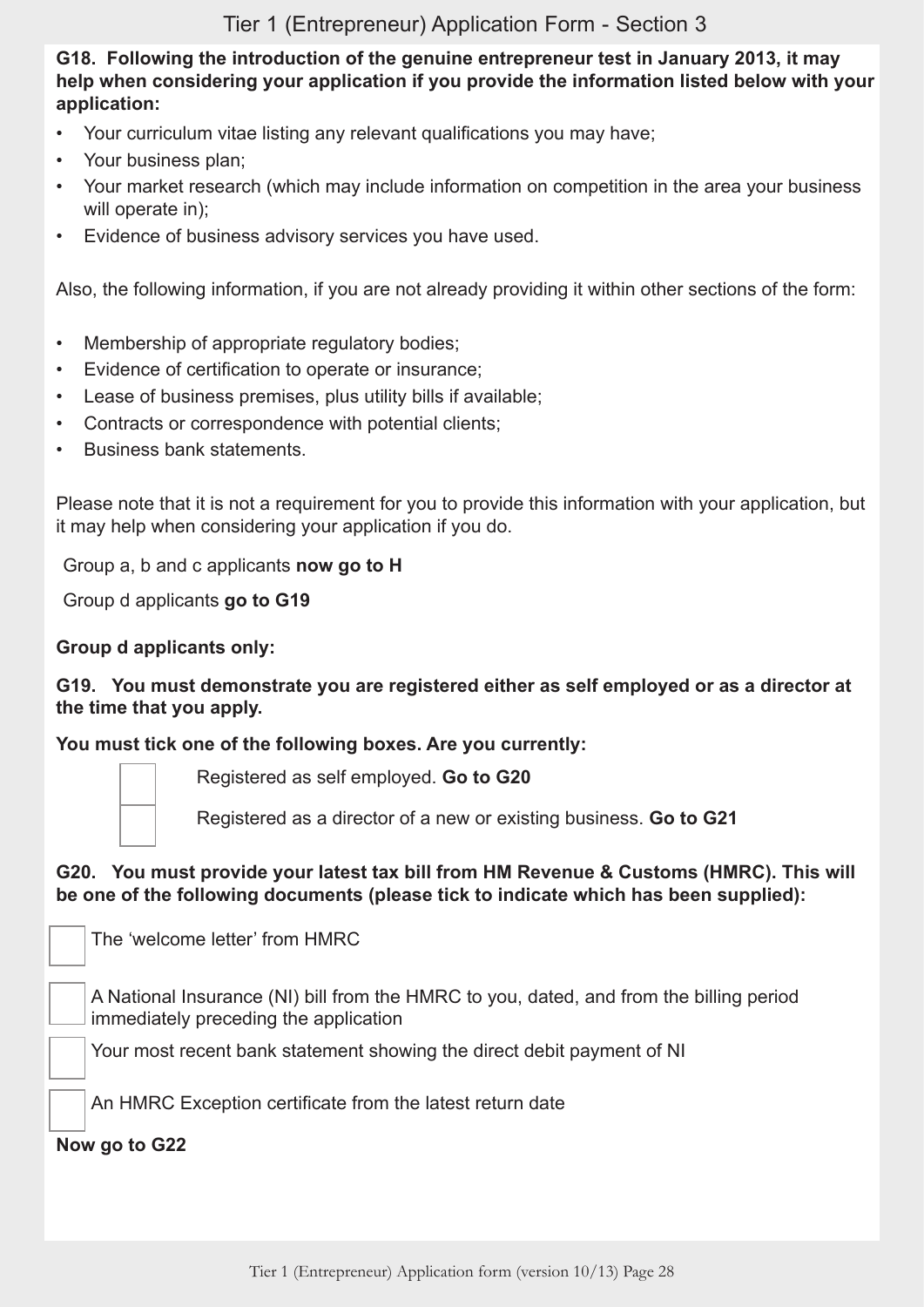#### **G21. You must tick to confirm that the specified document has been supplied to demonstrate your current registration as a director.**

A printout of the Current Appointment Report from Companies House showing you listed as a company director

#### **G22. What is your job title?**

**G23. What is your standard occupational classifcation (SOC) code that most closely matches the work that you do?**

**For an explanation on how to determine your SOC code please see the Tier 1 (Entrepreneur) Policy Guidance.**

**G24. You must provide one or more documents from the following list to confirm your business activity. Please tick to confirm what is supplied:**

Advertising or marketing material Article in a newspaper or other publication

Information from a trade fair  $\parallel$  | Registration with a UK trade body

#### **G25. You must provide one or more documents showing trading. (Please tick a box).**

One or more contracts supplied

Letter from a UK-regulated financial institution with which you have a business bank account.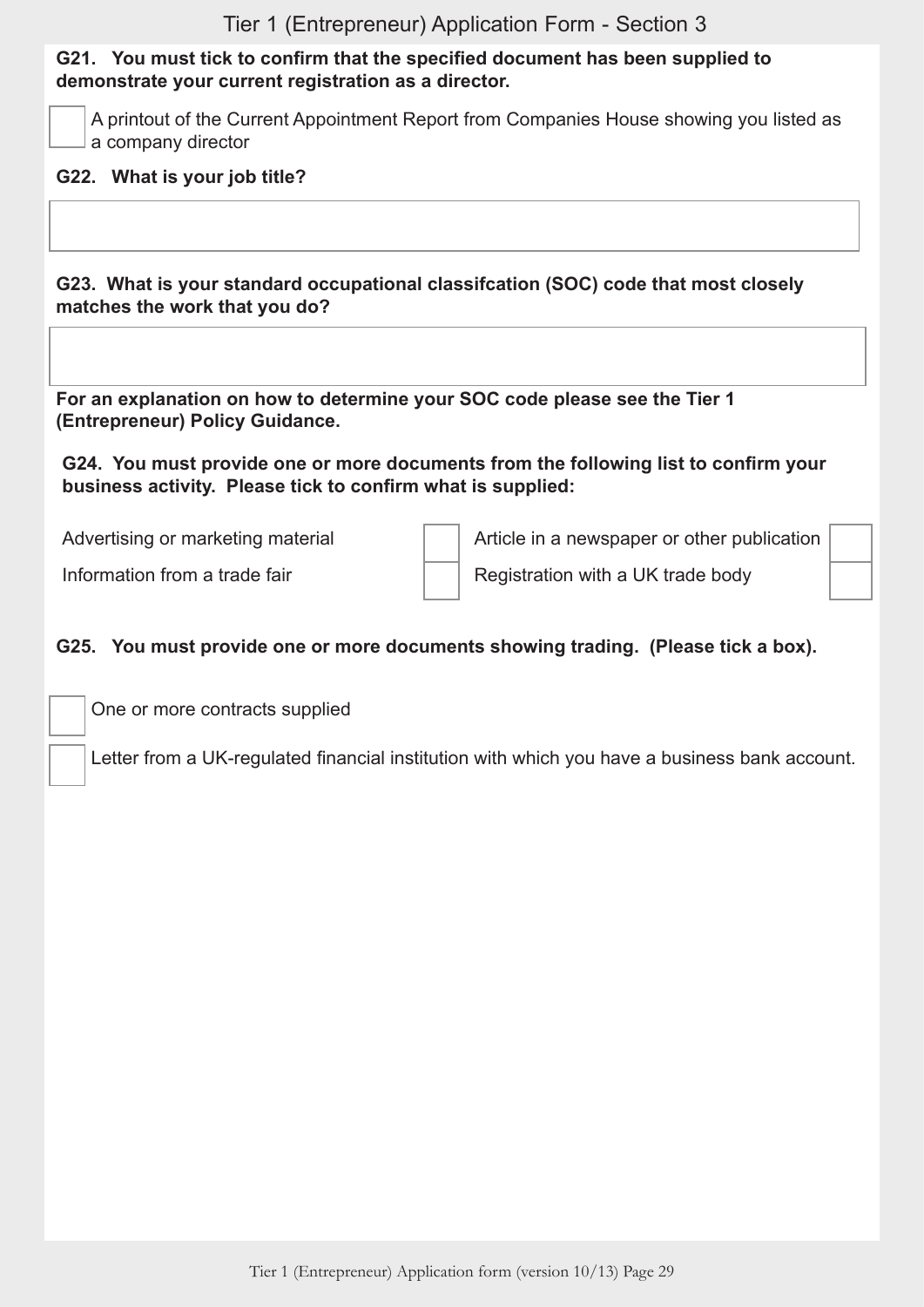## **H. Money is held in one or more regulated financial institutions**

#### **H1. Are the funds held in one or more regulated financial institutions or already invested in a UK business? Please tick to confirm.**

| Yes       | all of the funds are held in a regulated financial institution                                                             |
|-----------|----------------------------------------------------------------------------------------------------------------------------|
| Yes       | all of the funds have already been invested.                                                                               |
| Yes       | part of the funding has already been invested and the rest of the<br>funding is held in a regulated financial institution. |
| <b>No</b> |                                                                                                                            |

## **J. Money is disposable in the UK**

#### **J1. Are the funds disposable in the UK or already invested in a UK business? Please tick to confirm.**

| <b>No</b> |                                                                                                                |
|-----------|----------------------------------------------------------------------------------------------------------------|
| Yes       | part of the required funding has already been invested and the rest of the funding is<br>disposable in the UK. |
| Yes       | all the funds are already invested in the UK                                                                   |
| Yes       | all the funds are disposable in the UK                                                                         |

**Now go to section 4**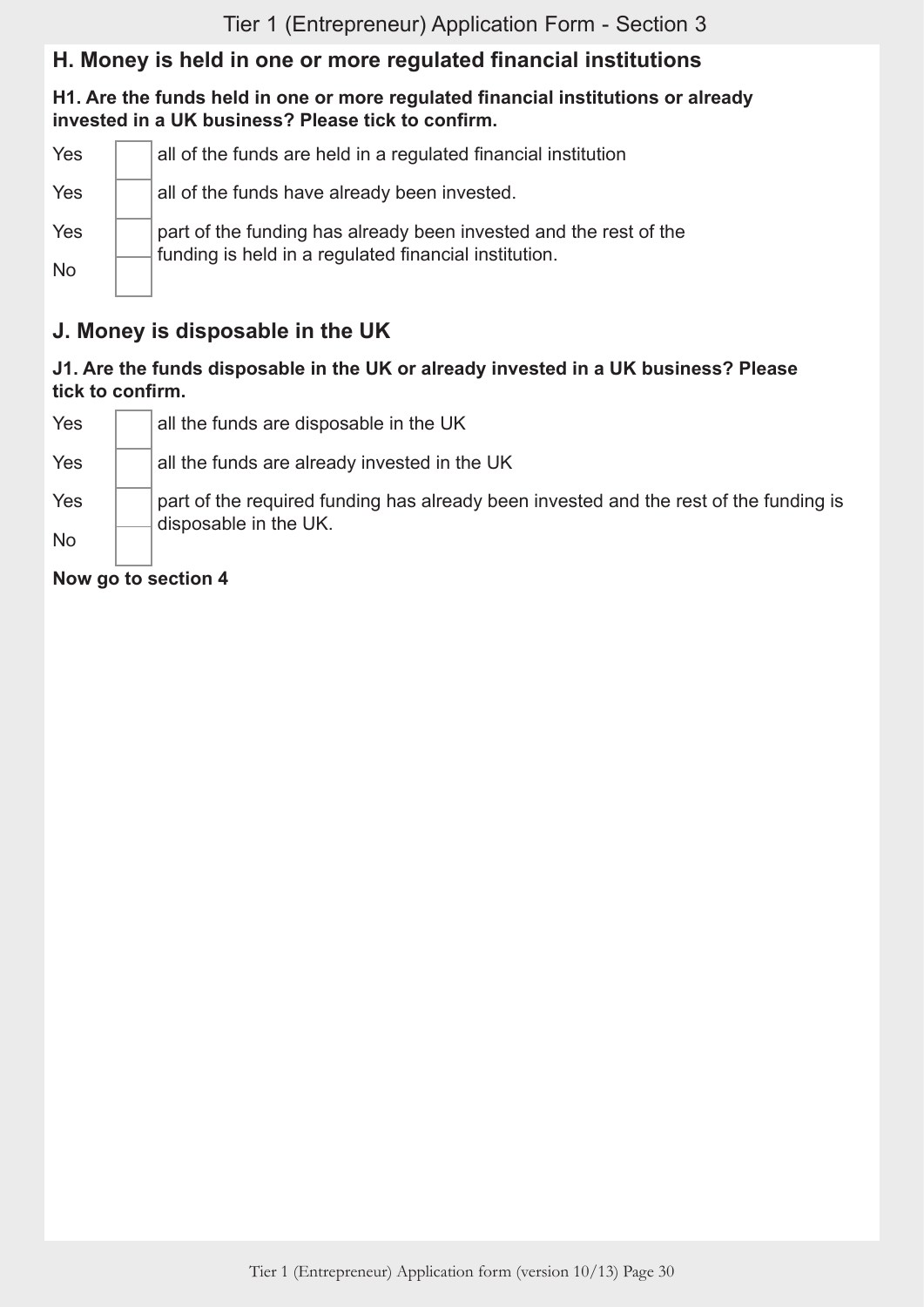## **Section 3B - Extension Applications - Attributes**

You should refer to the Immigration Rules and Tier 1 (Entrepreneur) of the points based system – Policy Guidance.

#### **K. Your investment funds have been invested as cash directly into one or more businesses in the United Kingdom.**

**K1. Are you a member of an entrepreneurial team?** 

**Please tick to confirm:**

Yes **go to K2**

No **go to K3**

#### **K2. Please provide details of the other member of the entrepreneurial team.**

| Name:                                                                                                                                               |  |  |  |  |  |  |  |
|-----------------------------------------------------------------------------------------------------------------------------------------------------|--|--|--|--|--|--|--|
|                                                                                                                                                     |  |  |  |  |  |  |  |
| Nationality:                                                                                                                                        |  |  |  |  |  |  |  |
|                                                                                                                                                     |  |  |  |  |  |  |  |
| Date of Birth:                                                                                                                                      |  |  |  |  |  |  |  |
| M<br>M                                                                                                                                              |  |  |  |  |  |  |  |
| Passport number:                                                                                                                                    |  |  |  |  |  |  |  |
|                                                                                                                                                     |  |  |  |  |  |  |  |
| You must provide the Points Based System reference number of the other<br>entrepreneurial team member if he/she is a Tier 1 (Entrepreneur) migrant. |  |  |  |  |  |  |  |
| Points Based System reference number of the other entrepreneurial team member                                                                       |  |  |  |  |  |  |  |
|                                                                                                                                                     |  |  |  |  |  |  |  |
| Please tick the box if the other entrepreneurial team member is not a Tier 1<br>(Entrepreneur) migrant                                              |  |  |  |  |  |  |  |

**K3. Have you invested no less than £200,000 (or £50,000 if, in your last grant of leave, you were awarded points for funds of £50,000) in cash directly into one or more businesses in the UK over the period of the initial grant of leave or in the period 12 months prior to the initial grant of leave in this category? (For entrepreneurial teams the evidence of investment funds may also be used by the other entrepreneur.)**

Yes **go to K4** No (Please note that this is required)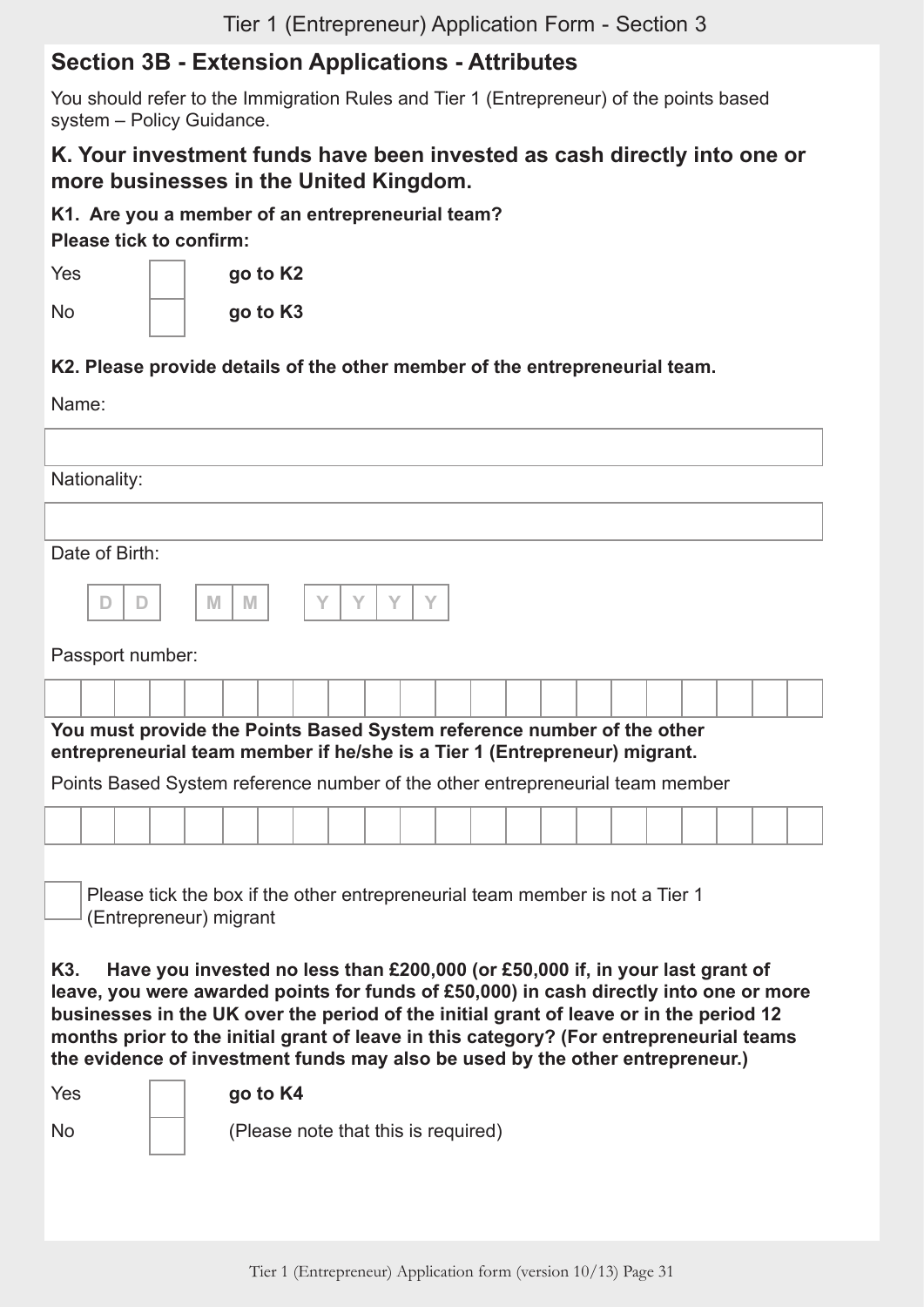#### **K4. Were any of these investment funds shown as part of your successful application for your last grant of leave?**

Yes all of the funds were shown in the previous application. **Go to part L**

Yes some of the funds were shown in the previous application. **Go to K5**

No none of the funds were shown in the previous application. **Go to K6**

#### **K5. How much money did you show had been invested in UK business as part of your last application?**

£ Please give the value in pounds sterling

**How much money do you still have to show has been invested in the period of your initial grant of leave?**

£ Please give the value in pounds sterling

#### **K6. Does the value of any living accommodation form part of any investment in premises that are also used for business?**

No **go to Table 3b1**

Yes **go to question K7**

**K7. If an investment in premises is being used as living accommodation, an estimate of the value of the accommodation signed by a member of the Royal Institute of Chartered Surveyors (RICS) must be provided.**

Tick to confirm that this has been provided

#### **K8. What is the value of any living accommodation that forms part of any premises that is also used for business?**

£

Please give the value in Pounds Sterling

**Now go to Table 3b1**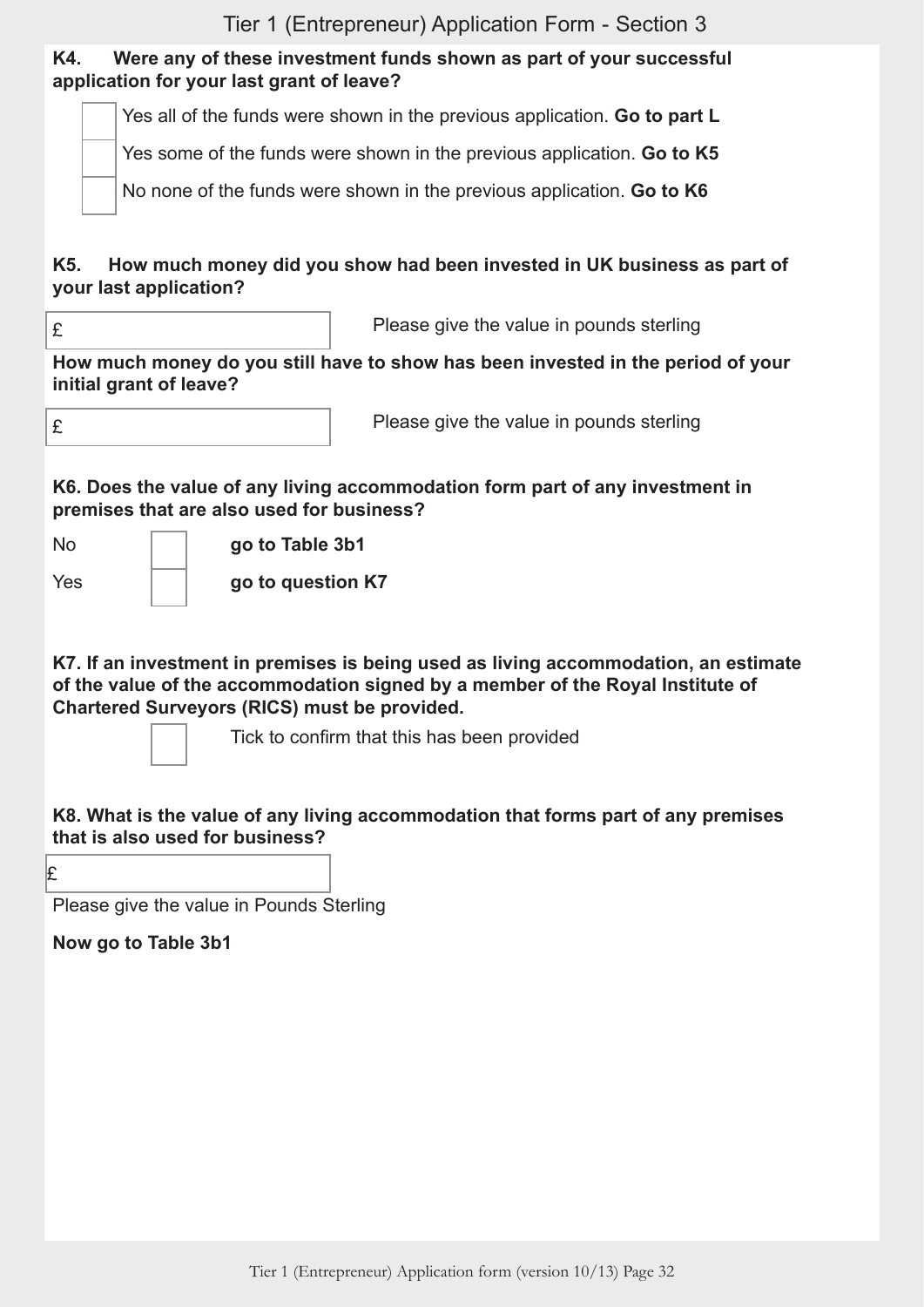Table 3b1 - Table of evidence for the direct investment of funds into UK business Table 3b1 - Table of evidence for the direct investment of funds into UK business

You must complete the following table listing each specified document provided to demonstrate each investment. The first line has been You must complete the following table listing each specified document provided to demonstrate each investment. The first line has been completed as an example only. completed as an example only.

If you have invested by way of share capital and the value of your shares is not shown in the accounts, then share certificates should also be If you have invested by way of share capital and the value of your shares is not shown in the accounts, then share certificates should also be submitted.

|            | $($ Liniopionomi/ $\mu$ ppiioan                                                             |               |  |  |              |
|------------|---------------------------------------------------------------------------------------------|---------------|--|--|--------------|
|            | is subject<br><b>Business</b><br>taxation<br>to UK                                          | Yes           |  |  |              |
|            | <b>Business</b> Business<br>account<br>bank                                                 | Yes           |  |  |              |
|            |                                                                                             | Yes           |  |  |              |
|            | agreement premises<br>for lin the UK<br>Director's<br><b>Legal</b><br><b>loans</b><br>only) | $\frac{1}{2}$ |  |  |              |
|            | provided with (for<br>Accountant's<br>un-audited<br>certificate<br>accounts                 | $\frac{1}{2}$ |  |  |              |
|            | applicable<br>shares if<br>accounts<br>provided<br>audited<br>plus<br>$\overline{5}$        | $\frac{1}{2}$ |  |  |              |
|            | applicable<br>accounts<br>provided<br>$\pm$<br>Audited<br>shares<br>plus                    | Yes           |  |  |              |
|            | accomodation<br>value of any<br>investment<br>Amount of<br>less the                         | £X0,000       |  |  |              |
|            | investment<br>format dd/<br>mm/yyyy<br>Date of                                              | 17/04/2008    |  |  |              |
|            | registration<br>appropriate<br>number if<br>Company                                         | 12345678      |  |  |              |
| submitted. | business<br>Name of                                                                         | Mycompany     |  |  | Total column |

#### Tier 1 (Entrepreneur) Application Form - Section 3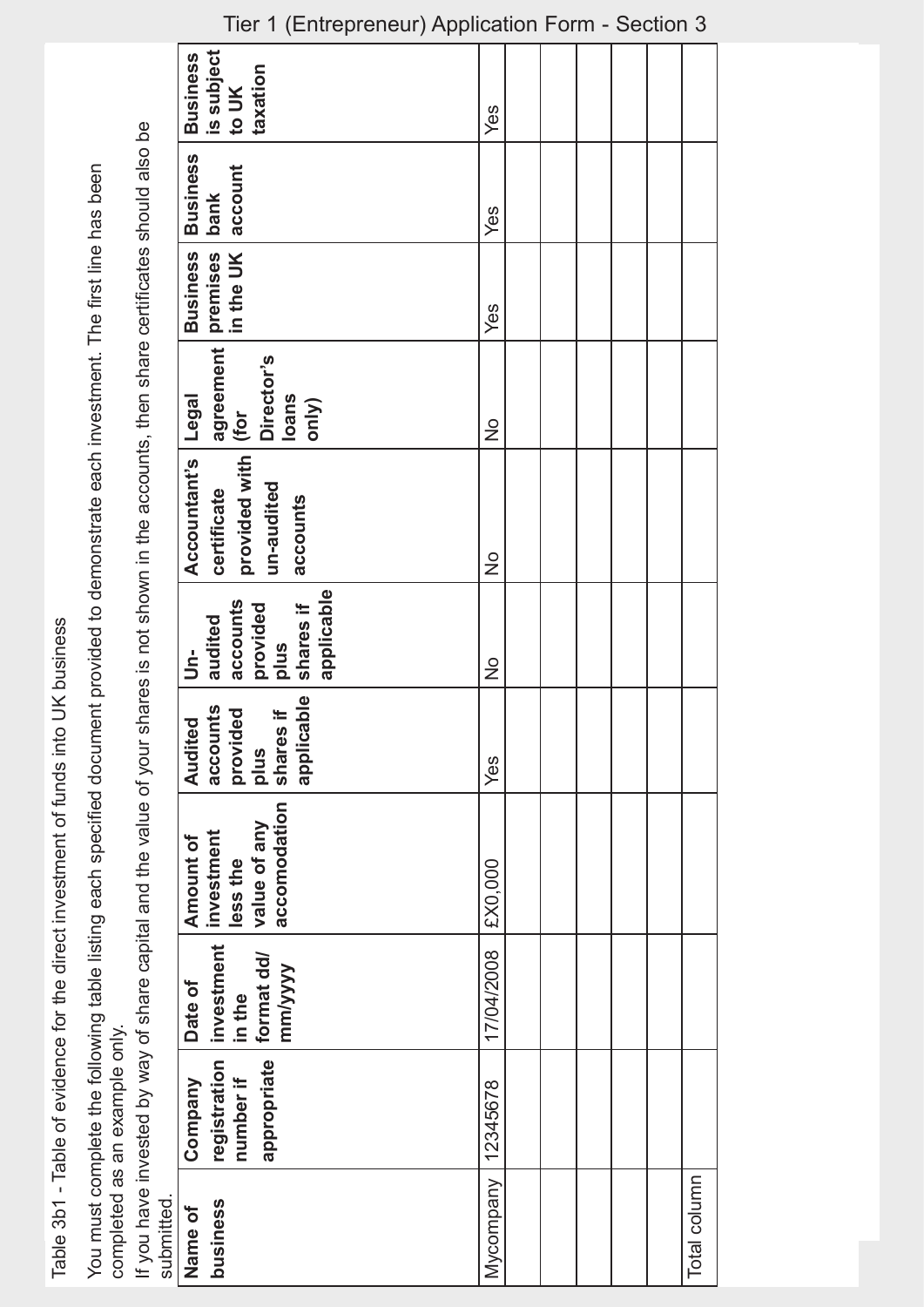## **L. Registered as self-employed or a director of a new or existing business within six months of entering the category**

You must demonstrate that you were registered as self employed or as a director of a new or existing business within six months of your specified date.

#### **L1. Do you wish us to take your date of entry into the UK as your specified date?**

| Yes                                                                                                                                                                                                     |                                 | - go to question L2                                                                                          | <b>No</b> |  | - go to question L3                                                                   |  |  |  |
|---------------------------------------------------------------------------------------------------------------------------------------------------------------------------------------------------------|---------------------------------|--------------------------------------------------------------------------------------------------------------|-----------|--|---------------------------------------------------------------------------------------|--|--|--|
|                                                                                                                                                                                                         |                                 | (Please tick to indicate what evidence has been provided):                                                   |           |  | L2. You must provide the following evidence to establish your date of entry to the UK |  |  |  |
| - Passport containing Visa which has been stamped on entry                                                                                                                                              |                                 |                                                                                                              |           |  |                                                                                       |  |  |  |
|                                                                                                                                                                                                         |                                 | - Flight tickets and boarding card                                                                           |           |  |                                                                                       |  |  |  |
|                                                                                                                                                                                                         | - Other                         | If other give details:                                                                                       |           |  |                                                                                       |  |  |  |
|                                                                                                                                                                                                         |                                 | L3. Were you within six months of the specified date:                                                        |           |  |                                                                                       |  |  |  |
|                                                                                                                                                                                                         | Registered as self employed?    |                                                                                                              |           |  | - go to question L4                                                                   |  |  |  |
|                                                                                                                                                                                                         |                                 | Registered as a director of a new or existing business?                                                      |           |  | - go to question L5                                                                   |  |  |  |
|                                                                                                                                                                                                         | registration as self-employed:  |                                                                                                              |           |  | L4. You must confirm the specified documents supplied to demonstrate your             |  |  |  |
|                                                                                                                                                                                                         |                                 | The 'welcome letter' from HM Revenue & Customs (HMRC)                                                        |           |  |                                                                                       |  |  |  |
|                                                                                                                                                                                                         | An HMRC Exception certificate   |                                                                                                              |           |  |                                                                                       |  |  |  |
|                                                                                                                                                                                                         | months after the specified date | A National Insurance (NI) bill from the HMRC to you, dated in the 6                                          |           |  |                                                                                       |  |  |  |
|                                                                                                                                                                                                         |                                 | Your bank statement showing the direct debit payment of NI dated<br>in the 6 months after the specified date |           |  |                                                                                       |  |  |  |
| L5. You must confirm you have supplied the Companies House<br>printout of the Current Appointment Report for any business where<br>you were listed as a director at the appropriate time to demonstrate |                                 |                                                                                                              |           |  |                                                                                       |  |  |  |

**your registration as a Director:**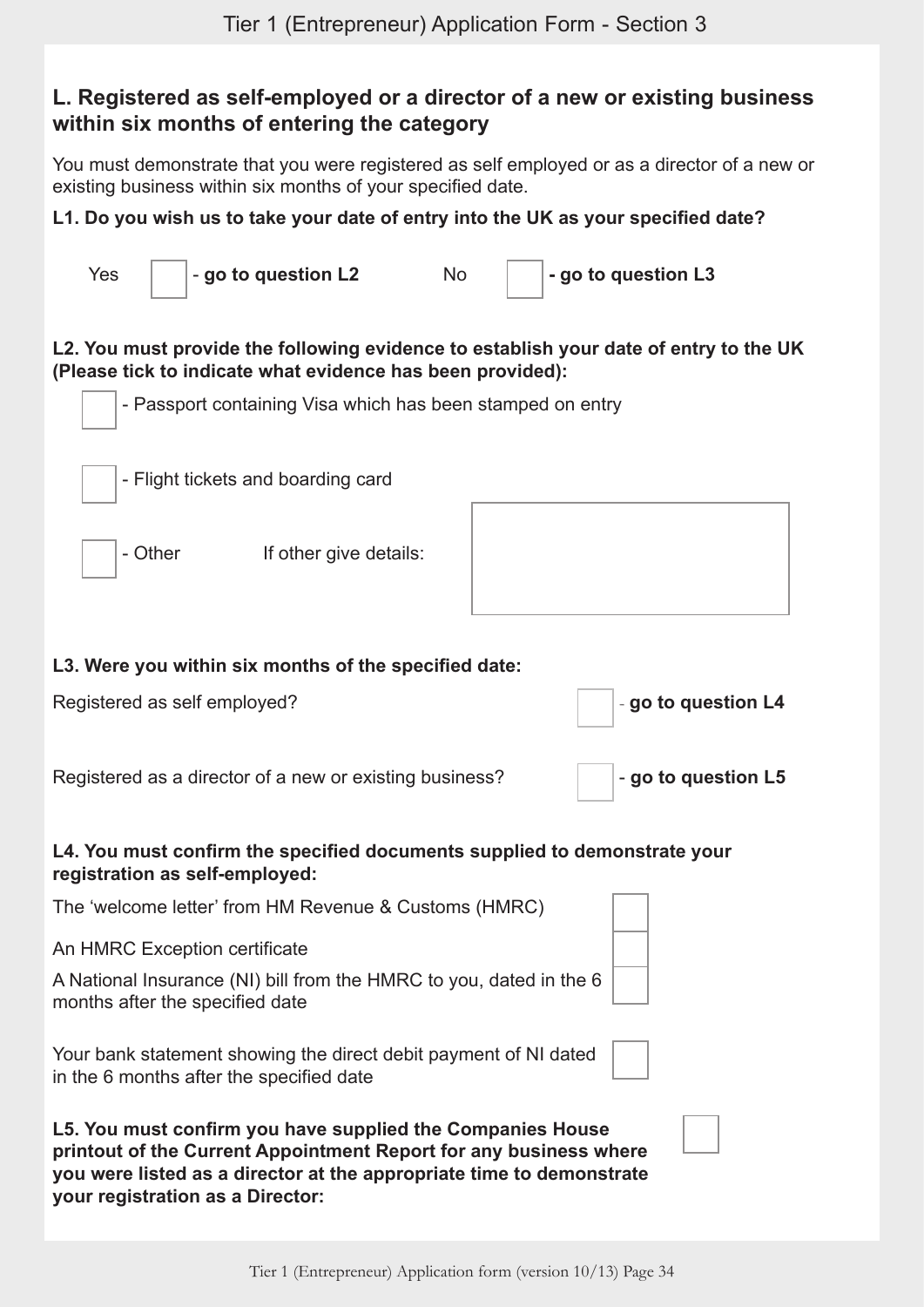## **M. Engaged in business activity at the time of the application for further leave (extension) (15 points available)**

#### **M1. Are you currently:**

Registered as self employed **go the self of the self of the self of the self of the self of the self of the self of the self of the self of the self of the self of the self of the self of the self of the self of the self o** 

Registered as a director of a new or existing company

go to **question M3**

**M2. You must provide evidence of your latest tax bill from HM Revenue & Customs (HMRC). (Please tick to indicate which has been supplied).**

| A copy of a National Insurance (NI) bill from the HMRC to you, dated, from |  |
|----------------------------------------------------------------------------|--|
| the billing period immediately before the application.                     |  |

A copy of your current bank statement showing the direct debit payment of NI

A copy of the Small Earnings Exception certificate from the latest return date

#### **Go to N**

**M3. You must confirm you have supplied the Companies House printout of the Current Appointment Report for any business where you were listed as a director at the appropriate time to demonstrate your registration as a Director.**

## **N. Created two full time equivalent posts (20 points available)**

**N1. During your period of leave as an Entrepreneur, you must have created an aggregate of 2 new full time posts for 2 people for at least 12 months each across your business(es).**

Specified documents must be provided to demonstrate this, details of which must be entered in Table 3b2.

You must give the hourly rate for the employee(s) must also be provided by you. If the hourly rate changed for an employee in the same job please enter this information as a fresh period of employment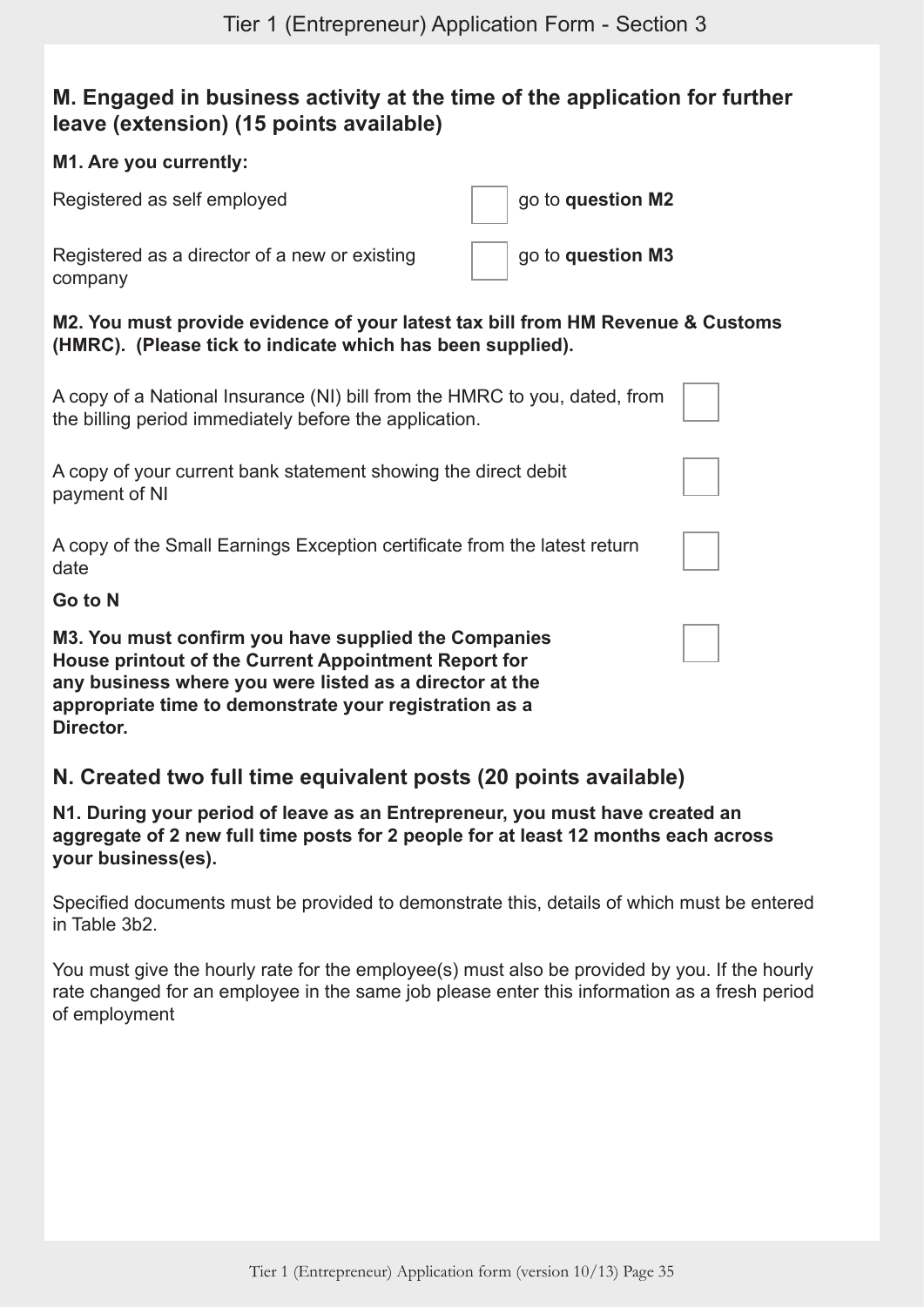Table 3b2 - Table of evidence for employment created Table 3b2 - Table of evidence for employment created

You must complete the following table to confirm the evidence provided to demonstrate the two full time jobs. The first line has been completed You must complete the following table to confirm the evidence provided to demonstrate the two full time jobs. The first line has been completed as an example only. as an example only.

| to cover total<br>each worker.<br>employment<br>created for<br>statements<br>period of<br><b>Yes/No</b><br>Pay                                                                                                           | Yes       |                              |
|--------------------------------------------------------------------------------------------------------------------------------------------------------------------------------------------------------------------------|-----------|------------------------------|
| together with P45 or<br>Employee Payment<br>P46 or full payment<br>submission (FPS)<br>Payment Record.<br>if start and finish<br>dates not shown<br>Record provided<br>on Employment<br>for each worker<br><b>Yes/No</b> | Yes       | Please continue if necessary |
| number<br>of hours<br>employ-<br>ment<br>Total                                                                                                                                                                           | 1560      |                              |
| pounds<br>Hourly<br>rate in<br>ster<br>ling                                                                                                                                                                              | £10.50    |                              |
| in the format<br>employment<br>of period of<br>End date                                                                                                                                                                  | 19/4/2011 |                              |
| dd/mm/yyyy dd/mm/yyyy<br>in the format<br>employment<br>of period of<br>Start date                                                                                                                                       | 9/4/2010  |                              |
| that the applicant<br>is/was a director<br>of each business<br>House to show<br>for the period.<br>Appointments<br>Report from<br>Companies<br>- a copy of<br>the Company<br>For directors<br><b>Yes/No</b>              | Yes       |                              |
| employing<br>business<br>Name of                                                                                                                                                                                         | Mycompany |                              |
| employed<br>Copy of<br>document<br>nationality<br>of person<br>showing<br><b>Yes/No</b>                                                                                                                                  | Yes       |                              |
| employee<br>Name of                                                                                                                                                                                                      | A. Nother |                              |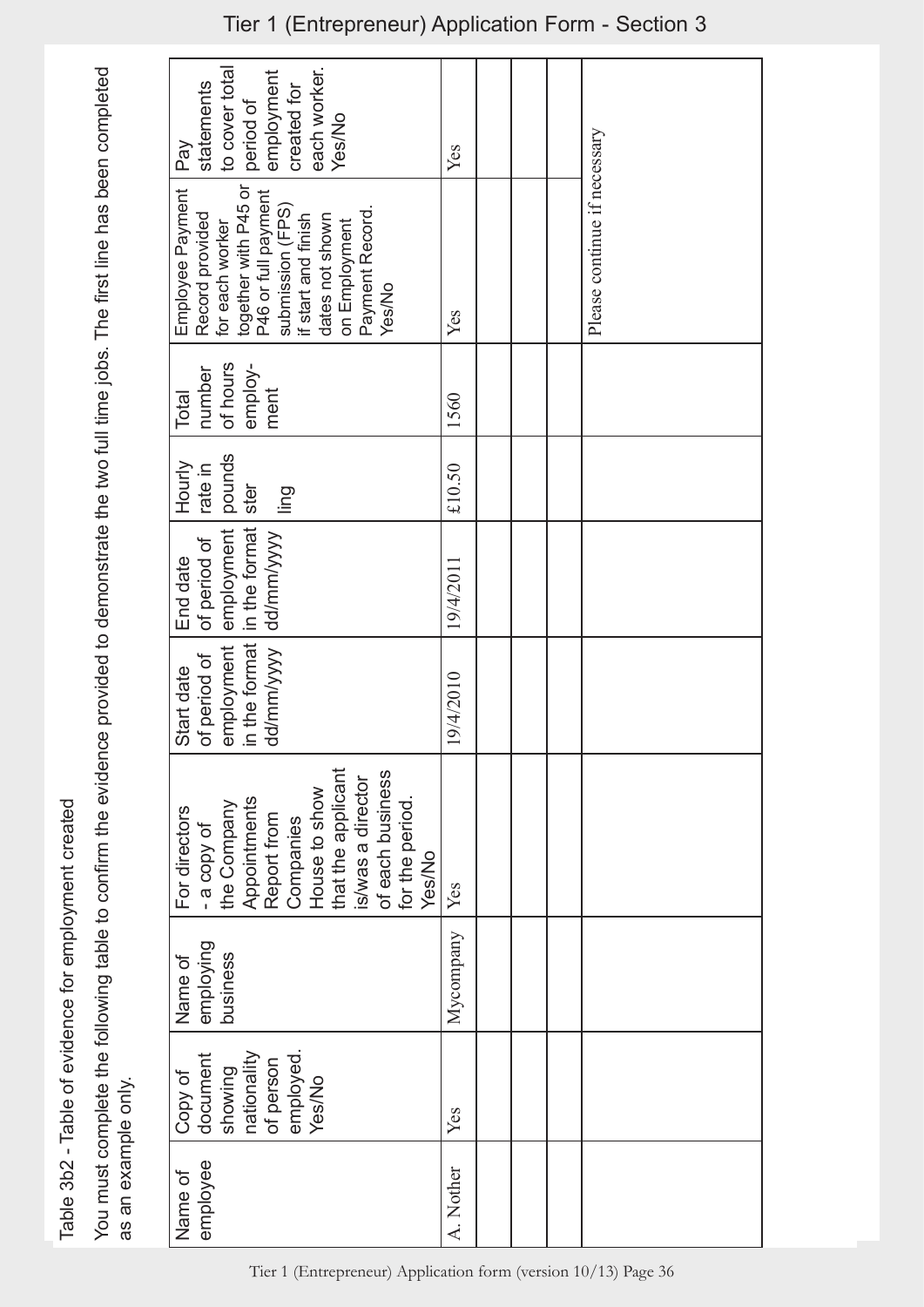## **N2. Further information is required if you joined an existing business.**

Please tick to indicate that the specified documents below have been supplied in addition to that collected in Table 3b2:

| Form P35 for the year prior to you joining the business, showing the total<br>number of employees; and |  |
|--------------------------------------------------------------------------------------------------------|--|
| Form P35 for the year where the job(s) was/were created; OR                                            |  |
| Draft P35 if the job was created in the current reporting year and no P35<br>has been submitted; and   |  |
| Letter from an accountant confirming the net creation of the post(s)                                   |  |

**Now go to Section 4**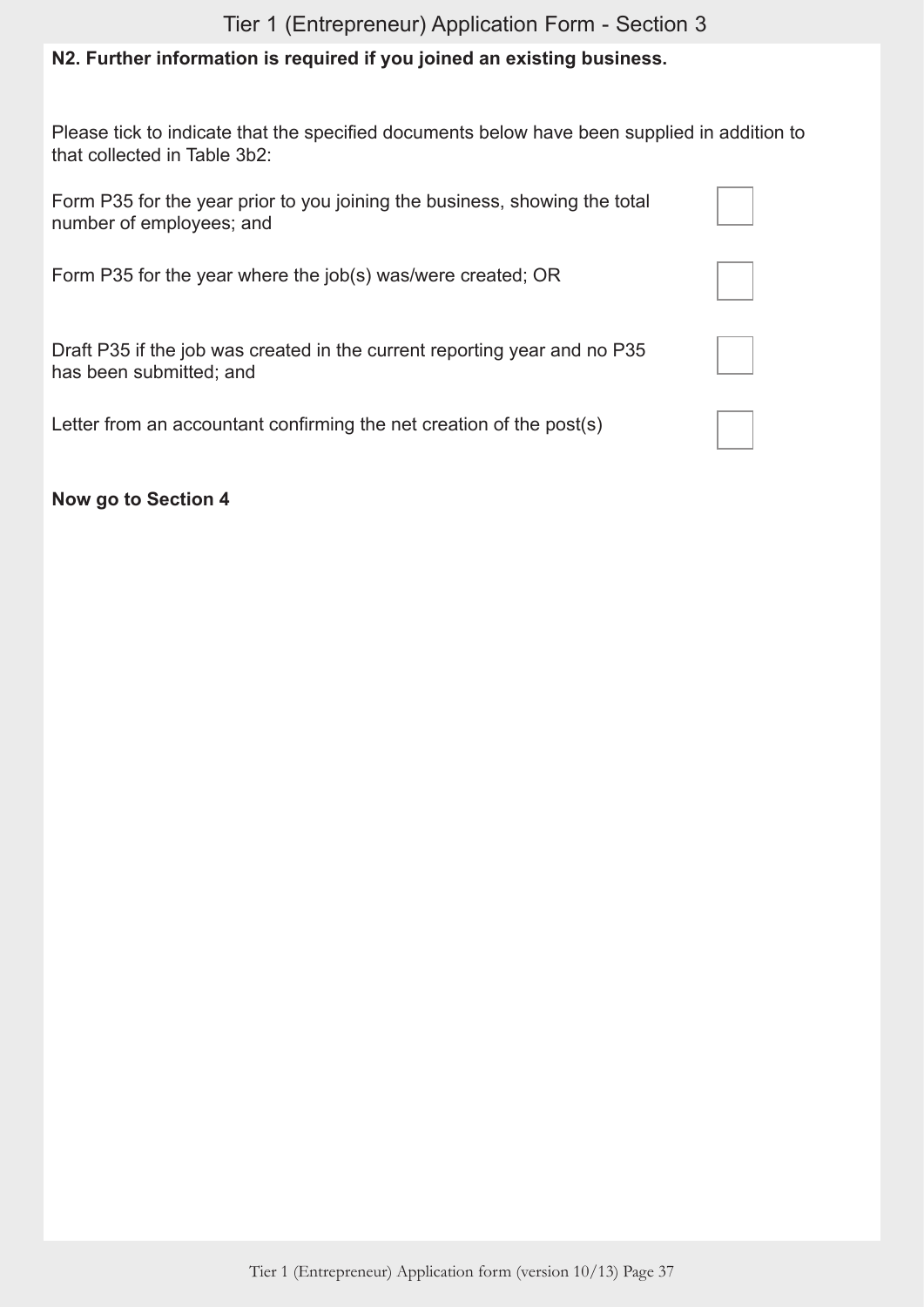## **Section 3C - Extension Applications – Points Scoring Assessment for Business Persons or Innovators**

## **Attributes**

In order for an extension application to be approved you must score 75 points in the Attributes section. If you do not score 75 points the application will be refused. In addition, you must score 10 points in each of the English language and maintenance sections.

**You should refer to the Immigration Rules and Tier 1 (Entrepreneur) of the points based system – Policy Guidance**

#### **O. £200,000 in cash has been invested directly into one or more businesses in the UK (20 points available)**

**O1. Have you invested no less than £200,000 in business over the period of the initial grant of leave in this category?**

| Yes       |  |
|-----------|--|
| <b>No</b> |  |

**O2. Does the value of any living accommodation form part of any investment in premises that are also used for business?**

| No. | go to Table 3c1   |
|-----|-------------------|
| Yes | go to question O3 |

**O3. If an investment in premises is being used as living accommodation, an estimate of the value of the accommodation signed by a member of the Royal Institute of Chartered Surveyors (RICS) must be provided.**

Tick to confirm that this has been provided.

**O4. What is the value of any living accommodation that forms part of any premises that is also used for business?**

| . .<br>. . |
|------------|
|            |
| ÷<br>۰.    |

Give value in pound sterling

**Now go to Table 3c1**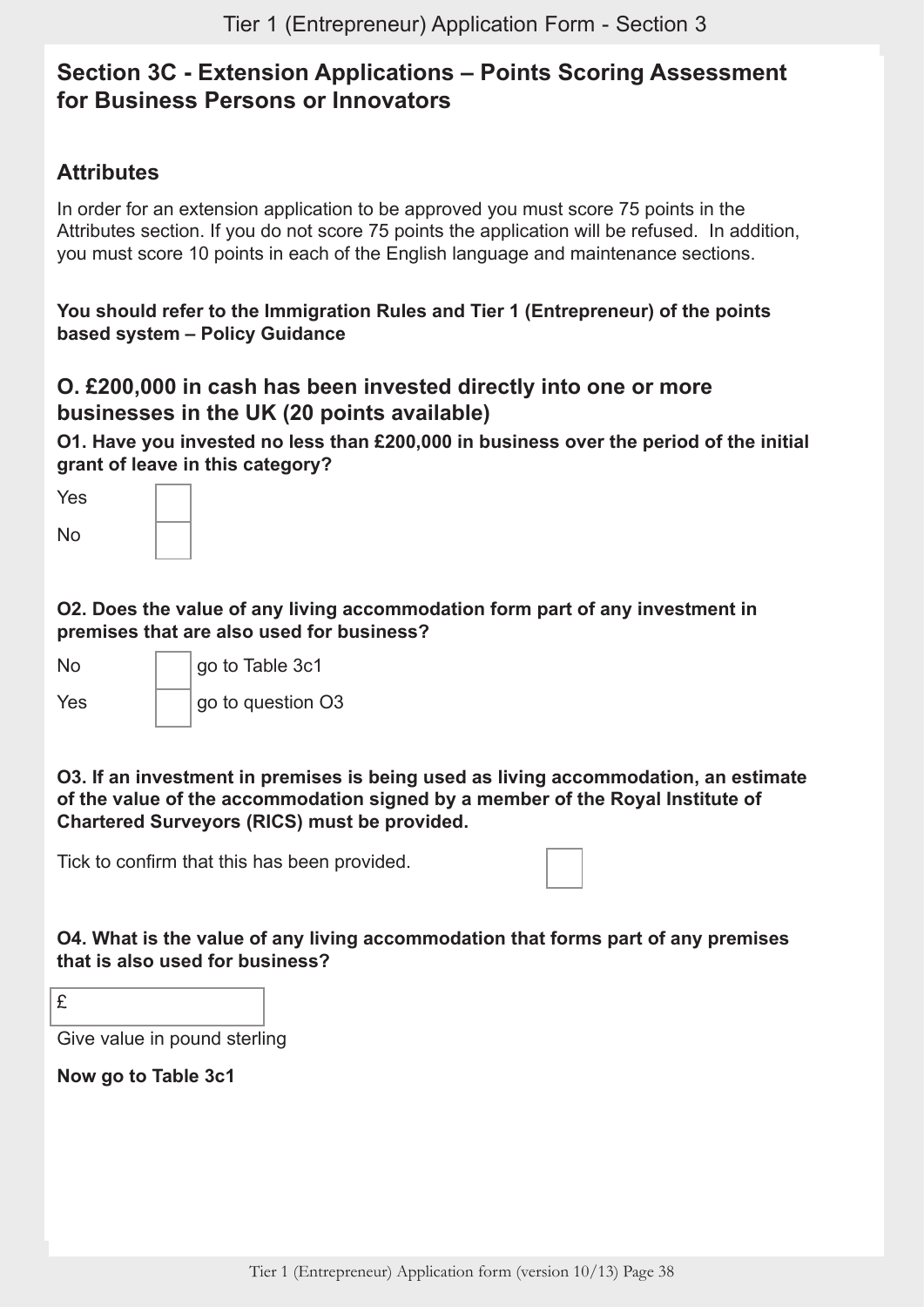Table 3c1 - Table of evidence for the direct investment of funds into UK business **Table 3c1 - Table of evidence for the direct investment of funds into UK business**

You must complete the following table listing each specified document provided to demonstrate each investment. The first line has been You must complete the following table listing each specified document provided to demonstrate each investment. The first line has been completed as an example only. completed as an example only. If you have invested by way of share capital and the value of your shares is not shown in the accounts, then share certificates should also be If you have invested by way of share capital and the value of your shares is not shown in the accounts, then share certificates should also be submitted. submitted.

| Legal            | agreement (for            | Director's loans           | $\binom{N}{k}$    |          | $\overline{Q}$ |                                                                |  |              |
|------------------|---------------------------|----------------------------|-------------------|----------|----------------|----------------------------------------------------------------|--|--------------|
| Accountant's     | certificate               | provided with              | un-audited        | accounts | $\frac{1}{2}$  |                                                                |  |              |
| Un-audited       | accounts                  | provided<br>plus shares if | applicable        |          | $\frac{1}{2}$  |                                                                |  |              |
| Audited          | accounts<br>provided      | plus shares if             | applicable        |          | Yes            |                                                                |  |              |
| Amount of        | investment<br>less the    | value of any               | modation<br>accor |          | $$000,000$     |                                                                |  |              |
| Date of          | investment in the         | format                     | dd/mm/yyyy        |          | 17/04/2008     |                                                                |  |              |
| Company          | registration<br>number if |                            | appropriate       |          | 12345678       |                                                                |  |              |
| Name of business |                           |                            |                   |          | Mycompany      | Tier 1 (Entrepreneur) Application form (version 10/13) Page 39 |  | Total column |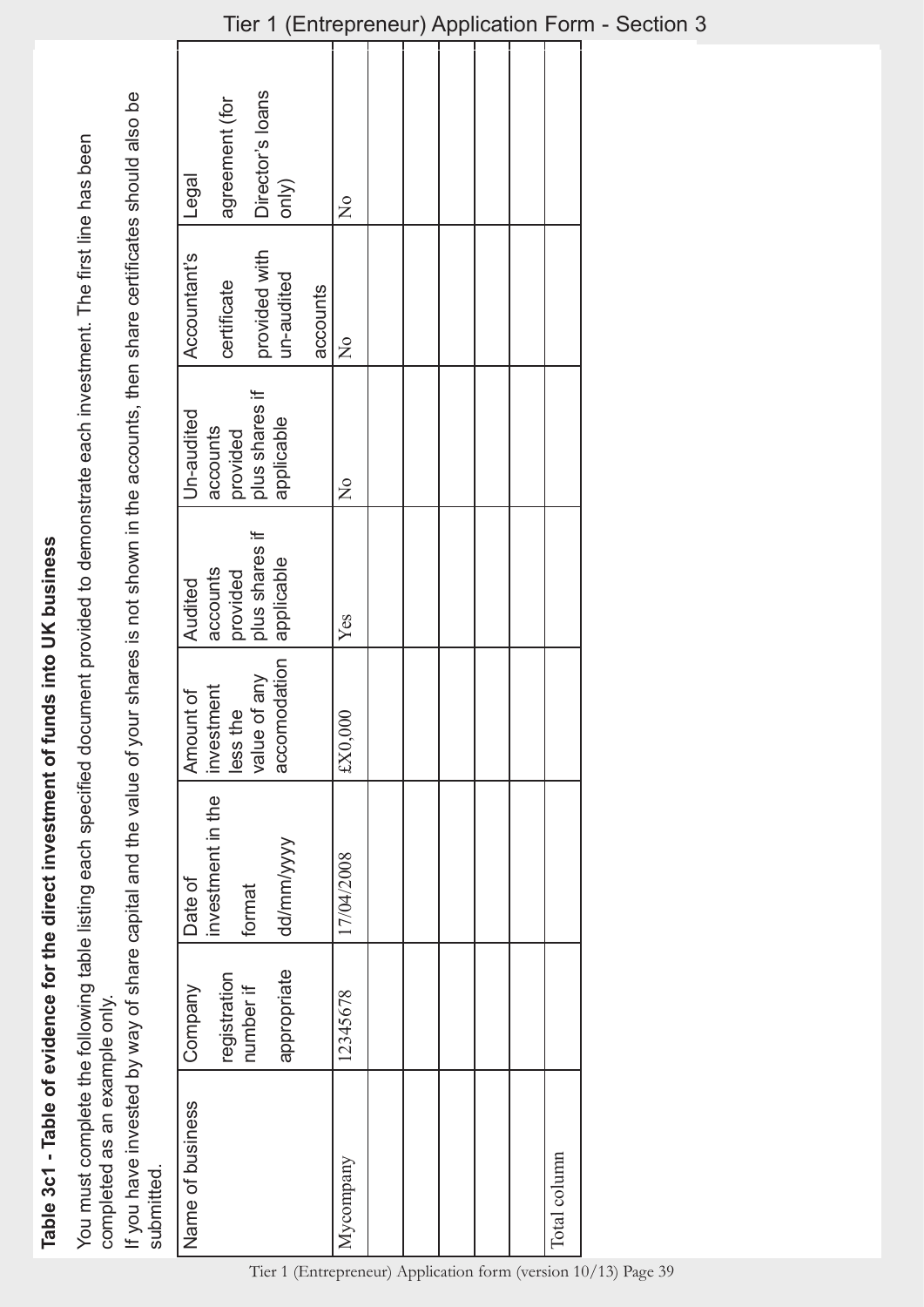#### **P. Your previous leave was as Business Person or Innovator (20 points available)**

**P1. Please tick to confirm that you held previous leave in the Business Person or Innovator category for your further leave (extension) to be assessed for the award of points.**

## **Q. Engaged in business activity at the time of the application for further leave (extension) (15 points available)**

You must demonstrate you are registered either as self employed or as a Director at the time that you apply for further leave.

#### **Q1. Are you currently:**

Registered as self employed **go to question Q2** 

Registered as a director of a new or existing company  $\vert$  | go to **question Q3** 

#### **Q2. You must provide your latest tax bill from HM Revenue & Customs (HMRC). This will be one of the following documents (please tick to indicate which has been supplied).**

A copy of a National Insurance (NI) bill from the HMRC to you, dated from the billing period immediately before the application.

A copy of your current bank statement showing the direct debit payment of NI.

A copy of the HMRC exception certificate from the latest return date.

Your last grant of leave was as a Business Person or Innovator and will submit the required evidence within 10 weeks of submitting their application.

#### **Go to R**

**Q3. You must confirm you have supplied the Companies House printout of the Current Appointment Report for any business where you were listed as a director at the appropriate time to demonstrate their registraion as a Director; or**

**Your last grant of leave was as a Business Person or Innovator and will submit the required evidence to the Agency within 10 weeks of submitting your application.**

**Points will only be awarded for one registration.**

## **R. Created two full time equivalent posts (20 points available)**

During the period of leave as a Business Person or Innovator, you must have created an aggregate of 2 new full time posts for 2 people.

The evidence to demonstrate this must be entered in Table 3c2.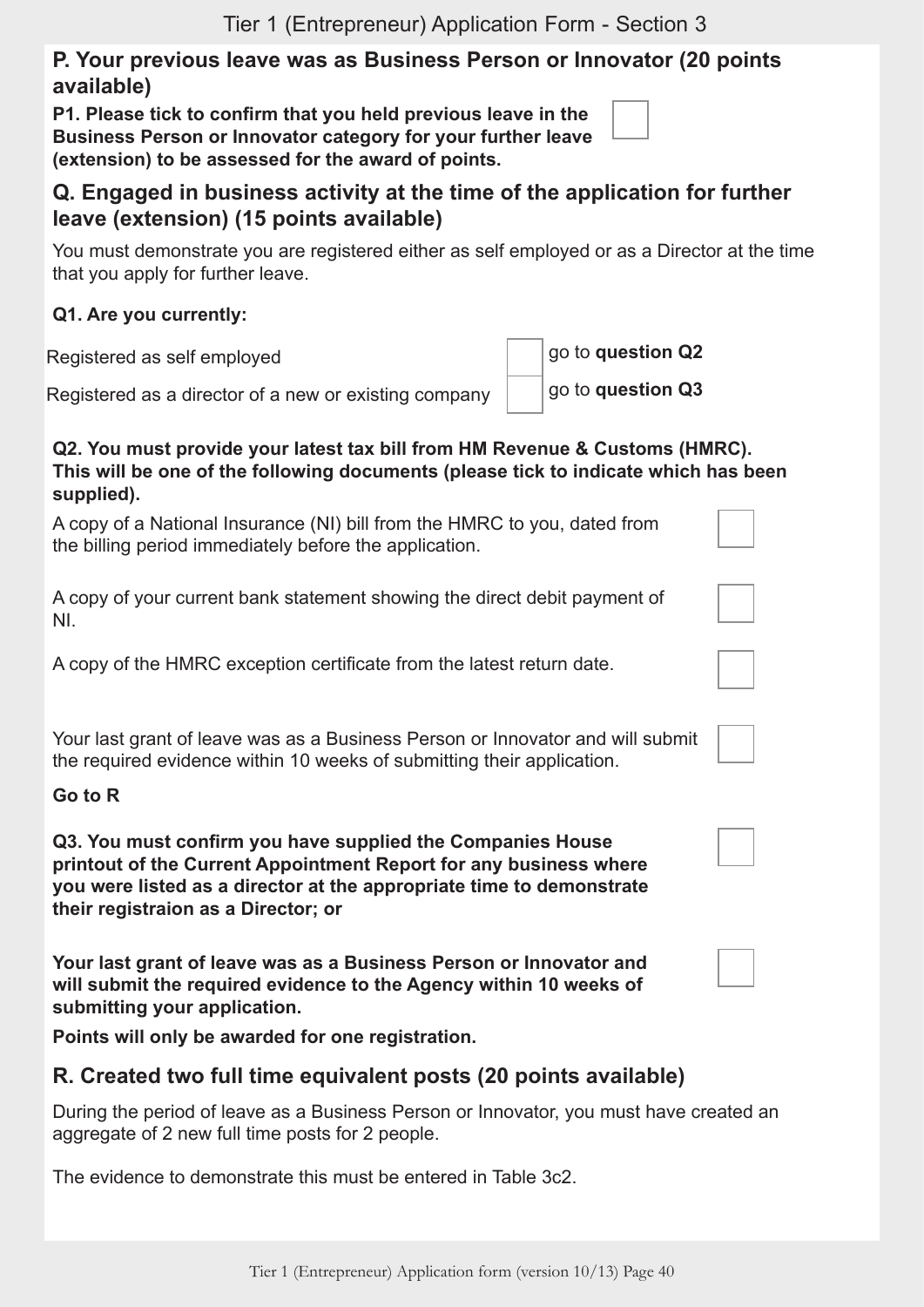Table 3c2 - Table of evidence for employment created **Table 3c2 - Table of evidence for employment created**

You must complete the following table to confirm the evidence provided with this application. The first line has been completed as an example You must complete the following table to confirm the evidence provided with this application. The first line has been completed as an example only.

| employee<br>Name of | of person employed<br>showing nationality<br>Copy of document | of employing<br>ess<br>Name<br>busine | of period of<br>Start date                 | End date of<br>period of                   | establish the<br>employment<br>Evidence to |
|---------------------|---------------------------------------------------------------|---------------------------------------|--------------------------------------------|--------------------------------------------|--------------------------------------------|
|                     | (Yes/No)                                                      |                                       | employment in<br>the format dd/<br>mm/yyyy | employment in<br>the format dd/<br>mm/yyyy | (Yes/No)                                   |
| A. Nother           | Yes                                                           | Mycompany                             | 19/04/2008                                 | 19/04/2009                                 | Yes                                        |
|                     |                                                               |                                       |                                            |                                            |                                            |
|                     |                                                               |                                       |                                            |                                            |                                            |
|                     |                                                               |                                       |                                            |                                            |                                            |
|                     |                                                               |                                       |                                            |                                            |                                            |
|                     |                                                               |                                       |                                            |                                            |                                            |
|                     |                                                               |                                       |                                            |                                            |                                            |
| Now go to Section 4 |                                                               |                                       |                                            |                                            |                                            |

## Tier 1 (Entrepreneur) Application Form - Section 3

Tier 1 (Entrepreneur) Application form (version 10/13) Page 41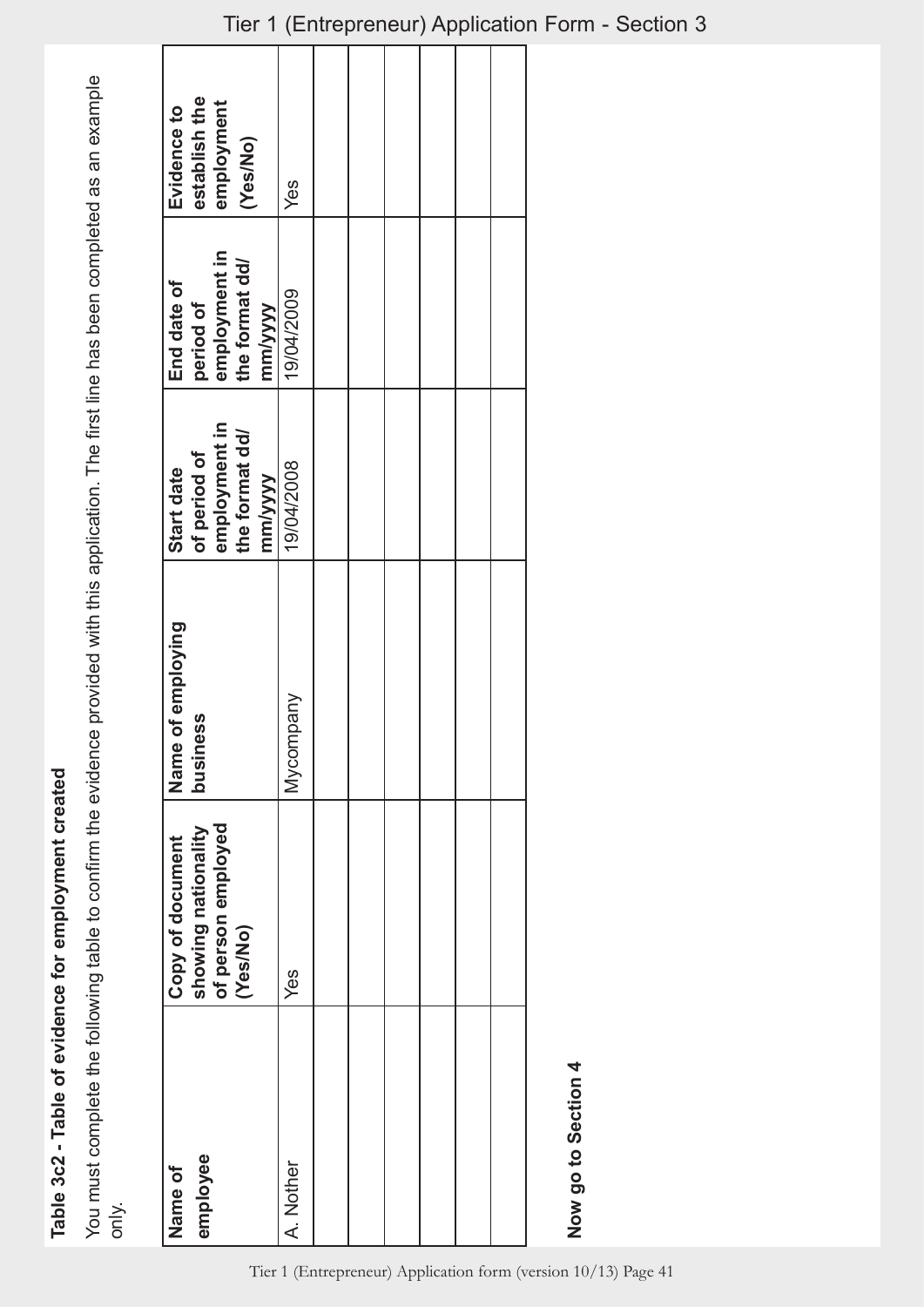## **Section 4 - English Language, Maintenance and Public Funds**

#### **S. English Language**

You must have a minimum standard of English language, and score 10 points or the application will be refused.

**Before filling in this section of the form, you should refer to the Immigration Rules and the Tier 1 (Entrepreneur) of the points based system Policy Guidance**

#### **Select how you would like to claim points for English language:**

National of a majority English speaking country Go Controllery Analysis of Go to question S1

English language test Go to question S3

Degree taught in English Go to question S4

Evidence previously submitted / considered to automatically meet  $\Box$  Go to part T

#### **National of a majority English speaking country**

#### **S1. If you are a national of one of the countries listed below you can claim 10 points:**

Antigua and Barbuda; Australia; The Bahamas; Barbados; Belize; Canada; Dominica; Grenada; Guyana; Jamaica; New Zealand; St Kitts and Nevis; St Lucia; St Vincent and the Grenadines; Trinidad and Tobago; The United States of America.

| Give your nationality |  |  |  |  |  |  |  |  |  |  |  |  |  |  |
|-----------------------|--|--|--|--|--|--|--|--|--|--|--|--|--|--|
|                       |  |  |  |  |  |  |  |  |  |  |  |  |  |  |

#### **S2. Select which supporting evidence has been sent:**

Current passport or travel document  $\vert$  |-go to part T

If you have not been able to provide your current passport or travel document you should provide one of the following documents (please tick to confirm which):

Current national identity document  $\parallel$   $\parallel$  Original letter from your home government or embassy confirming your nationality

#### **Go to part T**

#### **English language test**

#### **S3. If you have been awarded an approved English language test you can claim 10 points. Please provide details below of the test taken and tick to indicate that the original test document(s) have been provided:**

| <b>Awarding Body</b>    |        |           |        |           |           |  |                         |  |  |  |  |  |
|-------------------------|--------|-----------|--------|-----------|-----------|--|-------------------------|--|--|--|--|--|
|                         |        |           |        |           |           |  |                         |  |  |  |  |  |
| Title of qualification  |        |           |        |           |           |  |                         |  |  |  |  |  |
|                         |        |           |        |           |           |  |                         |  |  |  |  |  |
| Level of qualification: |        |           |        |           |           |  |                         |  |  |  |  |  |
|                         |        |           |        |           |           |  |                         |  |  |  |  |  |
| Date of award:          |        |           |        |           |           |  | Award reference number: |  |  |  |  |  |
| D                       | M<br>M | $\sqrt{}$ | $\vee$ | $\sqrt{}$ | $\sqrt{}$ |  |                         |  |  |  |  |  |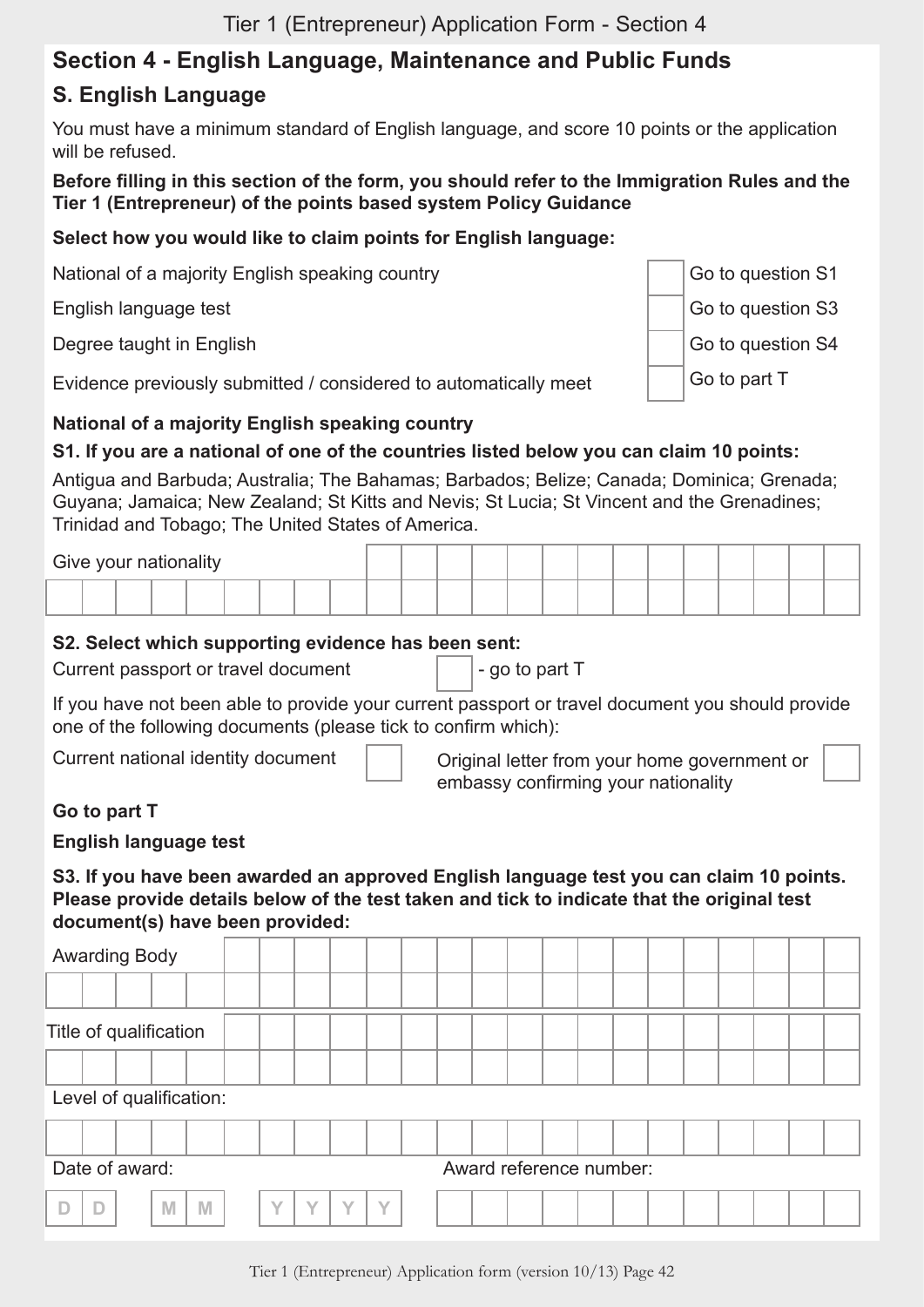Original document(s) provided **Go to part T** 

#### **Degree taught in English**

#### **S4.You can claim 10 points for English language where:**

- You hold a degree that was taught in English that is deemed by UK NARIC to be equivalent to at least a United Kingdom Bachelors degree; and
- Your qualification can be found on the points based calculator.

#### **Give details of your degree:**

|              | Country of award:      |   |                                                                                          |   |   |   |   |   |   |   |                              |   |      |   |   |   |   |   |   |
|--------------|------------------------|---|------------------------------------------------------------------------------------------|---|---|---|---|---|---|---|------------------------------|---|------|---|---|---|---|---|---|
|              |                        |   |                                                                                          |   |   |   |   |   |   |   |                              |   |      |   |   |   |   |   |   |
|              | State: (if applicable) |   |                                                                                          |   |   |   |   |   |   |   |                              |   |      |   |   |   |   |   |   |
|              |                        |   |                                                                                          |   |   |   |   |   |   |   |                              |   |      |   |   |   |   |   |   |
| Institution: |                        |   |                                                                                          |   |   |   |   |   |   |   |                              |   |      |   |   |   |   |   |   |
|              |                        |   |                                                                                          |   |   |   |   |   |   |   |                              |   |      |   |   |   |   |   |   |
|              | Qualification:         |   |                                                                                          |   |   |   |   |   |   |   |                              |   |      |   |   |   |   |   |   |
|              |                        |   |                                                                                          |   |   |   |   |   |   |   |                              |   |      |   |   |   |   |   |   |
|              | Year of award:         |   |                                                                                          | Y | Y | Y | Y |   |   |   |                              |   |      |   |   |   |   |   |   |
|              | Duration of study:     |   |                                                                                          |   |   |   |   |   |   |   |                              |   |      |   |   |   |   |   |   |
|              |                        |   | Start:                                                                                   |   |   |   |   |   |   |   |                              |   | End: |   |   |   |   |   |   |
|              | $\mathbb D$            | D |                                                                                          | M | M |   | Y | Y | Y | Y | D                            | D |      | M | M | Y | Y | Y | Υ |
|              | Field of study:        |   |                                                                                          |   |   |   |   |   |   |   |                              |   |      |   |   |   |   |   |   |
|              |                        |   |                                                                                          |   |   |   |   |   |   |   |                              |   |      |   |   |   |   |   |   |
|              |                        |   |                                                                                          |   |   |   |   |   |   |   |                              |   |      |   |   |   |   |   |   |
|              |                        |   |                                                                                          |   |   |   |   |   |   |   |                              |   |      |   |   |   |   |   |   |
| Grade        |                        |   |                                                                                          |   |   |   |   |   |   |   |                              |   |      |   |   |   |   |   |   |
|              |                        |   |                                                                                          |   |   |   |   |   |   |   |                              |   |      |   |   |   |   |   |   |
|              |                        |   |                                                                                          |   |   |   |   |   |   |   |                              |   |      |   |   |   |   |   |   |
|              |                        |   | S5. Tick to confirm that your qualification can be found on the points based calculator. |   |   |   |   |   |   |   |                              |   |      |   |   |   |   |   |   |
|              |                        |   | S6. Select what supporting evidence has been sent to confirm your degree:                |   |   |   |   |   |   |   |                              |   |      |   |   |   |   |   |   |
|              |                        |   | Original degree certificate                                                              |   |   |   |   |   |   |   | Original academic transcript |   |      |   |   |   |   |   |   |
|              |                        |   |                                                                                          |   |   |   |   |   |   |   |                              |   |      |   |   |   |   |   |   |
|              |                        |   |                                                                                          |   |   |   |   |   |   |   |                              |   |      |   |   |   |   |   |   |
|              |                        |   |                                                                                          |   |   |   |   |   |   |   |                              |   |      |   |   |   |   |   |   |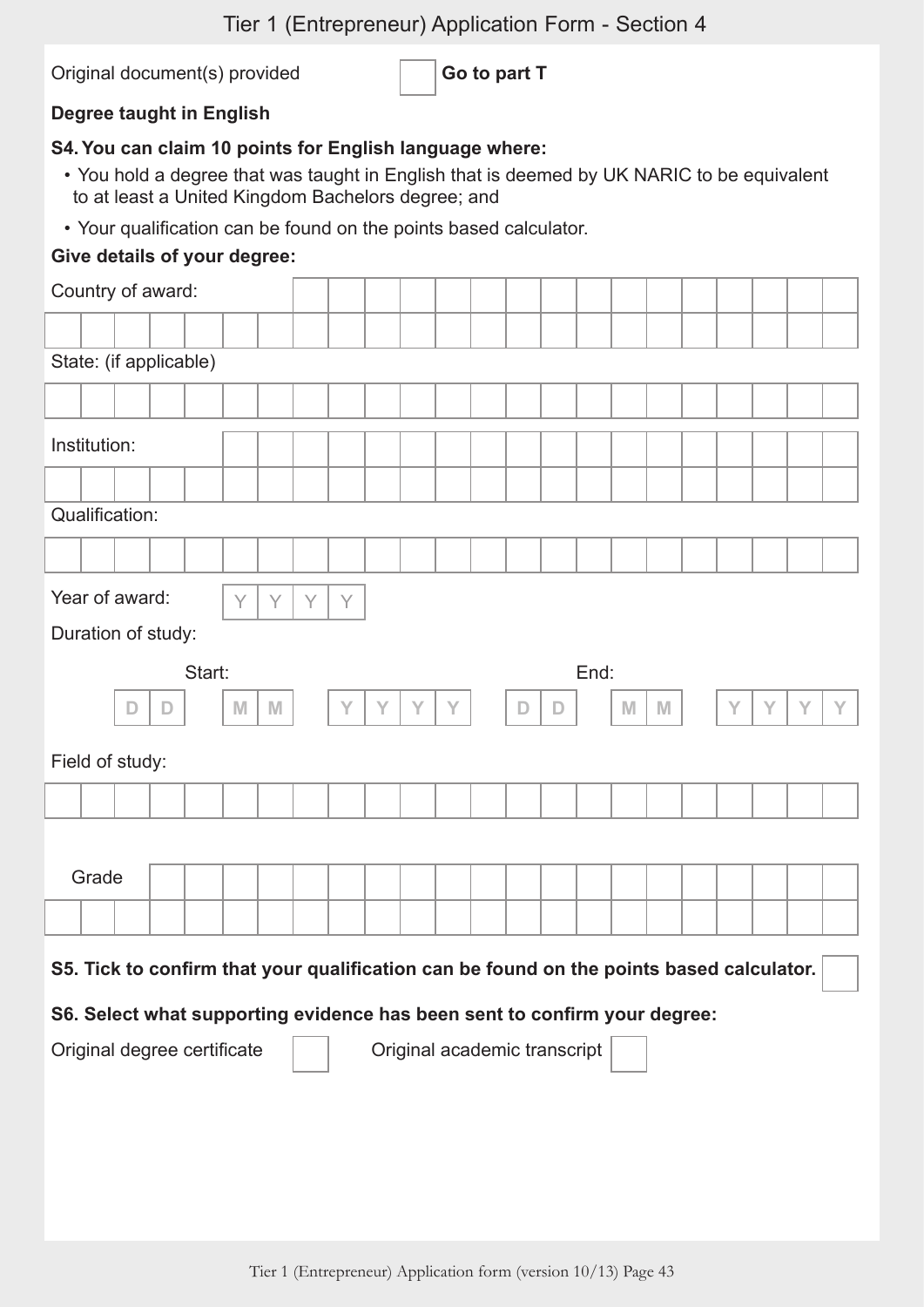## **T. Maintenance (Funds) Requirement**

You must have a minimum level of funds, and score 10 points, or the application will be refused.

You must have at least £900 of personal savings which must have been held for a consecutive 90 day period prior to the date of application.

#### **You should refer to the Immigration Rules and the Tier 1 (Entrepreneur) of the points based system - policy guidance.**

#### **T1. Do you have access to available funds to support yourself?**

| Yes            |  |
|----------------|--|
| N <sub>o</sub> |  |

#### **T2. Select what supporting evidence you have sent in order to prove you have access to available funds:**

| Building society pass book covering a consecutive 90 day period                                                                                                                                                                             |  |
|---------------------------------------------------------------------------------------------------------------------------------------------------------------------------------------------------------------------------------------------|--|
| Personal bank or building society statements covering a consecutive 90 day period                                                                                                                                                           |  |
| Letter from a financial institution regulated by the Financial Conduct<br>Authority (FCA); the Prudential Regulatory Authority (PRA); or by<br>the appropriate home regulator, confirming funds and covering a<br>consecutive 90 day period |  |
| Letter from a bank or building society confirming funds and that they have<br>been in the bank or building society for at least a consecutive 90 day<br>period.                                                                             |  |

**Now go to Section U**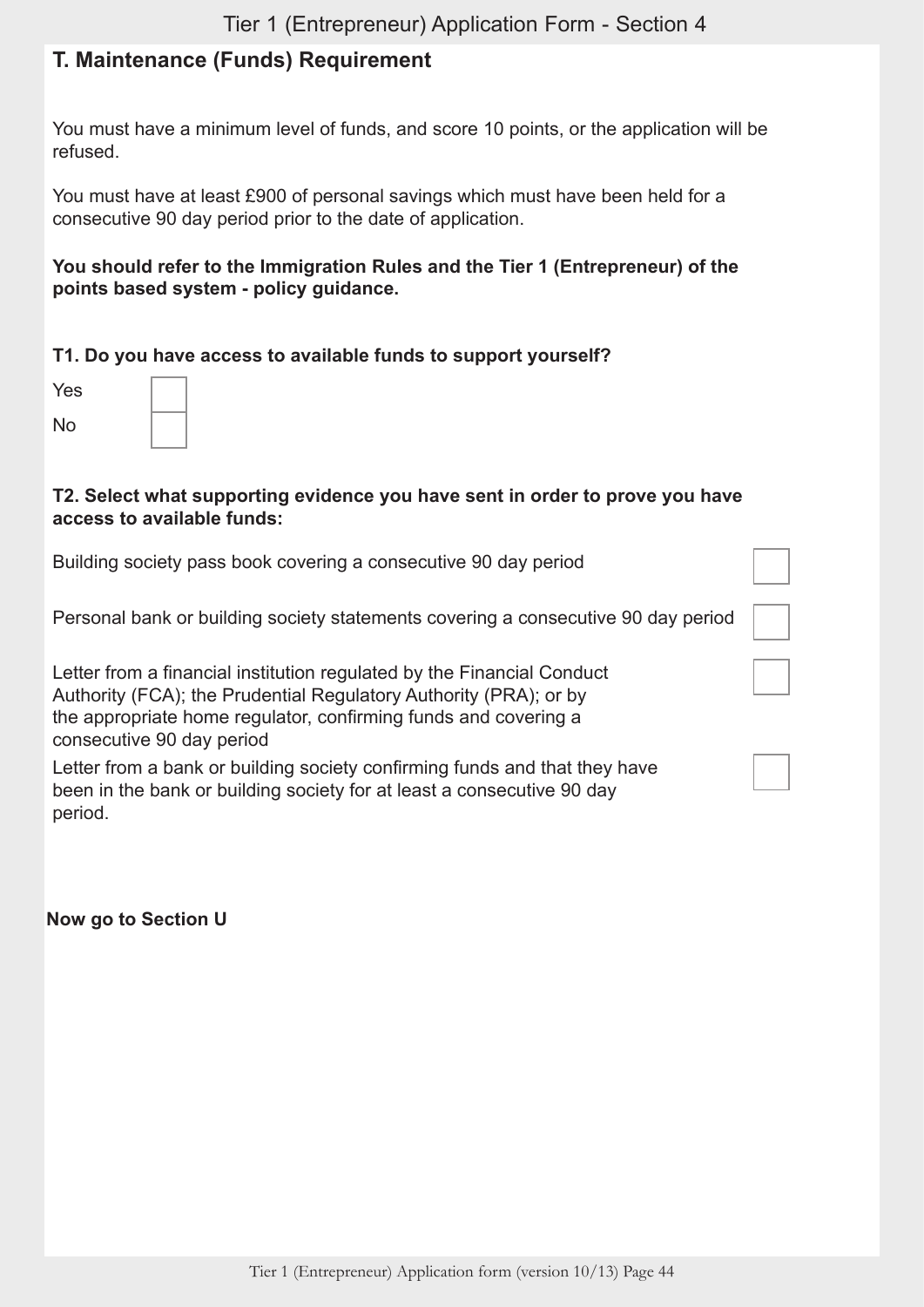## **U. Public Funds**

**It is mandatory to complete Section U. If it is not complete the application will be invalid and will be returned to you.**



**U3. If you are in receipt of housing and homelessness assistance give details of whether this housing is provided by the local housing authority, a housing association, or other organisation and the name of the relevant authority and details of the arrangement.**

**U4. If the housing is provided by your local council or housing authority or part of an agreement between your employer and the housing authority, give details below and enclose evidence of this from the local housing authority.**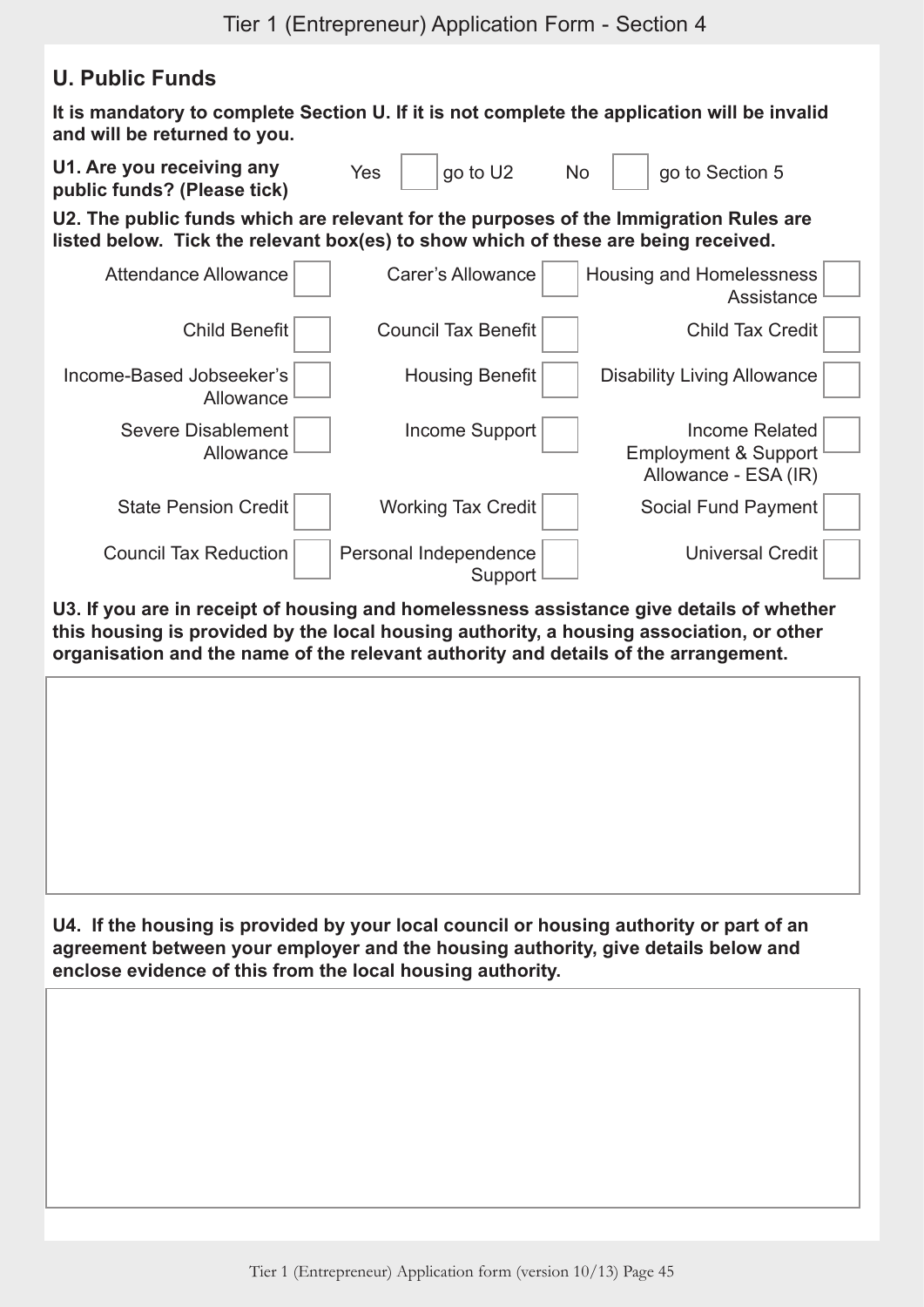## Tier 1 (Entrepreneur) Application Form - Section 5 **Section 5 - Consent for the Home Office to Request Verification Checks**

#### **From the applicant :**

I understand that you will check whether the information and supporting documentation that I have supplied to the Home Office from a bank or utility company is correct. 'Correct' means that documents are unaltered originals issued by the bank or utility company and that the information on them is correct and applies to me or the person named as a customer on the document.

I agree to the bank or utility company, without seeking any further consent from me, telling you whether the information or documentation I have supplied is correct or in what way (if any) it is not correct.

I agree to the bank's or utility company's disclosure to Home Office of any relevant personal data they hold on me for the above purposes. If I have not supplied correct information or supporting documentation to The Home Office the bank or utility company may disclose my relevant correct personal data.

If the information or supporting documentation also contains personal data relating to a joint customer or customers of mine on the bank or utility company account, or relates to another person who is to provide financial support, I confirm that I have obtained the consent of those persons to the disclosure of their personal data to the extent reasonably necessary for the above purposes. I understand that the information obtained may be used as part of the decision making process about my application and may, if necessary, be disclosed to a court.

[I understand that providing information or documentation that is not correct will normally result in my application being refused and may lead to my prosecution for a criminal offence.]

|           |  | Thermal and address of applicant |  |  |  |           |      |  |  |  |  |  |
|-----------|--|----------------------------------|--|--|--|-----------|------|--|--|--|--|--|
|           |  |                                  |  |  |  |           |      |  |  |  |  |  |
|           |  |                                  |  |  |  |           |      |  |  |  |  |  |
|           |  |                                  |  |  |  | Postcode: |      |  |  |  |  |  |
| Signature |  |                                  |  |  |  |           | Date |  |  |  |  |  |

Name and address of applicant

#### **If the account with the bank or utility company is in the joint names of the applicant and other people, each of those others should sign the following declaration :**

The above-named person ('the applicant') has given the Home Office documentation about his or her accounts with banks or utility companies (a 'company') so that The Home Office can check that is correct. I am a joint customer with the applicant on some or all of those accounts. Information about the applicant may thus also reveal information about me.

I agree to the company giving The Home Office relevant personal data it holds about me in relation to the account. This only covers data about me as joint customer with the applicant (and not about any other accounts I hold in my sole name) and limited to what is necessary to confirm that the documentation the applicant has supplied is correct. If that documentation is not correct, the company may give The Home Office details of any inaccuracies / discrepancies in the information that the applicant has provided, and may also disclose to The Home Office the correct information that they have on record about the account.

I agree that this information may be used as part of the decision making process about the application and may, if necessary, be disclosed to a court.

#### Name and address of joint customer

|           |  |  |  |  |  |  |      | Postcode: |  |  |  |  |
|-----------|--|--|--|--|--|--|------|-----------|--|--|--|--|
| Signature |  |  |  |  |  |  | Date |           |  |  |  |  |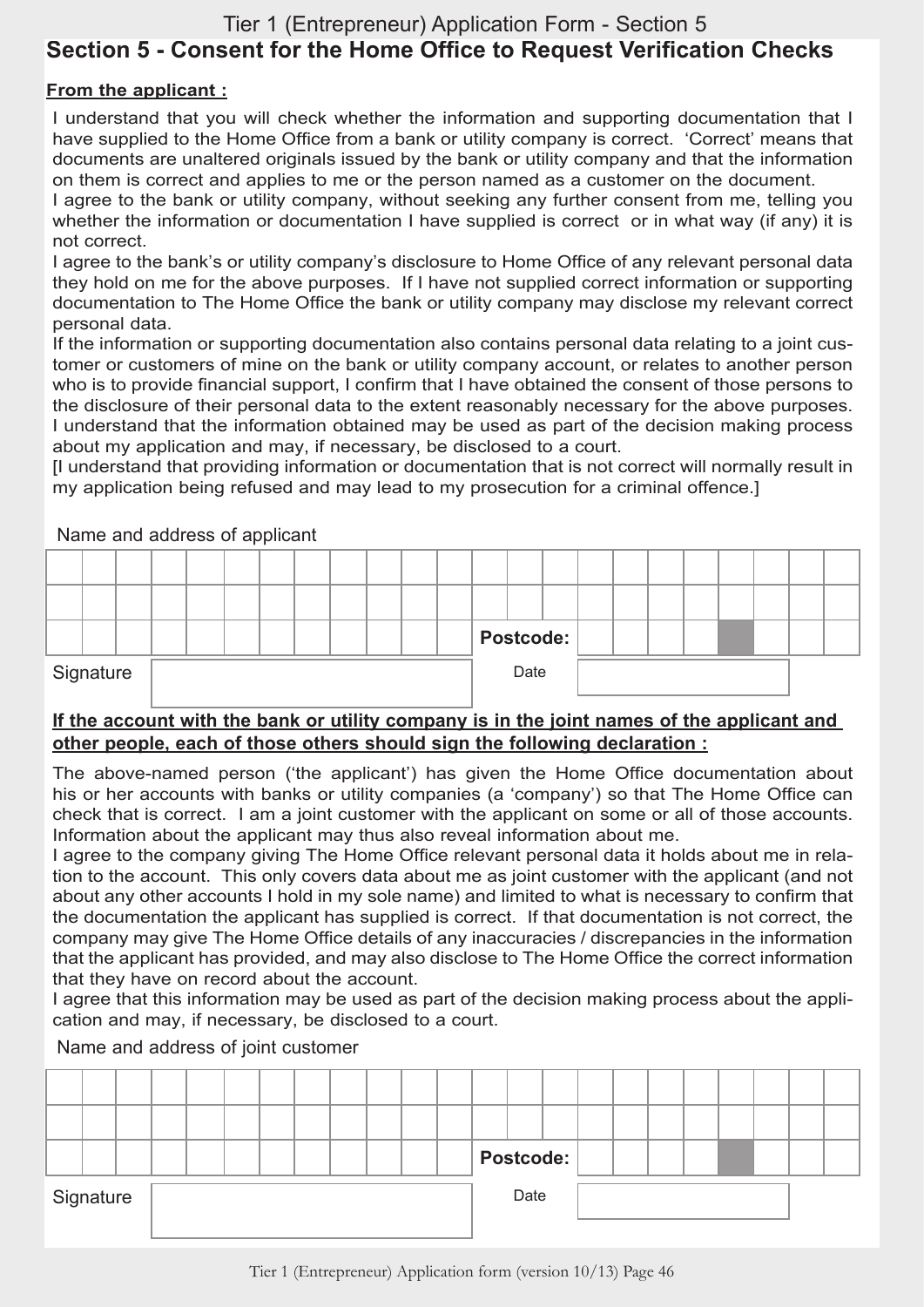## **Section 6 - DECLARATIONS**

## **V. Applicant Declaration**

**It is mandatory for you to sign below to show you have read and understood the following declaration. If it is not complete the application will be invalid and returned to you. It must be signed by you personally and not by a representative or other person acting on your behalf. If you are under 18, your parent or legal guardian should sign on your behalf.**

#### **Declaration**

The information given in my application is complete and is true to the best of my knowledge and belief.

The photographs I have submitted with my application are a true likeness of me.

The documents I have submitted in support of my application are complete and correct to the best of my knowledge and belief.

I agree to co-operate with the Home Office officials, or any other person charged by the Secretary of State for the Home Office with conducting pre-issue and post-issue checks in relation to this application.

If there is a material change in my circumstances or any new information relevant to this application becomes available before it is decided, I will inform the Home Office.

I am aware that the rules and requirements for applications may change in the future and that I should not assume the current rules and requirements will continue to apply.

I agree to the Home Office using the data provided in this application in accordance with its Information Charter. I understand that my details may in certain circumstances be passed to fraud prevention agencies to prevent and detect fraud and money laundering. I also understand that such agencies may provide the Home Office with information about me. Further details explaining when information may be passed to or from fraud prevention agencies and how that information may be used can be obtained from the Home Office website.

#### **Applicant's signature**

**Parent/legal guardian signature if applicant is under 18**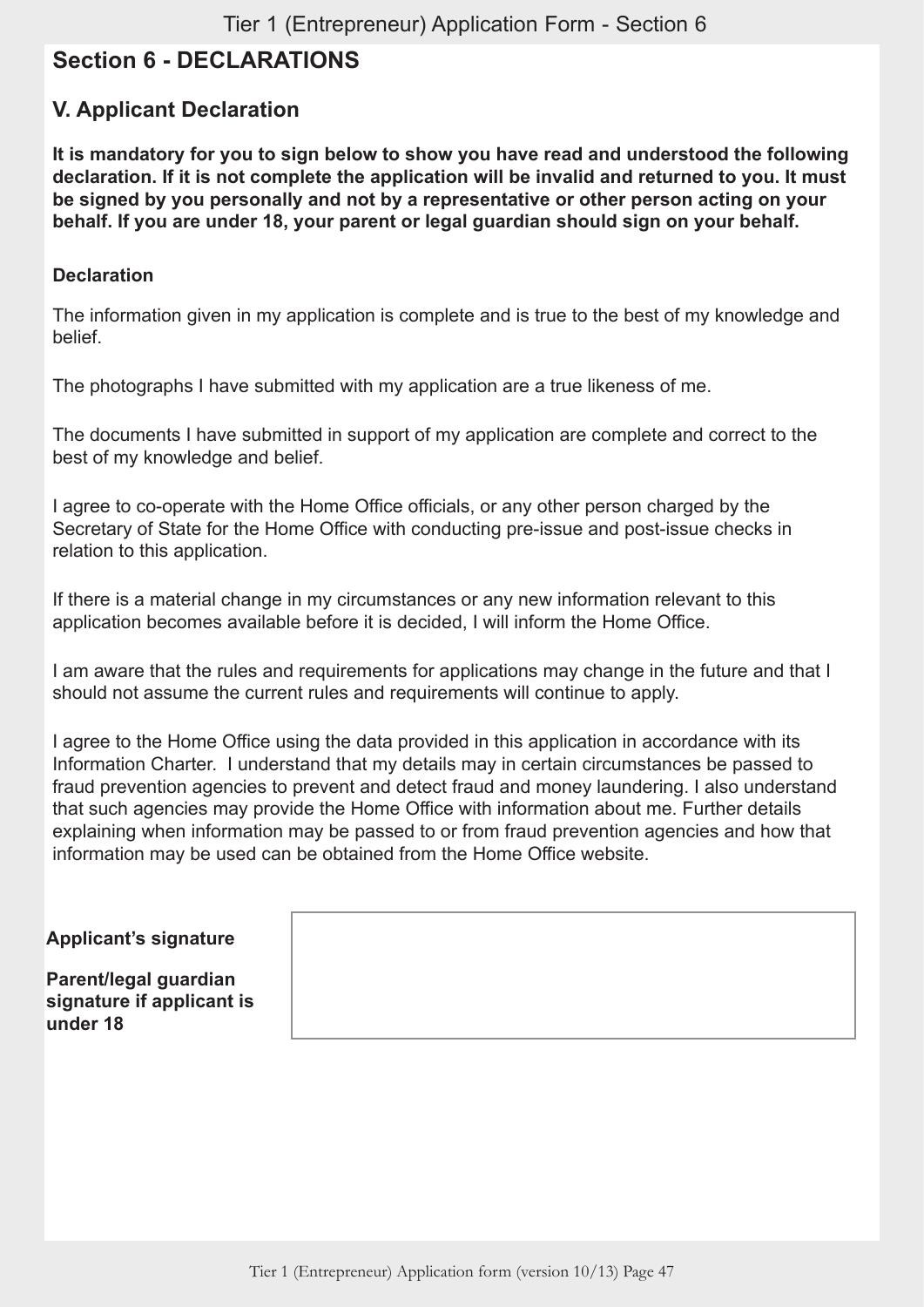## **W. Representative's Details and Declaration**

**You should fill in this section if you are a third party, such as a representative, dealing with the application on behalf of an applicant.**

|     |                                                                                                                        |                                                                                                                                     |                                          |               |                     |             |  |  | W1. Is a representative acting for you in relation to this application? (Please tick) |  |           |                  |                      |                   |  |  |  |
|-----|------------------------------------------------------------------------------------------------------------------------|-------------------------------------------------------------------------------------------------------------------------------------|------------------------------------------|---------------|---------------------|-------------|--|--|---------------------------------------------------------------------------------------|--|-----------|------------------|----------------------|-------------------|--|--|--|
| Yes |                                                                                                                        |                                                                                                                                     |                                          |               | - go to question W2 |             |  |  |                                                                                       |  | <b>No</b> |                  |                      | - go to section 7 |  |  |  |
|     |                                                                                                                        |                                                                                                                                     |                                          |               |                     |             |  |  | W2. Name of your representative's organisation:                                       |  |           |                  |                      |                   |  |  |  |
|     |                                                                                                                        |                                                                                                                                     |                                          |               |                     |             |  |  |                                                                                       |  |           |                  |                      |                   |  |  |  |
|     |                                                                                                                        |                                                                                                                                     |                                          |               |                     |             |  |  |                                                                                       |  |           |                  |                      |                   |  |  |  |
|     |                                                                                                                        |                                                                                                                                     | W3. Contact name of your representative: |               |                     |             |  |  |                                                                                       |  |           |                  |                      |                   |  |  |  |
|     |                                                                                                                        |                                                                                                                                     |                                          |               |                     |             |  |  |                                                                                       |  |           |                  |                      |                   |  |  |  |
|     |                                                                                                                        |                                                                                                                                     |                                          |               |                     |             |  |  |                                                                                       |  |           |                  |                      |                   |  |  |  |
|     |                                                                                                                        |                                                                                                                                     |                                          |               |                     |             |  |  |                                                                                       |  |           |                  |                      |                   |  |  |  |
| Mr  |                                                                                                                        |                                                                                                                                     | <b>Mrs</b>                               |               |                     | <b>Miss</b> |  |  | W4. Select the title of the contact person within your organisation:<br>Ms            |  |           |                  |                      |                   |  |  |  |
|     |                                                                                                                        |                                                                                                                                     |                                          |               |                     |             |  |  |                                                                                       |  |           |                  | Other (please state) |                   |  |  |  |
|     |                                                                                                                        |                                                                                                                                     | W5. Representative's address:            |               |                     |             |  |  |                                                                                       |  |           |                  |                      |                   |  |  |  |
|     |                                                                                                                        |                                                                                                                                     |                                          |               |                     |             |  |  |                                                                                       |  |           |                  |                      |                   |  |  |  |
|     |                                                                                                                        |                                                                                                                                     |                                          |               |                     |             |  |  |                                                                                       |  |           |                  |                      |                   |  |  |  |
|     |                                                                                                                        |                                                                                                                                     |                                          |               |                     |             |  |  |                                                                                       |  |           |                  |                      |                   |  |  |  |
|     |                                                                                                                        |                                                                                                                                     |                                          |               |                     |             |  |  |                                                                                       |  |           | <b>Postcode:</b> |                      |                   |  |  |  |
|     |                                                                                                                        |                                                                                                                                     | W6. Representative's telephone number:   |               |                     |             |  |  |                                                                                       |  |           |                  |                      |                   |  |  |  |
|     |                                                                                                                        |                                                                                                                                     |                                          |               |                     |             |  |  |                                                                                       |  |           |                  |                      |                   |  |  |  |
|     |                                                                                                                        |                                                                                                                                     | W7. Representative's email address:      |               |                     |             |  |  |                                                                                       |  |           |                  |                      |                   |  |  |  |
|     |                                                                                                                        |                                                                                                                                     |                                          |               |                     |             |  |  |                                                                                       |  |           |                  |                      |                   |  |  |  |
|     |                                                                                                                        |                                                                                                                                     |                                          |               |                     |             |  |  |                                                                                       |  |           |                  |                      |                   |  |  |  |
|     |                                                                                                                        |                                                                                                                                     | W8. Representative's fax number          |               |                     |             |  |  |                                                                                       |  |           |                  |                      |                   |  |  |  |
|     |                                                                                                                        |                                                                                                                                     |                                          |               |                     |             |  |  |                                                                                       |  |           |                  |                      |                   |  |  |  |
|     |                                                                                                                        |                                                                                                                                     |                                          |               |                     |             |  |  |                                                                                       |  |           |                  |                      |                   |  |  |  |
| Yes |                                                                                                                        | W9. Are you regulated by the Office of the Immigration Service Commissioner (OISC)?<br>- go to question W10<br>- go to question W11 |                                          |               |                     |             |  |  |                                                                                       |  |           |                  |                      |                   |  |  |  |
|     |                                                                                                                        | <b>No</b>                                                                                                                           |                                          |               |                     |             |  |  |                                                                                       |  |           |                  |                      |                   |  |  |  |
|     |                                                                                                                        |                                                                                                                                     |                                          |               |                     |             |  |  | W10. Give your OISC registration number: (Then go to question W14)                    |  |           |                  |                      |                   |  |  |  |
|     |                                                                                                                        |                                                                                                                                     |                                          |               |                     |             |  |  |                                                                                       |  |           |                  |                      |                   |  |  |  |
|     |                                                                                                                        |                                                                                                                                     |                                          |               |                     |             |  |  |                                                                                       |  |           |                  |                      |                   |  |  |  |
|     | W11. Are you authorised to practice and regulated by a designated professional body or<br>supervised by such a person? |                                                                                                                                     |                                          |               |                     |             |  |  |                                                                                       |  |           |                  |                      |                   |  |  |  |
| Yes |                                                                                                                        |                                                                                                                                     |                                          | - go to $W12$ |                     |             |  |  |                                                                                       |  | <b>No</b> |                  |                      | - go to $W14$     |  |  |  |
|     |                                                                                                                        |                                                                                                                                     |                                          |               |                     |             |  |  |                                                                                       |  |           |                  |                      |                   |  |  |  |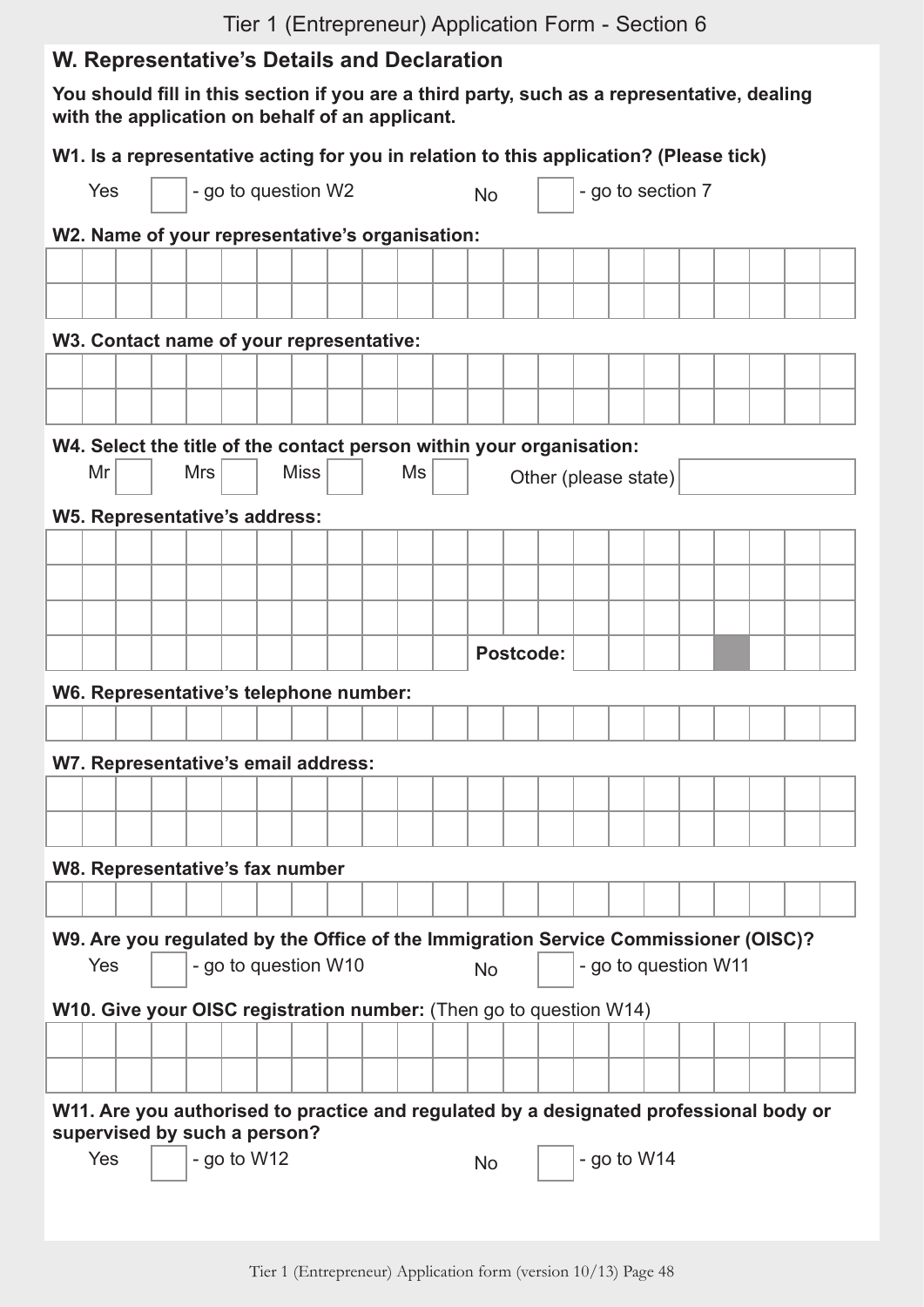## **W12. Select the relevant body from the following options:**

| The Law Society                                              | The Law Society of<br>Scotland              | The Law Society of<br>Northern Ireland                       |
|--------------------------------------------------------------|---------------------------------------------|--------------------------------------------------------------|
| The Faculty of<br>Advocates                                  | The Institute of Legal<br><b>Executives</b> | The General Council of the<br><b>Bar of Northern Ireland</b> |
|                                                              | The General Council of the Bar              |                                                              |
| W13. Is your representative approved by the British Council? |                                             | <b>Yes</b><br>No                                             |

**W14. This section must be completed by all representatives, who are dealing with this application on the applicant's behalf. They must now read the declaration below and authorise as the representative or other person acting on the applicant's behalf:**

- •I have been appointed by the applicant to make this application.
- •I confirm that the applicant has completed and verified the application and the application is, to the best of my knowledge and belief, true and correct.
- •Once the Home Office has decided the application, I will give the applicant all correspondence from the Home Office relating to the decision.
- •I am permitted to give immigration advice and immigration services by Section 84 of the Immigration and Asylum Act 1999.
- •I am aware that it is an offence under the Immigration Act 1971, as amended by the Immigration and Asylum Act 1999 and the Nationality, Immigration and Asylum Act 2002, to do an act which facilitates the commission of a breach of immigration law by an individual who is not a citizen of the European Union (EU), knowing or having reasonable cause to believe that the act has this effect.

#### **Name**

|  |  |  |  | the contract of the contract of the contract of the contract of the contract of the contract of the contract of |  | the contract of the contract of the contract of the contract of the contract of the contract of the contract of |  | _____ |  |  |  |  |
|--|--|--|--|-----------------------------------------------------------------------------------------------------------------|--|-----------------------------------------------------------------------------------------------------------------|--|-------|--|--|--|--|
|  |  |  |  |                                                                                                                 |  |                                                                                                                 |  |       |  |  |  |  |

#### **Signature**

|  |  |                                      |  |  |  |  | Date | $\Box$ | M | M | V | $\sqrt{}$ |  |
|--|--|--------------------------------------|--|--|--|--|------|--------|---|---|---|-----------|--|
|  |  | Name of representative organisation: |  |  |  |  |      |        |   |   |   |           |  |
|  |  |                                      |  |  |  |  |      |        |   |   |   |           |  |
|  |  |                                      |  |  |  |  |      |        |   |   |   |           |  |
|  |  | Position within organisation:        |  |  |  |  |      |        |   |   |   |           |  |
|  |  |                                      |  |  |  |  |      |        |   |   |   |           |  |
|  |  |                                      |  |  |  |  |      |        |   |   |   |           |  |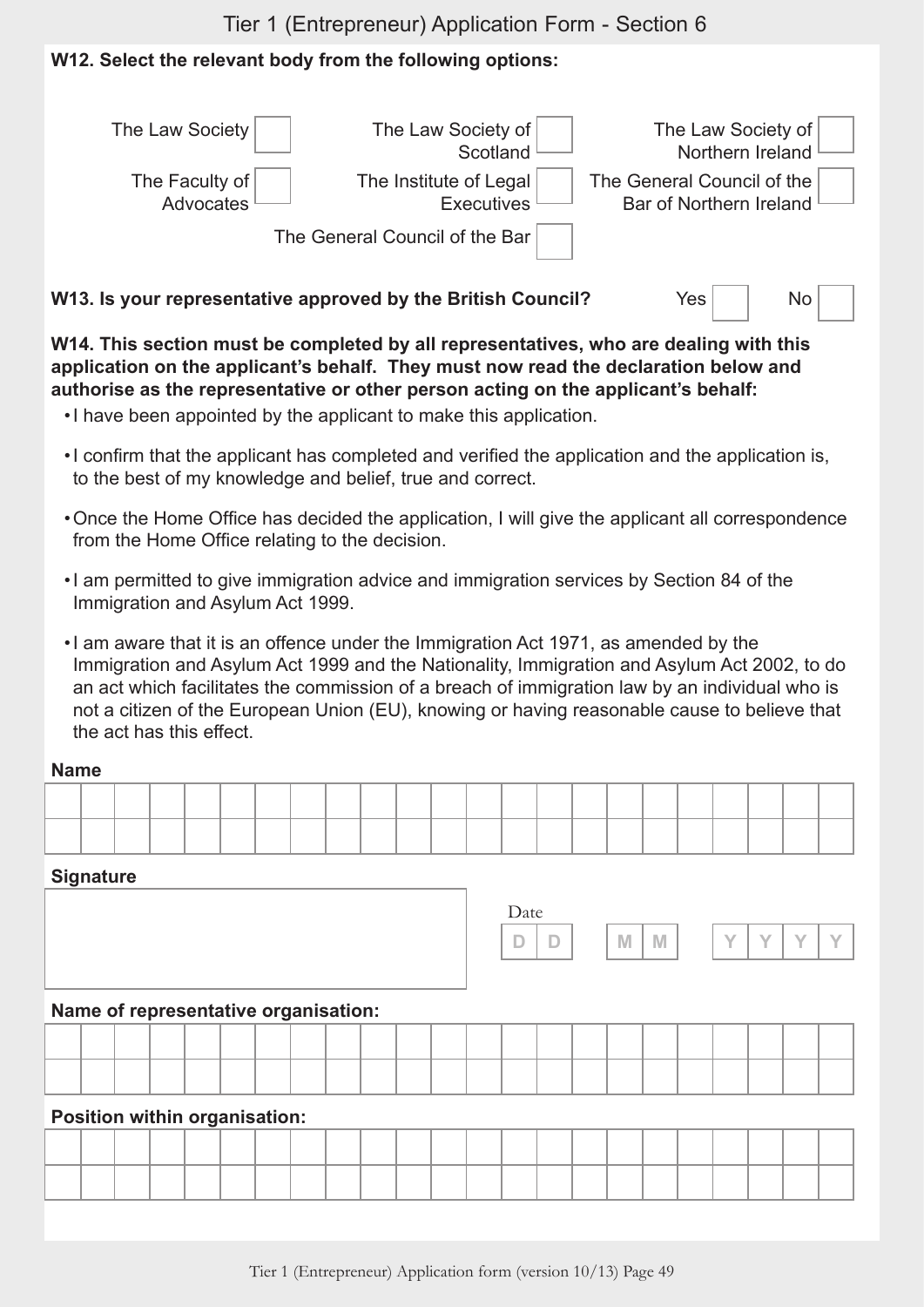## **Section 7 - Summary Sheet**

**Fill in this part of the form to help us make sure that we have received your documents and", tell us how many of each of the listed documents you have sent with this application. This is a standard list, you should only send in the documents from this list that are required for your application. At "B", list any other documents and state how many in each case. Continue on a separate sheet if necessary.**

| Part A. Type of document                     | How many? | <b>Part B. Listed items</b> | How many? |
|----------------------------------------------|-----------|-----------------------------|-----------|
| Passports                                    |           |                             |           |
| <b>BRP</b> and/or travel documents           |           |                             |           |
| Police registration certificates             |           |                             |           |
| Marriage or civil partnership<br>certificate |           |                             |           |
| <b>Birth certificate</b>                     |           |                             |           |
| <b>Driving Licence</b>                       |           |                             |           |

#### **Section 7 continues overleaf**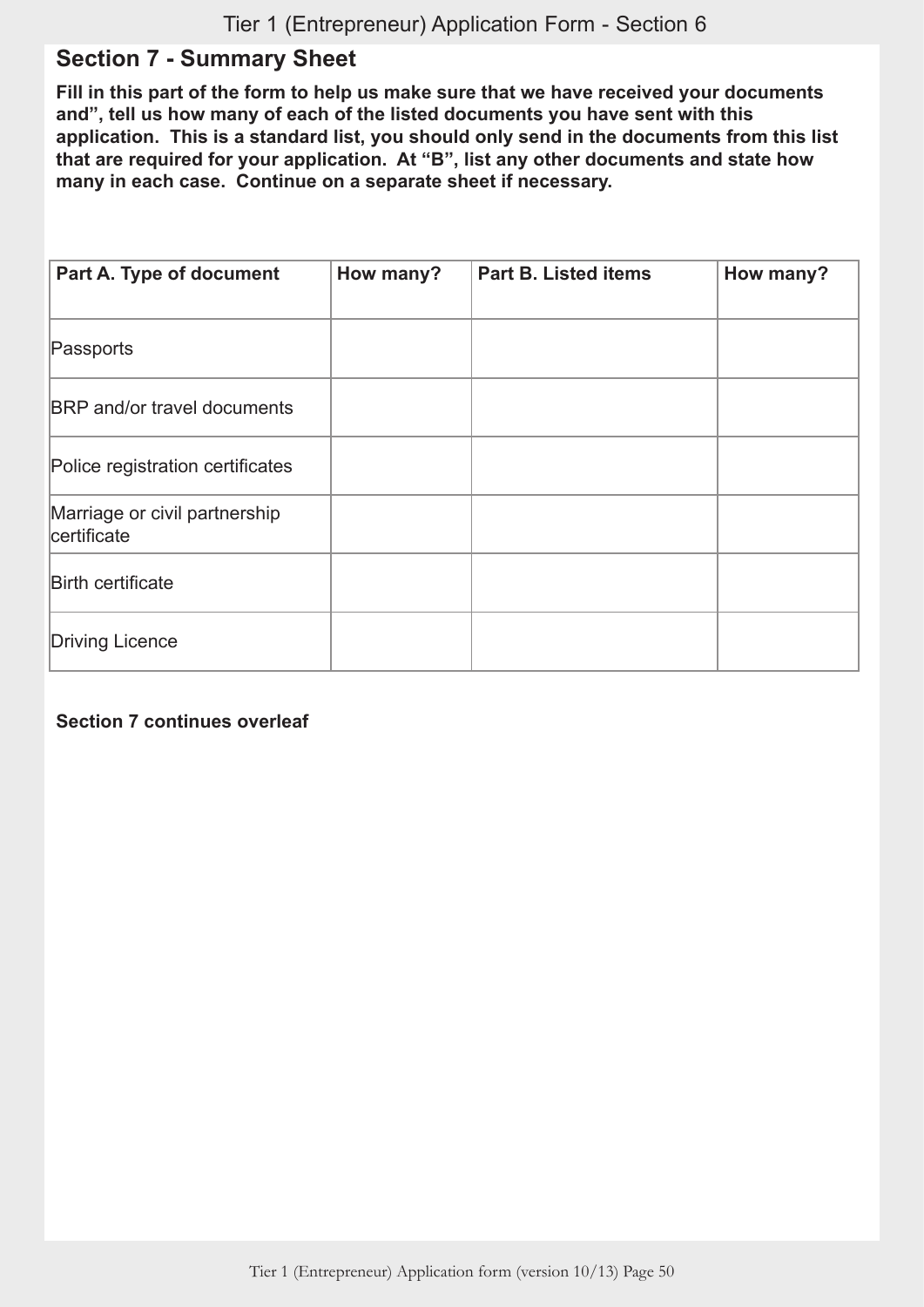**Fill in the summary sheet below listing the points you have claimed and the supporting evidence (documents) sent. You must send the required evidence as specified in this application form, the Immigration Rules and the Tier 1 (Entrepreneur) of the points based system Policy Guidance. Failure to submit required evidence is likely to lead to refusal of the application.**

| <b>Points Scoring Area</b><br>(Initial application)       | <b>Points Claimed</b> | <b>Documents Provided (please list)</b> |
|-----------------------------------------------------------|-----------------------|-----------------------------------------|
| Access to £200,000 or £50,000<br>(Section G)              |                       |                                         |
| Financial institutions(s) is/are<br>regulated (Section H) |                       |                                         |
| Money is disposable in the UK<br>(Section J)              |                       |                                         |

| <b>Points Scoring Area</b><br>(Extension application)                              | <b>Points Claimed</b> | <b>Documents Provided (please list)</b> |
|------------------------------------------------------------------------------------|-----------------------|-----------------------------------------|
| £200,000 or £50,000 invested in<br>UK Business (Section K or O)                    |                       |                                         |
| Registered as self-employed<br>or a director within six months<br>(Section L or P) |                       |                                         |
| Engaged in business activity<br>at the time of the application<br>(Section M or Q) |                       |                                         |
| Created two full time equivalent<br>posts (Section N or R)                         |                       |                                         |

| <b>Points Scoring Area - All</b> | <b>Points Claimed</b> | Documents Provided (please list) |
|----------------------------------|-----------------------|----------------------------------|
| English language (Section S)     |                       |                                  |
| Maintenance (Section T)          |                       |                                  |

#### **Finally, please ensure your application is addressed correctly as follows:**

**Postal address:**

**Home Office Tier 1 PO Box 496 Durham DH99 1WQ**

**Courier address:**

**Home Office Tier 1 Millburngate House Millburngate Durham DH97 1PA**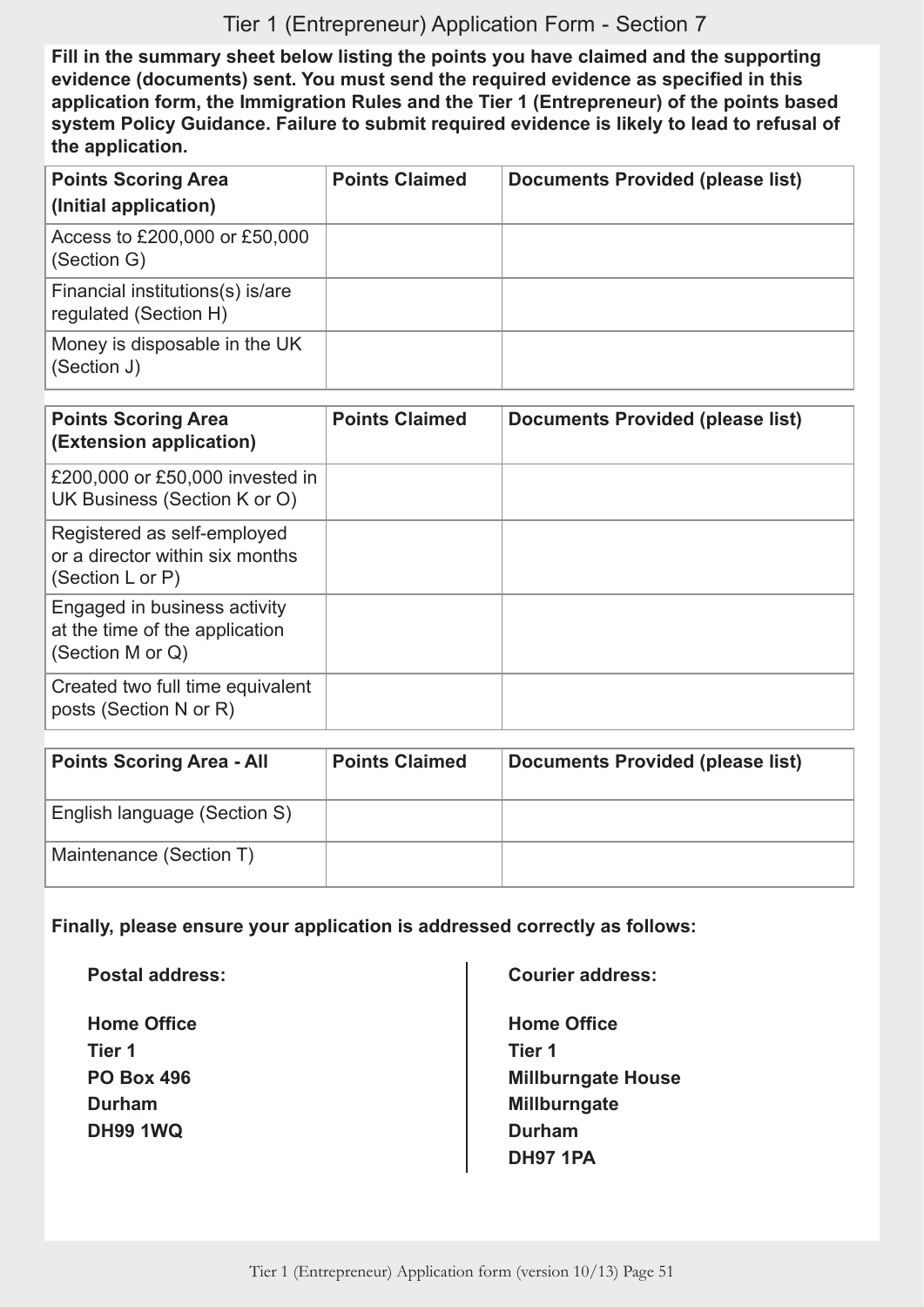## **Tier 1 (Entrepreneur) - Application Form Help Text**

## **Introduction**

This document provides information to help you to complete the Tier 1 (Entrepreneur) application form.

For further information on Tier 1 (Entrepreneur) of the points based system policy please see Part 6A of the Immigration Rules and the Tier 1 (Entrepreneur) policy guidance notes.

These documents are available on the Home Office website at www.ukba.homeoffice.gov.uk

All the above documents are available in Welsh, Braille, large print, audio and other alternative formats on request.

For further information on alternative formats, and how to obtain these, please contact the Immigration Enquiry Bureau on 0870 606 7766.

## **Who should apply using this form?**

1. This application form should only be completed if you are already in the United Kingdom. You should use the application form if you are:

- •Currently in the United Kingdom as a main applicant under the Tier 1 (Entrepreneur).
- •Currently in the United Kingdom as a main applicant under the Tier 1 (Entrepreneur) and seeking to extend their leave for a further period within their existing category.
- •Currently in the United Kingdom in the Business Person or Innovator category and seeking an extension under Tier 1 (Entrepreneur).

This application form should not be used by your dependants. A separate application form, Tier 1, 2 or 5 PBS (Dependant) form is available for this purpose and can be found on the Home Office website at www.ukba.homeoffice.gov.uk

## **Submitting a valid application**

2. You will only be considered to have submitted a 'valid' application if the following has been complied with:

- •the correct application form must be completed and submitted
- •the correct application fee must be paid
- •your current passport, Biometric Residence Permit (BRP) if applicable or travel document must be provided, unless it is not available for one of the reasons specified on the application form
- •the mandatory sections in the application form must be completed.
- •two identical passport-size photographs of you with your full name written on the back of each one must be supplied.
- •two identical passport-size photographs of any dependants who are applying with you with their full name written on the back of each one must be supplied

The photographs provided must be in the format specified in the separate photograph guidance, which can be found on our website at www.ukba. homeoffice.gov.uk. Please ensure that they are placed in a small sealed envelope attached to Section 2 of the form as instructed there - and without any staples, clips, pins or anything else which could mark or damage the photographs.

3. If you are required to register with the Police you must also include your PRC with your application.

## **Claiming points**

4. When completing the application form, you must clearly indicate the number of points you are claiming within each points scoring area, and detail how you meet the criteria for the award of these points.

5. We will only award points for the sections where you have indicated that you wish to claim them, and where the required supporting evidence has been supplied.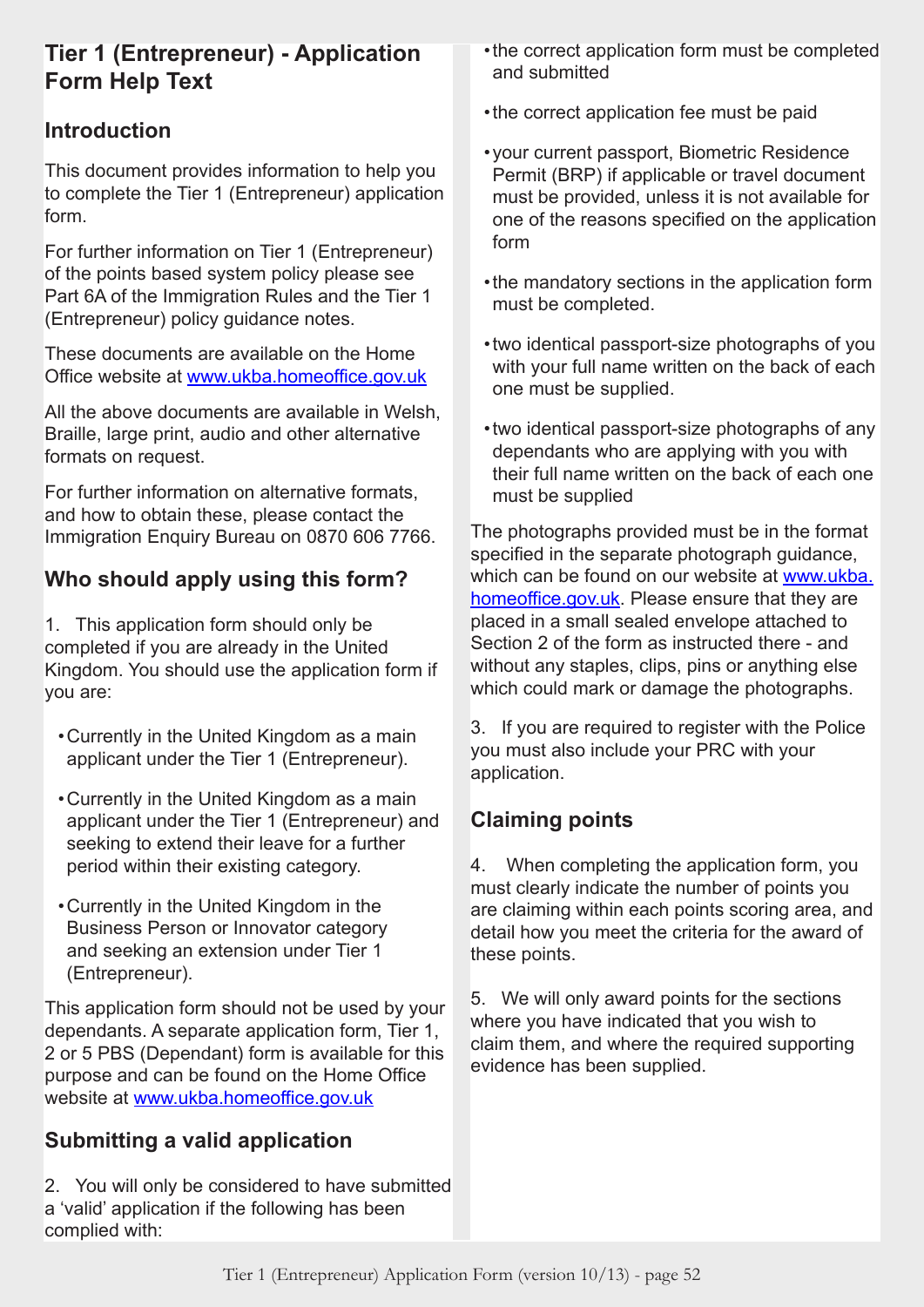## **Supporting evidence**

It is your responsibility to provide the evidence to support any statements made in your application. You must satisfy us that the requirements for the category under which you have applied have been met. We must be satisfied, by considering the evidence provided that you meet the necessary criteria.

You must ensure that all of the necessary supporting documentation is provided at the time the application is submitted. Only those documents specified in the application form, the Immigration Rules and set out in detail in the Tier 1 (Entrepreneur) Policy Guidance will be considered acceptable for the purposes of establishing that you qualify for the points claimed in any scoring area.

You must be selective in submitting evidence, as sending large amounts of irrelevant or poor quality documentation may delay the consideration of the application. It is only necessary to submit evidence that is directly appropriate to the application as requested, as unrelated evidence cannot be considered for points scoring.

To assist us in considering the documentation provided, you should highlight any relevant sections on the documentation provided.

Any documentary evidence that you provide should be original (unless otherwise stated).

Where any documents provided are not in English or Welsh, you must provide the original and a full translation that can be independently verified.

The translation must:

- •confirm that it is an accurate translation of the original document;
- •be dated;
- •include the full name and original signature of the translator or an authorised official of the translation company;
- •include the translator or translation company's contact details; and

•if you are applying for leave to remain or indefinite leave to remain, be fully certified and include details of the translator or translation company's credentials.

## **Application types**

You should complete different sections of the Tier 1 (Entrepreneur) application form depending on the type of application you are submitting.

Please note that you should complete Sections 1, 2, 4, 5, 6 and 7 of the form as well as the relevant part of Section 3 depending on the type of application.

## **Initial Applications (Please also complete Section 3A)**

This should be completed by applicants who are currently in the United Kingdom under an immigration category other than Tier 1 (Entrepreneur) or the Business Person or Innovator provisions of the Immigration Rules, and who are seeking to 'switch' into Tier 1 (Entrepreneur).

## **Extension Applications within Tier 1 (Entrepreneur) (Please also complete Section 3B)**

This should be completed by applicants who are currently in the United Kingdom under Tier 1 (Entrepreneur) and are seeking an extension of their leave.

## **Extension Applications - for those currently in the United Kingdom under the business person or Innovator provisions of the Immigration Rules (Please also complete Section 3C)**

This should be completed by applicants who are currently in the United Kingdom under the Business Person or Innovator provisions of the Immigration Rules and wish to extend their leave under Tier 1 (Entrepreneur).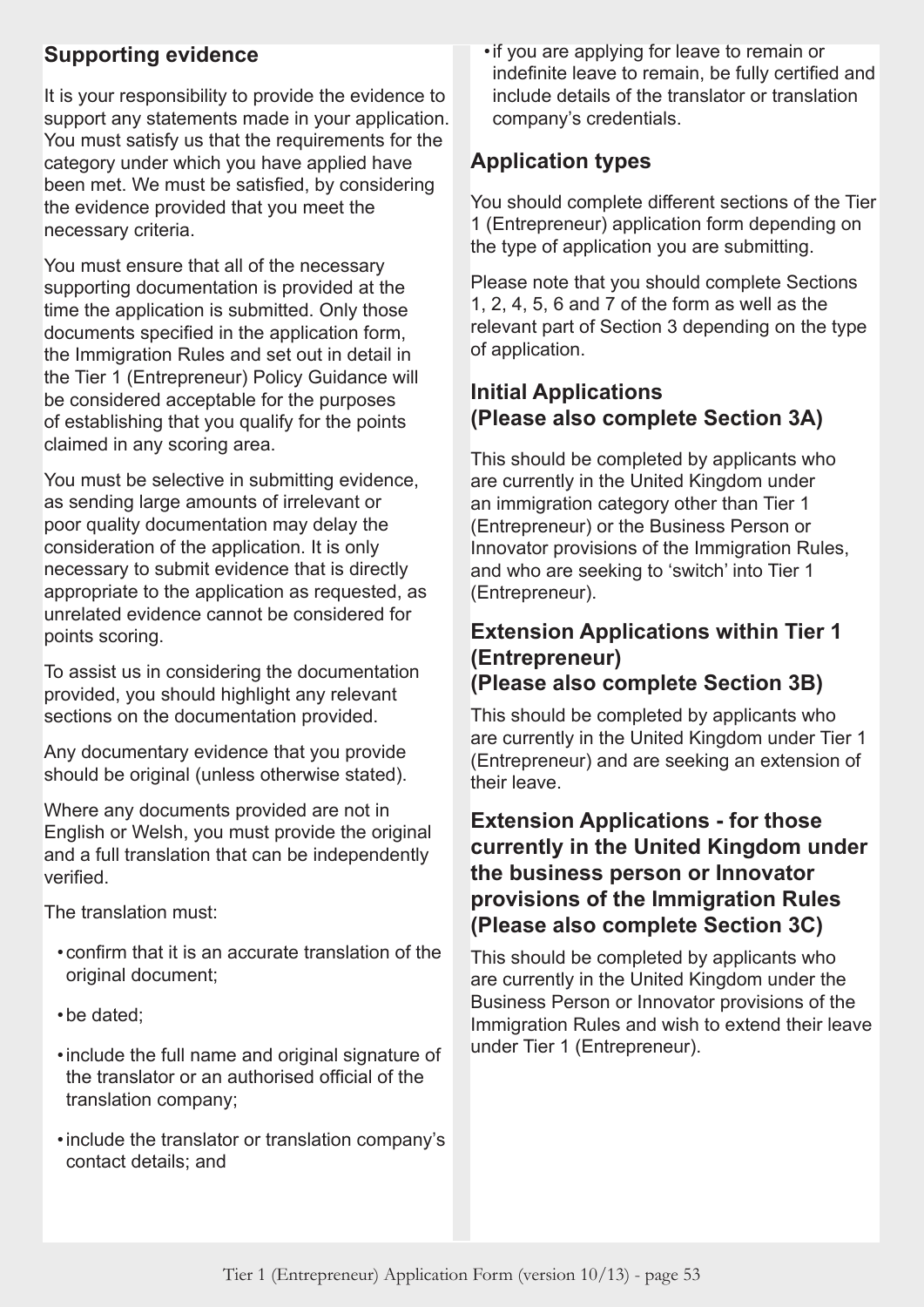## **Question-specific help text**

Further advice on specific questions in the application form is detailed below.

**B1 - B4** You should provide full details of your name and title. If you have previously been known by any other name(s) you should provide full details of each name, the date of each change and submit the relevant supporting legal documentation.

Evidence of name change(s) should show your full name before and after the change and may include:

- deed poll documents or marriage certificates; and,
- both the old passport and the new passport.

Should you submit documentation in support of your application that refers to you under a name(s) not given in this section, we will not consider that documentation.

**B6** You should indicate your gender. If you have been the subject of Gender Reassignment and the application contains documents relating to previous identities, you should provide a relevant Gender Recognition Certificate (GRC). The only exception to this is where you have previously submitted your GRC with an earlier application. In such cases you will therefore not be required to resubmit it.

You should tick the gender as indicated on your GRC.

**B9** You should indicate your marital status. This status may be:

- Married a person legally married in or outside the United Kingdom;
- Civil partner a person in a same sex relationship and who has gone through a legal ceremony in the United Kingdom under or by virtue of the Civil Partnership Act 2004, or in the country of his/her residence;
- Unmarried partner a person in a heterosexual or same sex relationship, which has been subsisting for two years or more but is not married or in a civil partnership;
- Widow a person whose spouse has passed away and has not re-married or is not currently in an unmarried relationship that has subsisted for more than two years;
- Single a person who is unmarried and not in a relationship that has subsisted for two or more years;
- Separated a person legally married in or outside the United Kingdom but no longer living with his/her married partner;
- Divorced a person married in or outside the United Kingdom whose marriage has been legally dissolved;
- Dissolved a person who has been in a civil partnership which has been legally dissolved;
- Separation Order a separated person who remains in law the civil partner of the other person.

**B10** All Home Office applications are given an individual reference number. This allows us to track and link past applications. You should provide your full Home Office Reference number. This number can be found on any previous Home Office correspondence relating to you. You may have numerous Home Office reference numbers and should provide all such numbers.

**B11** National Insurance (NI) numbers are usually in the format of 2 letters followed by 6 numbers followed by 1 letter e.g. XX 123456 X or 2 numbers followed by 1 letter followed by 5 numbers e.g. 12 X 34567. Where you do not have a NI number in this format this question should be left blank.

**C1-C3** You should specify under which nationality you entered the United Kingdom. You should also provide details of any additional nationalities they currently hold or have previously held.

**C4-C6**You must provide details of all passports or travel documents, current or expired, that you have used to enter or remain in the United Kingdom, including:

- passport number;
- issue date;
- expiry date; and,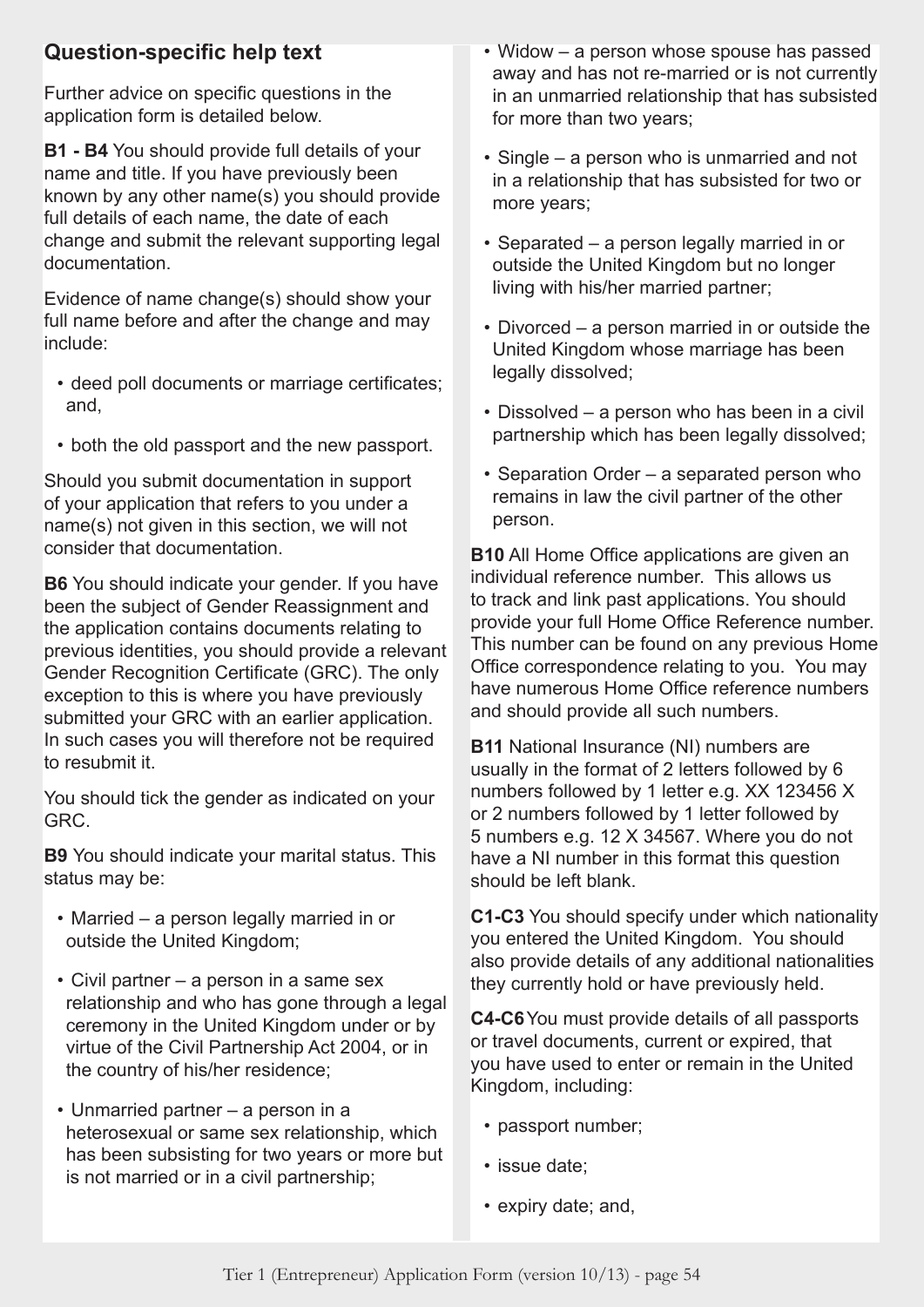• place of issue.

Where you need more space than is available you should photocopy the relevant page of the application form, add in additional details and submit with your application.

Where you hold, or have held, other nationalities you should provide the relevant passport or travel document for each nationality held and provide the above details.

Please note for the application to be valid and complete the applicant's current passport, travel document or Biometric Residence Permit (BRP) must be provided unless it is not available for one of the reasons specified on the application form. They should be original documents and not copies.

In certain circumstances certified photocopies will be accepted where you do not have the original at that time. You must provide details as to its location and state when they will provide it. You must then ensure that the original document is submitted as soon as you can. If the passport has been lost or stolen a Police crime report number /report must be provided along with details of the police station the loss was reported to and the date that it was reported.

**C7-C10** If your current grant of leave was issued on a BRP you must also provide the BRP in order for the application to be valid, unless it is not available for one of the reasons specified on the application form.

**D5** 'Overstaying' means that you have remained in the UK beyond the latest of:

(a) the time limit attached to your last period of leave

(b) any extended period of leave pending determination of an in-time application and any subsequent appeal, or

(c) the date that you received a notice confirming that an application was not valid, provided that the application was submitted before the time limit attached to your last period of leave expired.

If you wish to remain in the UK after the 28 day period you should leave the UK and reapply for a visa.

**D6** If you are an overstayer you must read the Policy Guidance Notes for information on supporting documentation before submitting your application.

**D8** You should confirm whether you have ever remained beyond the end of your period of leave in the UK. Where your leave had been extended by virtue of Section 3C of the 1971 Immigration Act, you will not be considered to have remained beyond the end of your period of leave and should therefore complete the 'No' box in response to this question. (For further information on the provisions of Section 3C please refer to Chapter 1, Section 5 of the Immigration Directorate Instructions).

**D12** Where you are not permitted to submit a further fresh application, you should not proceed in completing this application form. If you are in this position and do complete this application form, it will be returned to you without having been considered.

If you wish to vary the grounds of the existing application you must refer to Chapter 1, section 5 of the Immigration directorate instructions on our website [www.ukba.homeoffice.gov.uk/sitecontent/](http://www.ukba.homeoffice.gov.uk/sitecontent/documents/policyandlaw/IDIs/idischapter1/section5/section5.pdf?view=Binary) [documents/policyandlaw/IDIs/idischapter1/](http://www.ukba.homeoffice.gov.uk/sitecontent/documents/policyandlaw/IDIs/idischapter1/section5/section5.pdf?view=Binary) [section5/section5.pdf?view=Binary](http://www.ukba.homeoffice.gov.uk/sitecontent/documents/policyandlaw/IDIs/idischapter1/section5/section5.pdf?view=Binary) and contact the Home Office team processing the existing application.

**D13** Where you are not permitted to submit a further fresh application, you should not proceed in completing this application form. If you are in this position and do complete this application form, it will be returned to you without having been considered.

You should contact the Immigration and Asylum Tribunal at [www.justice.gov.uk/tribunals/](www.justice.gov.uk/tribunals/immigration-asylum ) [immigration-asylum](www.justice.gov.uk/tribunals/immigration-asylum )

**E2** We will carry out criminal record checks on all applicants and dependants. You must give details of all unspent and spent criminal convictions. This includes road traffic offences but not fixed penalty notices (such as speeding or parking tickets) unless they were part of a sentence of the court. This includes all drinkdriving offences.